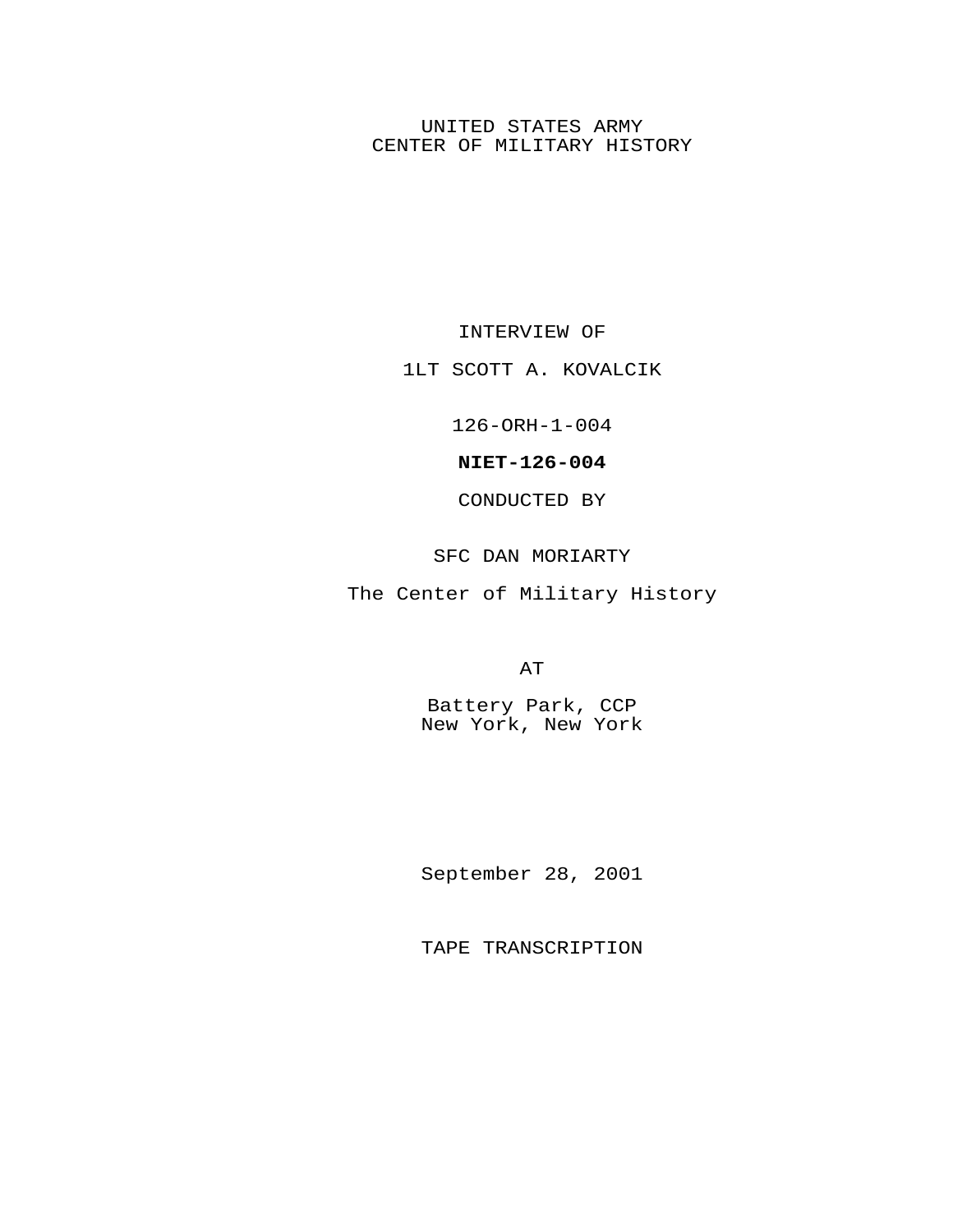P R O C E E D I N G S **SFC MORIARTY:** 126 Military History Detachment. Today is 28 September 2001. We're at Battery Park in New York City. This interview is with LT Scott A. Kovalcik -- **1LT KOVALCIK:** Kovalcik. **SFC MORIARTY:** -- Kovalcik, chaplain with the 101 Cav, 42nd Infantry Division, New York Army National Guard. I'm going to read this statement to you now. I understand that the tapes and transcripts resulting from this oral history will belong to the U.S. Center -- U.S. Government and may be used in any manner deemed in the best interest of the U.S. Army as determined by the chief of military history. I also understand that subject to security classification restrictions I will be given an opportunity to edit the resulting transcript in order to clarify and expand my original thoughts. The Army will provide me with a copy of the edited transcript for my own use, subject to classification restrictions.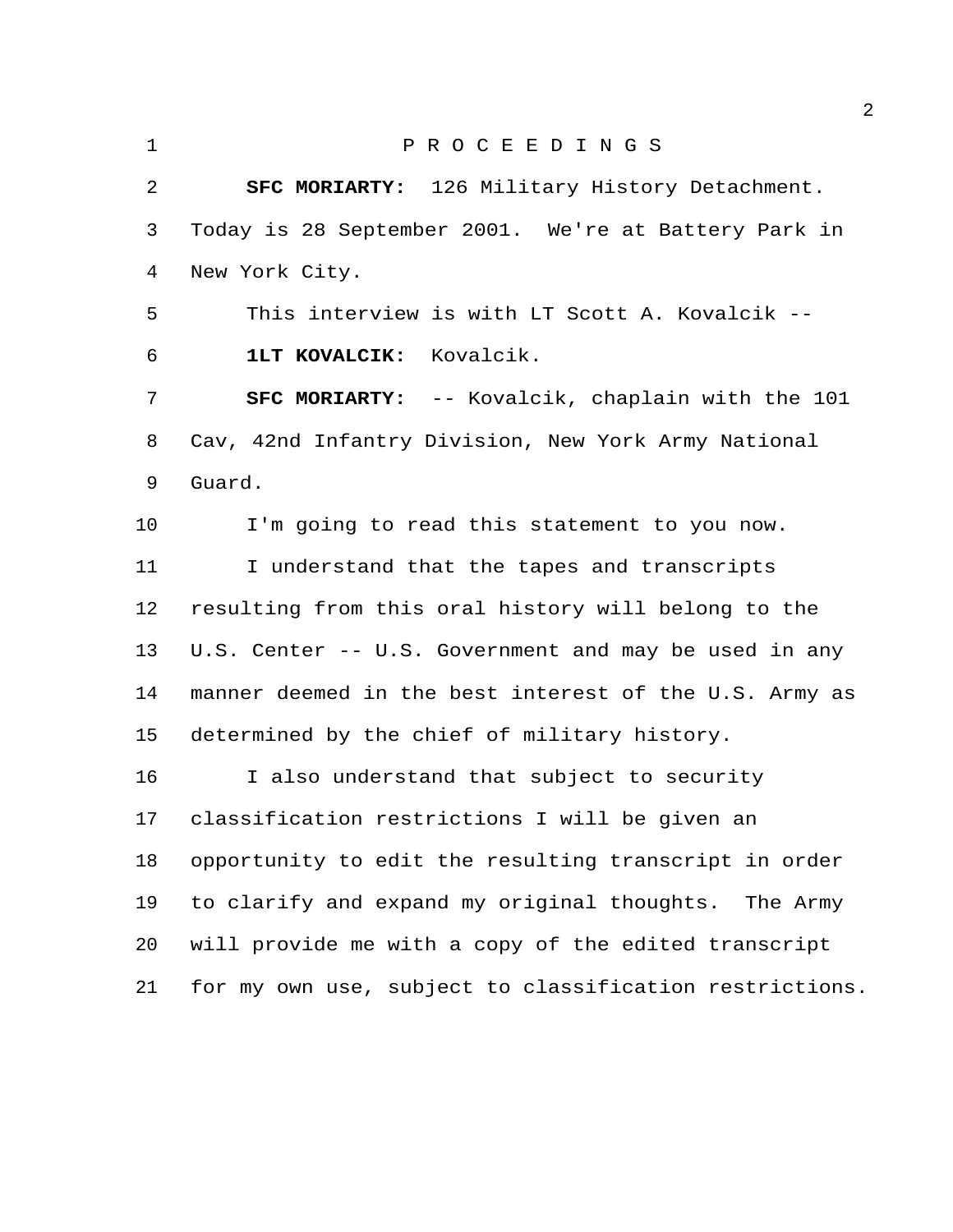To the best of my knowledge that -- you know, you're going to be old and retired (inaudible) and you'll get that transcript. Although you're a general officer you normally get it within 48 hours.

**1LT KOVALCIK:** Right.

 **SFC MORIARTY:** Do you have any conditions or do you agree to the statement?

 **1LT KOVALCIK:** I agree to the statement. That's correct.

 **SFC MORIARTY:** You were -- you were activated right after the terrorist attack?

 **1LT KOVALCIK:** Yes, we were activated immediately. Within probably six to eight hours word had filtered down that we would be here as soon as possible and to get there as soon possible, report to our armories.

 The beautiful thing is the 101 Cav just sort of showed up on its own. 98.3 percent of us, without even a word from any of our commanders, reported to our armories within six to eight hours after it happened, and all of us were already on buses moving.

The local units here on Staten Island out of the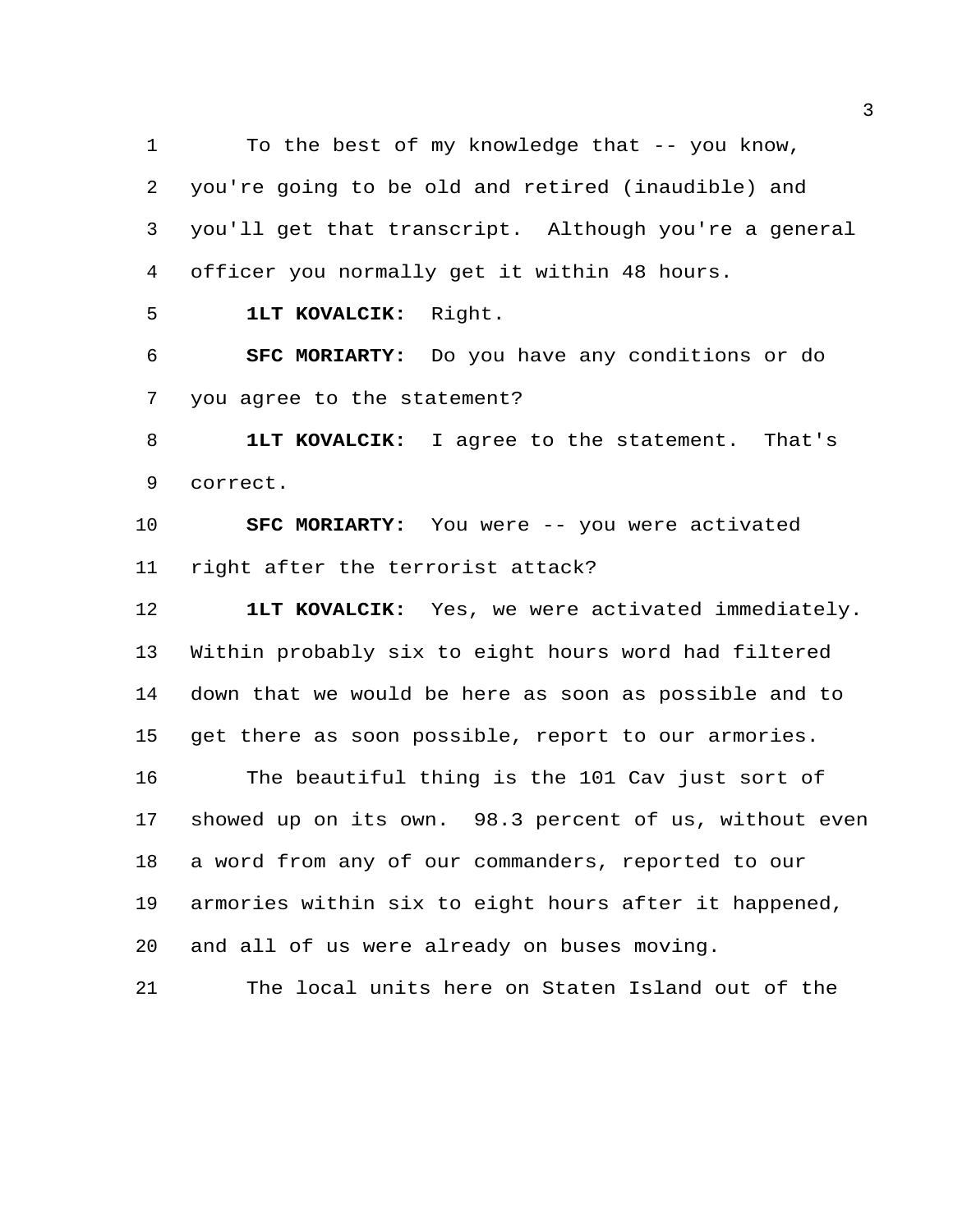armory, the Alpha Company and the Headquarters Company, (inaudible), responded within the first six to eight hours. They were already on the ground, already here, already asking to be used, and were put to work immediately.

 I arrived very early on the morning of Wednesday, after traveling from upstate during the night, and then reported for duty myself at about 4:00 in the morning on Wednesday the 12th of September.

 **SFC MORIARTY:** Okay. And where did you -- did you report here to Battery Park?

 **1LT KOVALCIK:** We reported to our armories and then we went to -- we were on our way to Staten Island Armory, to report into the main headquarters unit that was still left behind as a detachment, and we were routed immediately here and needed on the job. So we got off buses, we unloaded our gear, we threw up a couple of hooches, and went right straight into the front.

 **SFC MORIARTY:** Okay. Now, how were your troops being deployed in this area?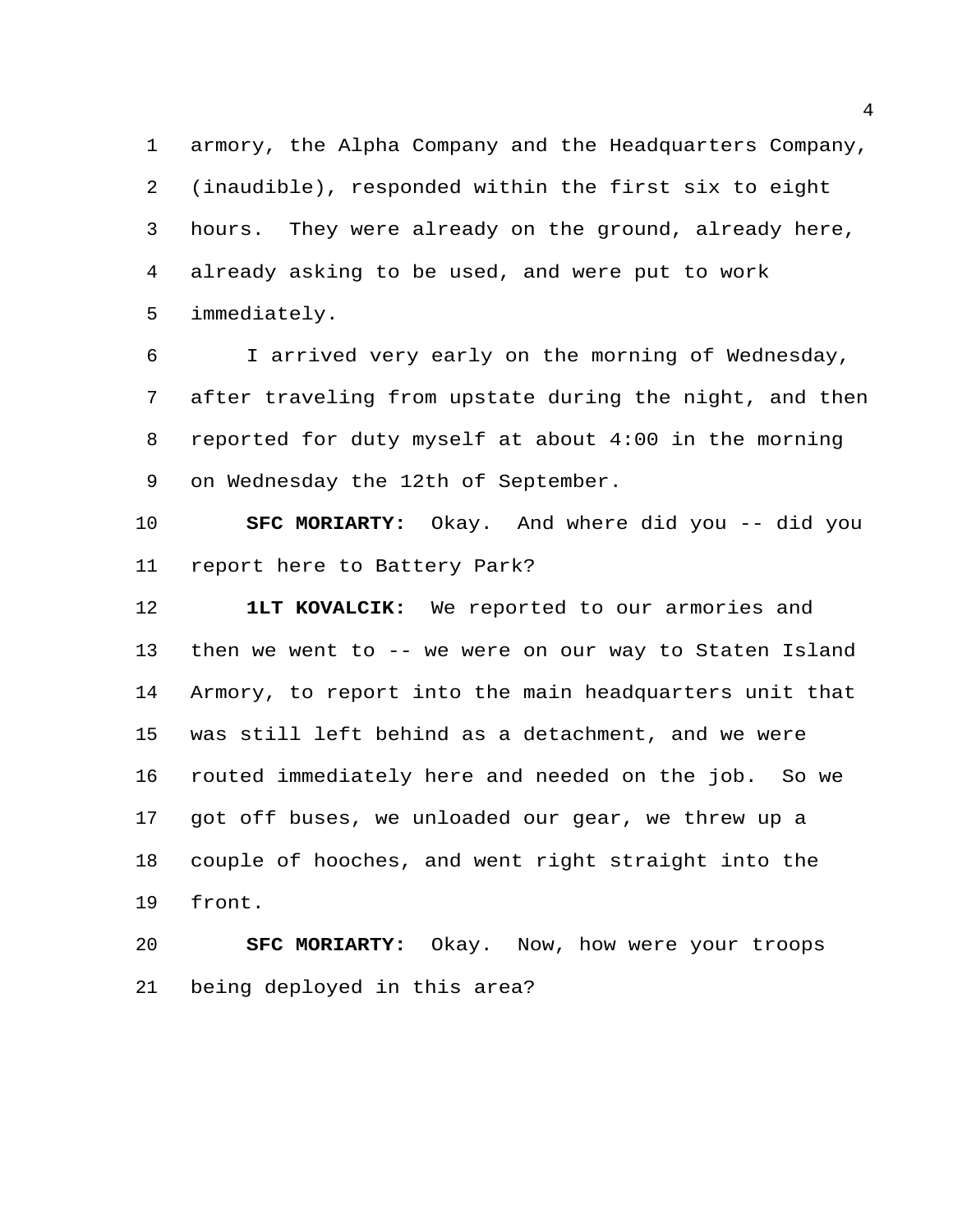**1LT KOVALCIK:** Our troops deployed in what became known as zone 2, and when the maps are seen you'll see it, and zone 4. We ran a line from the Brooklyn Bridge, near Mount Sinai Hospital, along Colton Street, Water Street, Wall Street, Broadway, and finally Rector, along the front and all the way over to Battery City, which we are responsible for.

 We helped civilians get in and out of their apartments when they needed to to get certain things out, underneath the authorization by NYPD and the city government, and we had at that point escorts. They were allowed 15 minutes in and out of the buildings to retrieve their pets, get things out of refrigerators since power was turned off, collect a few items to live with, toiletries, et cetera, and then they were escorted back out of the building.

 They had to provide at least two, two forms of ID plus proof of residence and they had them go in and out through a checkpoint.

 **SFC MORIARTY:** And who was that going in, was it the police department?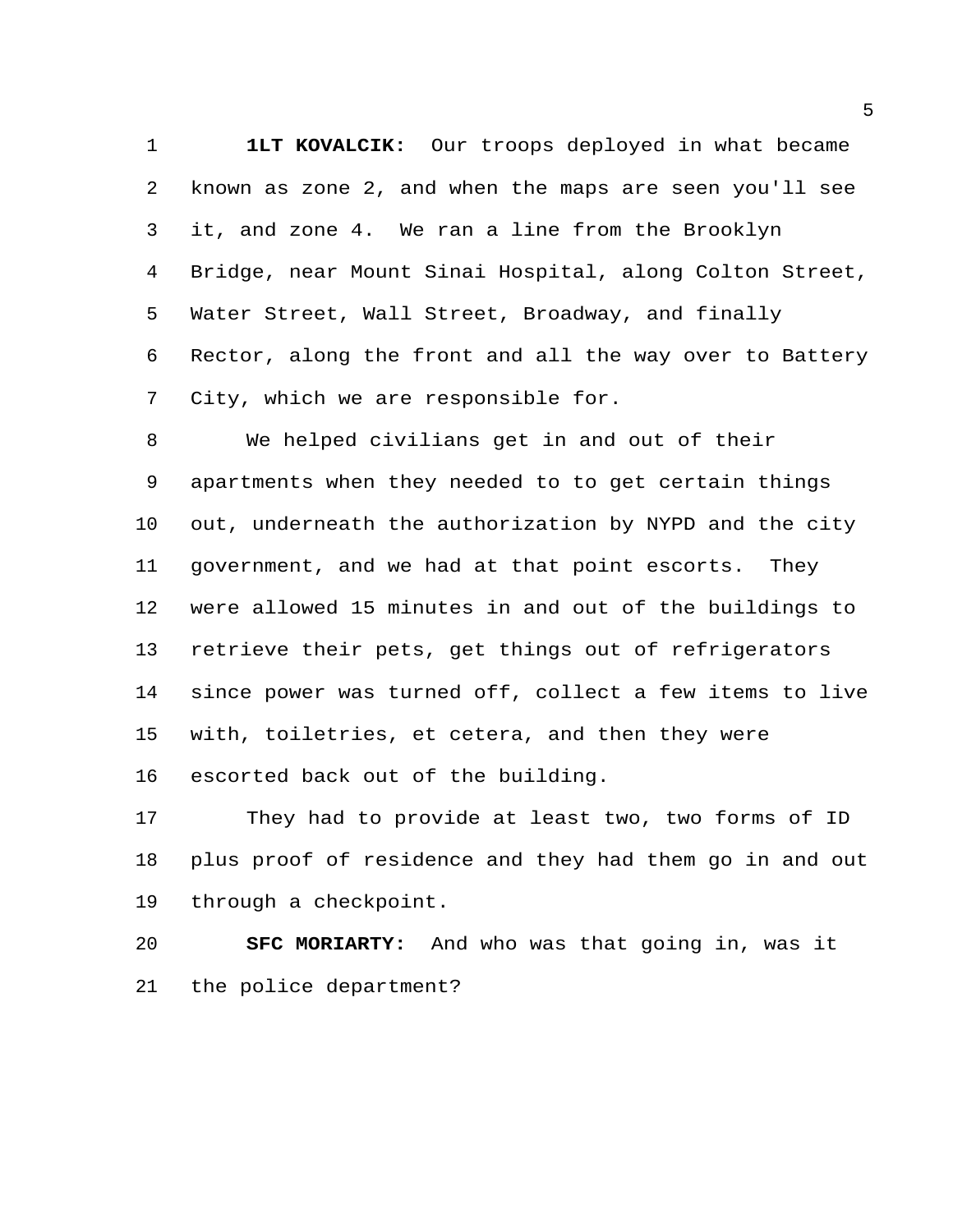**1LT KOVALCIK:** The police department was the main coordination point that we had. They helped us at the barricades at all times. They were the only ones allowed to bear weapons, due to whatever reason made by city government officials.

 The only frustrating part for us was we were -- we were at a threat com charlie, and under Article 35 we should have been given weapons and we were not. The only problem most soldiers had is they felt defenseless and did the best they could, and under the circumstances they were good soldiers and did the best that they could.

 I worried for them, as their battalion chaplain, and worried for my own self, with my own chaplain assistant, because we walked the lines constantly with a (inaudible) 77 radio, our only communication, which didn't work all the time between buildings.

 And there was a lot of holes in security because of the lack of not being able to bear arms. I understand the fright factor for people, but I also understand the need to provide proper security.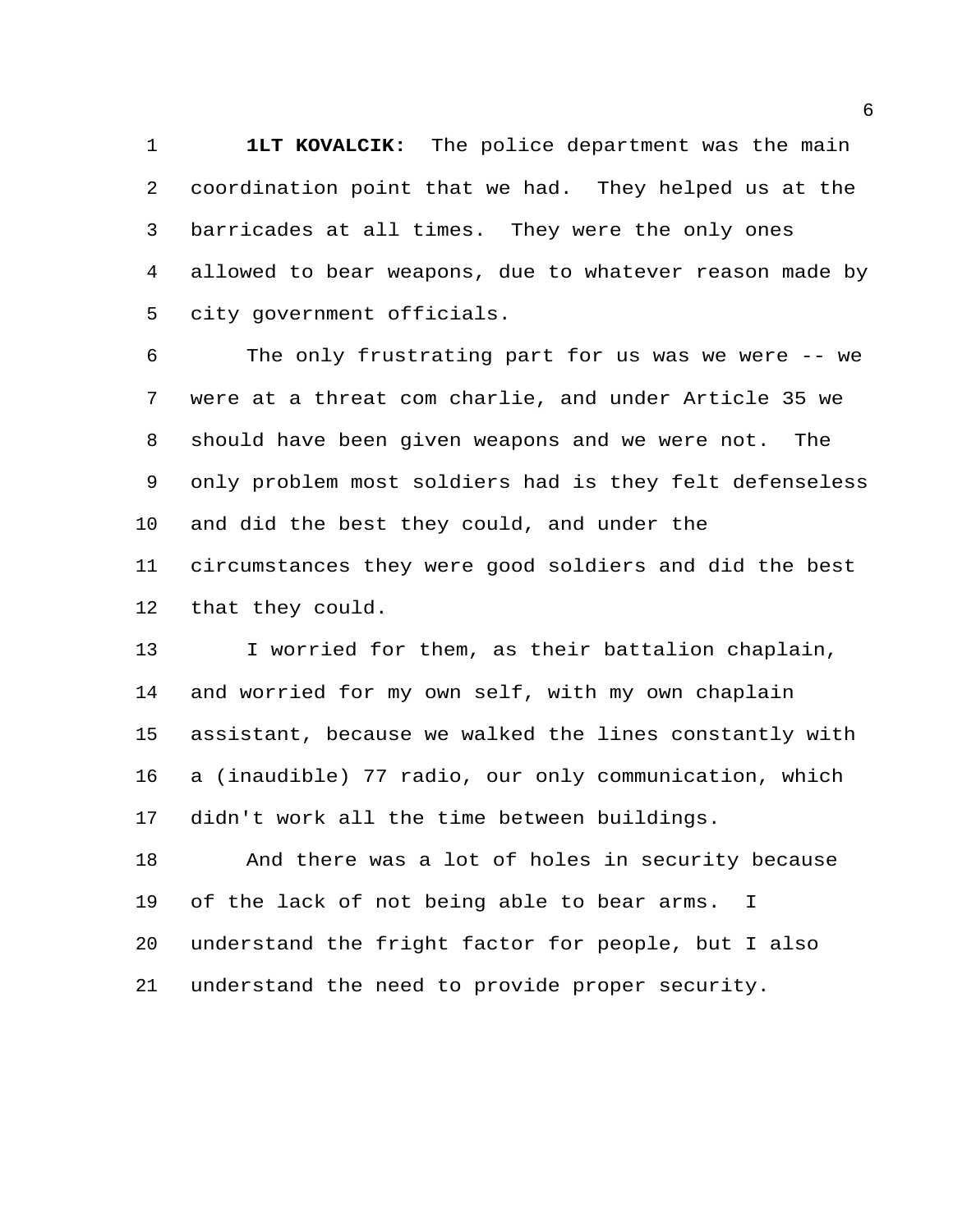**SFC MORIARTY:** How did the civilian population -- 2 I mean  $-$ 

 **1LT KOVALCIK:** The civilian population was unaware that we weren't bearing arms, as much as I know. I know the terrorists were. I'm sure they were out there watching us, checking us out, knowing we were -- that was the worrisome part, what were the terrorists finding out.

 **SFC MORIARTY:** You think that there are -- there were terrorist intelligence (inaudible) --

 **1LT KOVALCIK:** Absolutely, because we got intel reports the first whole week and a half, even the time when the President was here. I think it was on a Saturday. I can't remember off the top of my head. He was going to make some unscheduled stops (inaudible) wherever he showed up and didn't want it to be known, and he was stopped from coming to an area we were protecting because at the last -- at the last second we got an intel report of four possible terrorists carrying bags, satchels. Who knows what was in it. They ended up catching three and we never heard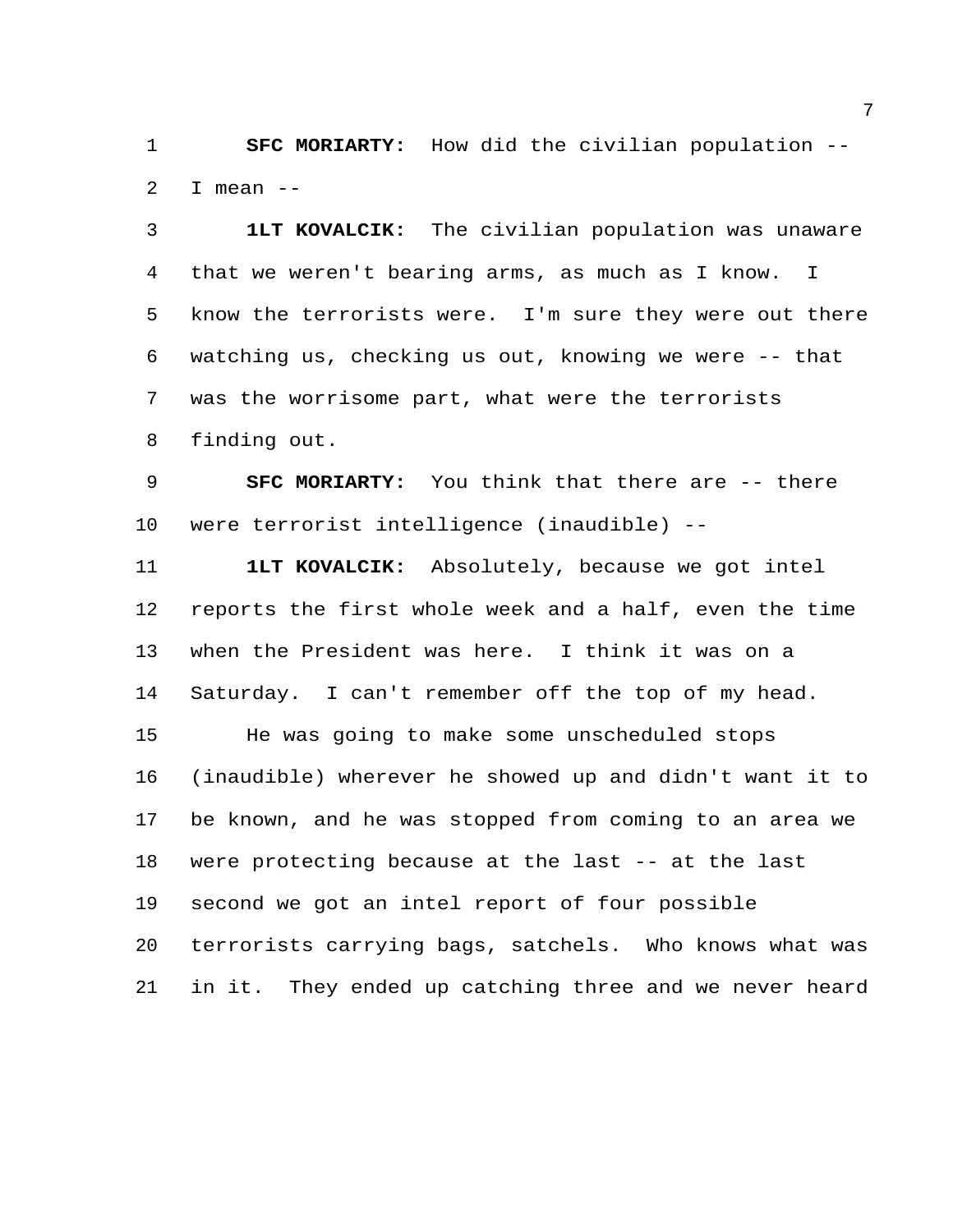a word because the FBI and the CIA took them.

 **SFC MORIARTY:** Oh, took those folks into custody? **1LT KOVALCIK:** Well -- and we helped, we helped apprehend, the 101 Cav helped apprehend three of them. The fourth one was, to my knowledge, never caught. But there is -- there was several bomb threats on Wall Street. Go ahead. **SFC MORIARTY:** Are you leaving? **VOICE:** Yes, I am. **SFC MORIARTY:** Okay. I'm just going to stop the tape then momentarily. (A brief recess was taken.) **1LT KOVALCIK:** The bomb threats came just about every day on Wall Street. We were just a block away at times from threatened areas. The soldiers again did very well under the pressure, knowing that they were in harms way.

 EOD squads from the city policy department SWAT team and everything were sent in on a regular basis to check these things out. Some of them were, you know, a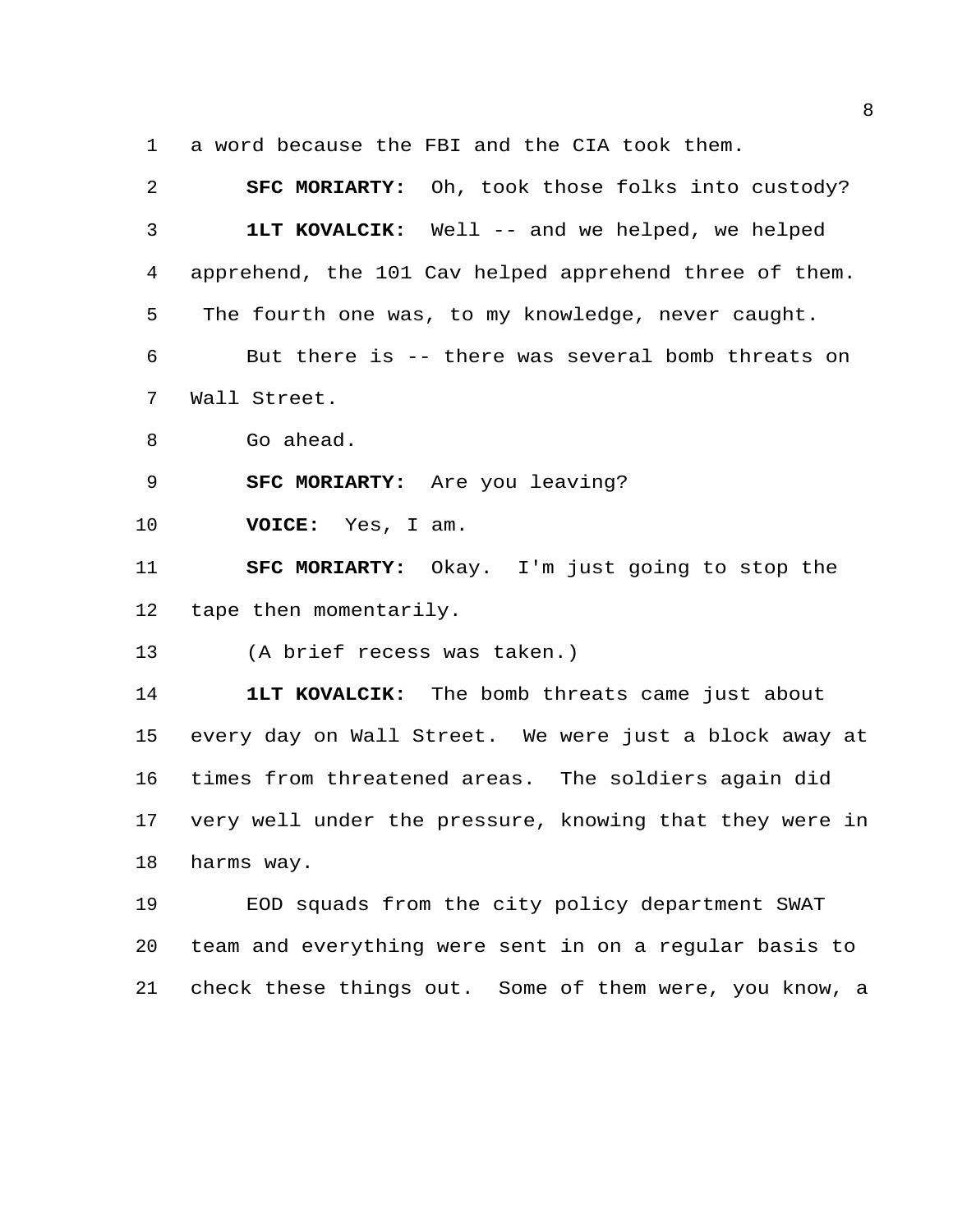bunch of bull, some were reality. They were removing bombs everyday. And we (inaudible) --

 **SFC MORIARTY:** Where were they finding them? **1LT KOVALCIK:** They were finding them all over the place. And what they found out is that there was people infiltrating probably either Con Edison or some of the other people. There was even trucks stolen. Con Edison lost one or two trucks. Verizon lost one or two trucks. There were GSA vehicles disappearing. **SFC MORIARTY:** And what kind of -- what kind of bombs are we talking about, small, homemade bombs or -- **1LT KOVALCIK:** Small, homemade (inaudible) -- **SFC MORIARTY:** -- chemical or biological? **1LT KOVALCIK:** Not chemical or biological, all explosives, meant to destroy more damage -- meant to scare the civilian population I think more than anything. They probably wouldn't have done that much destruction, but after the first one -- it's a safety thing. People lose their sense of (inaudible) -- **SFC MORIARTY:** And who was doing the EOD function here? Did we have a military unit doing that?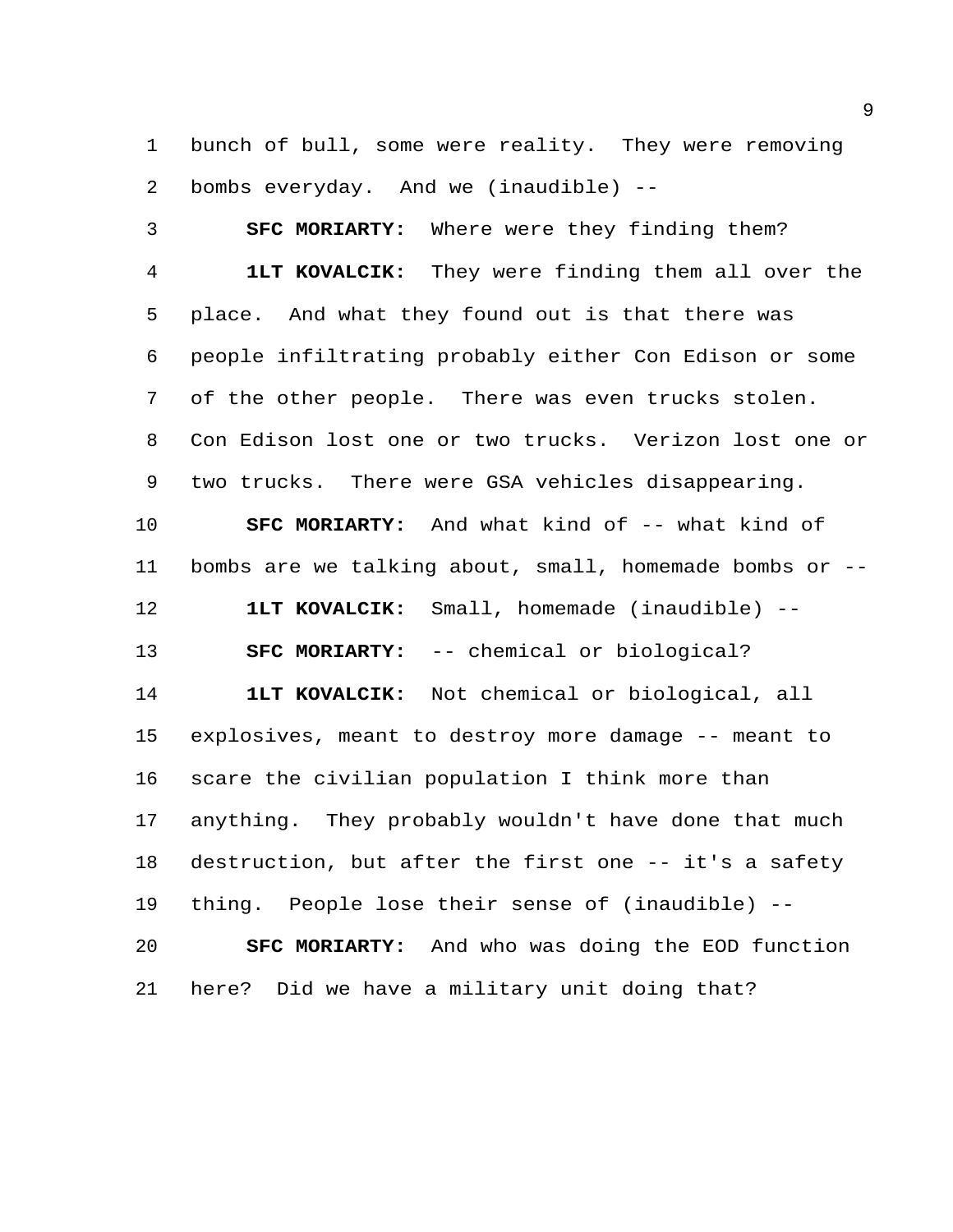**1LT KOVALCIK:** No.

**SFC MORIARTY:** Or was it the --

 **1LT KOVALCIK:** Not to my knowledge did we ever have one. The city again basically took over. We were sort of here but not here, always in the shadows. It seemed to me that the mayor, or whoever runs his office, or what's going on was kind of at odds with the government (inaudible) go.

**SFC MORIARTY:** Okay. Okay.

 **1LT KOVALCIK:** And it was left up to the city, the fire department, and at one point we weren't even allowed at ground zero. They just said, we don't even want the military up here at all and then it became -- I don't know, some argument happened at higher ups and eventually we were right back to where we started, helping again but not being allowed to do any digging, not allowed to do any (inaudible). Obviously for the security of the troops that's what was happening. But I think it was political too. I think the fire department wanted to run their own show -- **SFC MORIARTY:** Sure.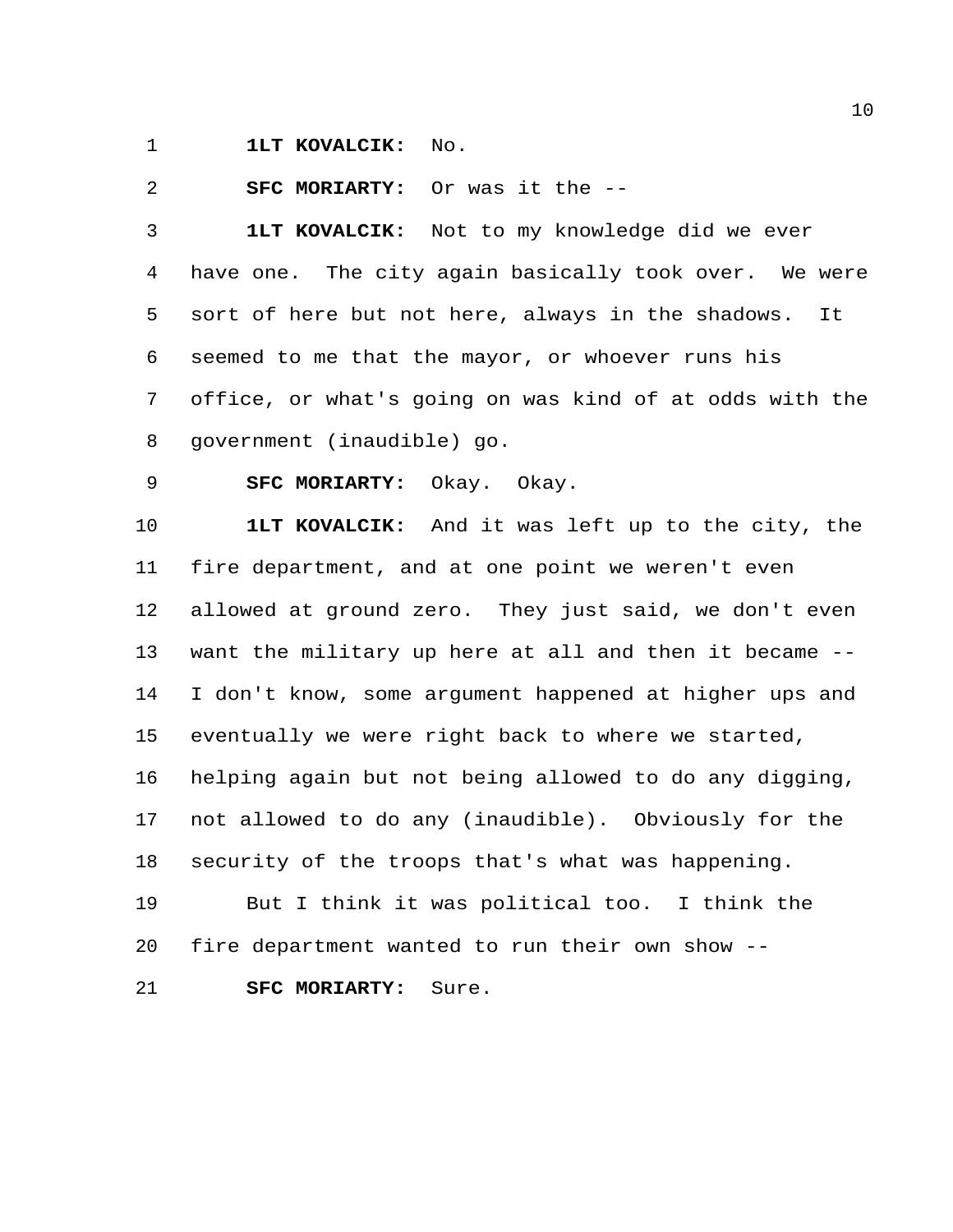**1LT KOVALCIK:** -- because their guys died.

**SFC MORIARTY:** Sure.

 **1LT KOVALCIK:** I think the police wanted to run their own show --

**SFC MORIARTY:** Because they lost people.

 **1LT KOVALCIK:** They lost people too, and that's understandable. At the same token --

 **SFC MORIARTY:** And they have an explosive ordinance unit here (inaudible).

 **1LT KOVALCIK:** They have many of them from what I understand, several.

**SFC MORIARTY:** Yeah.

 **1LT KOVALCIK:** And so they were running the show and probably that was the right call.

 Again, though, the call comes -- where -- how do we feel important enough as soldiers to carry out the orders given to us and know that we're making a difference, and I ran into that a lot. I ran into a lot of soldiers that said, "Chaplain, we're not doing anything."

And I had to constantly tell them, "No, you don't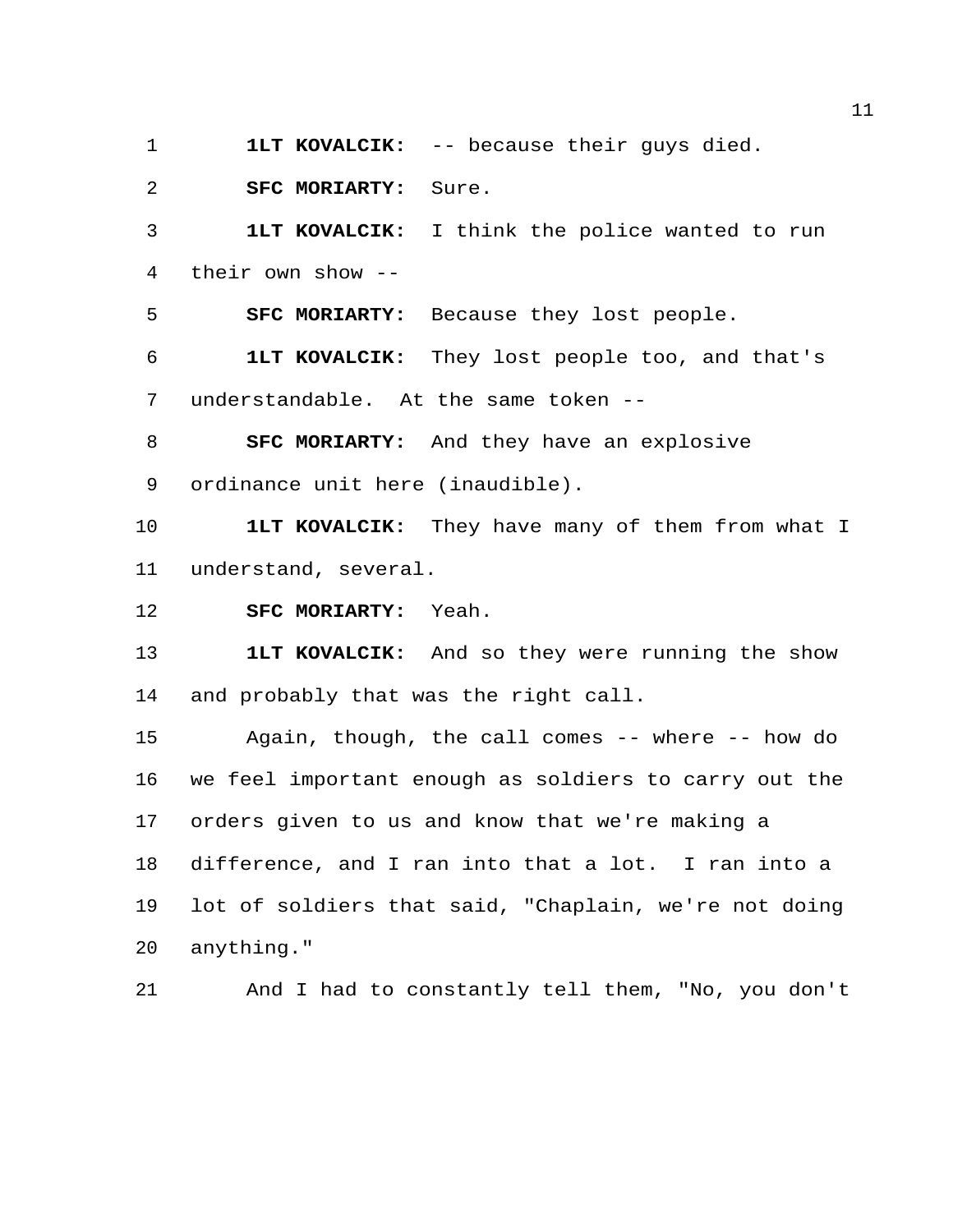understand. The civilians have a sense of security by seeing you in uniform. The NYPD feels like you're out there helping them because they're overworked, underpaid and there isn't enough people to go around, and you're providing bodies (inaudible) line. Yes, yes, it is true. We are unarmed and we are defenseless, but under the circumstances know that you are making a difference." I had the same words with them over and over.

 The day that we caught the three terrorists and supposedly the President was supposed to come to Mount Sinai -- now, I can't confirm that. We were told by an intel report he was going to make an unannounced -- you know, go see some people there in the hospital.

 We were standing a block away from this place, watching it, and all of a sudden you saw FBI come in. We saw snipers on buildings. I really believe he was coming there. There was way too much activity.

 When they couldn't catch the fourth guy that they were looking for out of that group of three, it was a man -- a woman and three people -- we saw the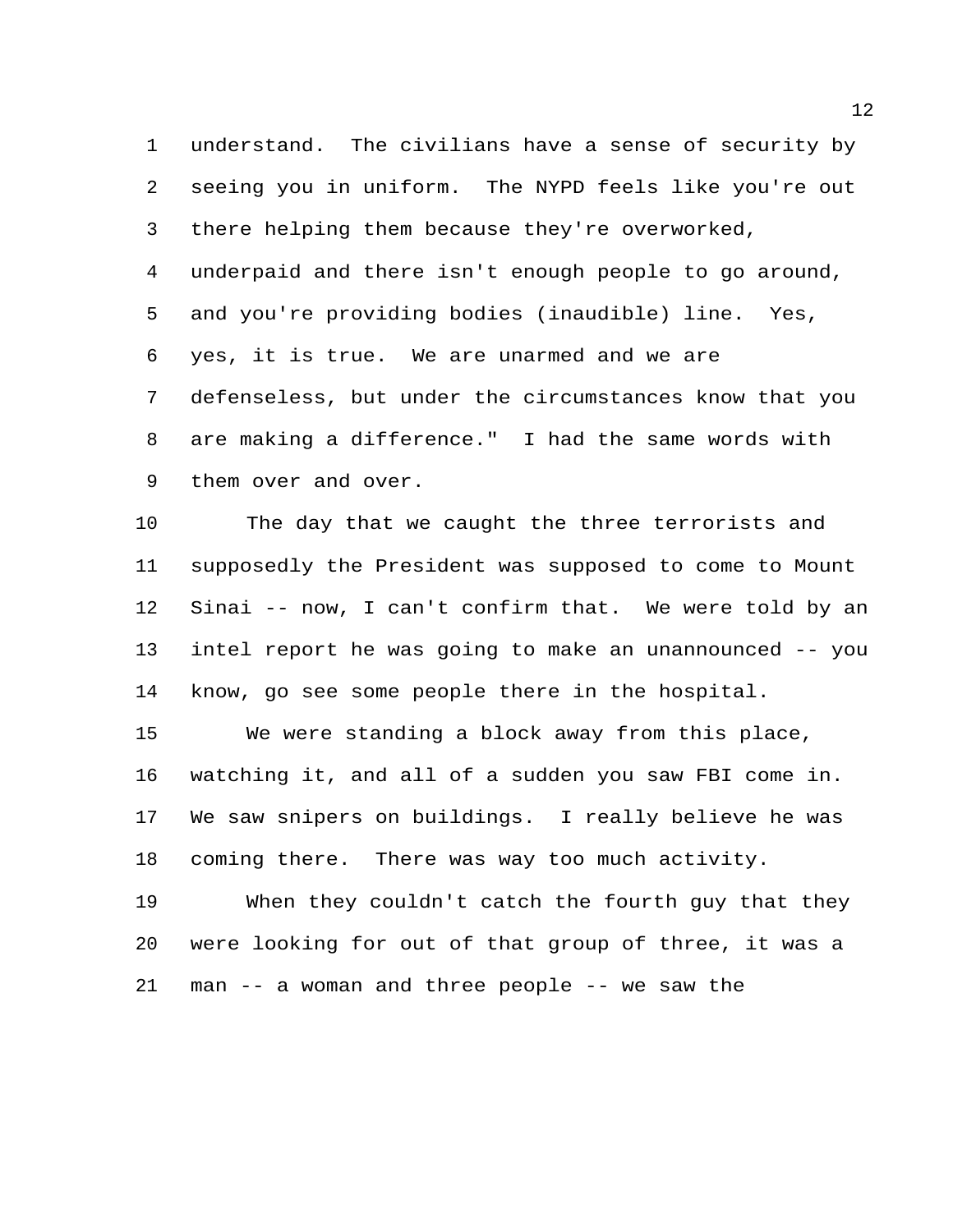helicopter come, we saw the helicopter go and never land. We saw gun ships circle, so we know that he was probably coming there.

 It would have been an honor to be able to provide, you know, the security for your commander in chief. On the other hand it was a greater honor to know that because you were there, and the other people with you, the police department, the FBI, working together, we also thwarted an attempt on the commander on chief.

10 I let the troops know. I went up and down my line, one-on-one, and said, "Gentleman, you've got to be very proud of yourself today. You think you haven't been doing anything. Let me tell you what you did today. I was there, I know."

 **SFC MORIARTY:** What day was this, do you recall? **1LT KOVALCIK:** It was whatever day he was scheduled to go to New York City, and I'd have to look at my journal. I don't have it with me. It's back in the desk, you know.

 Days are all foggy to me now. I've been here almost three weeks. I think it was a Saturday. I want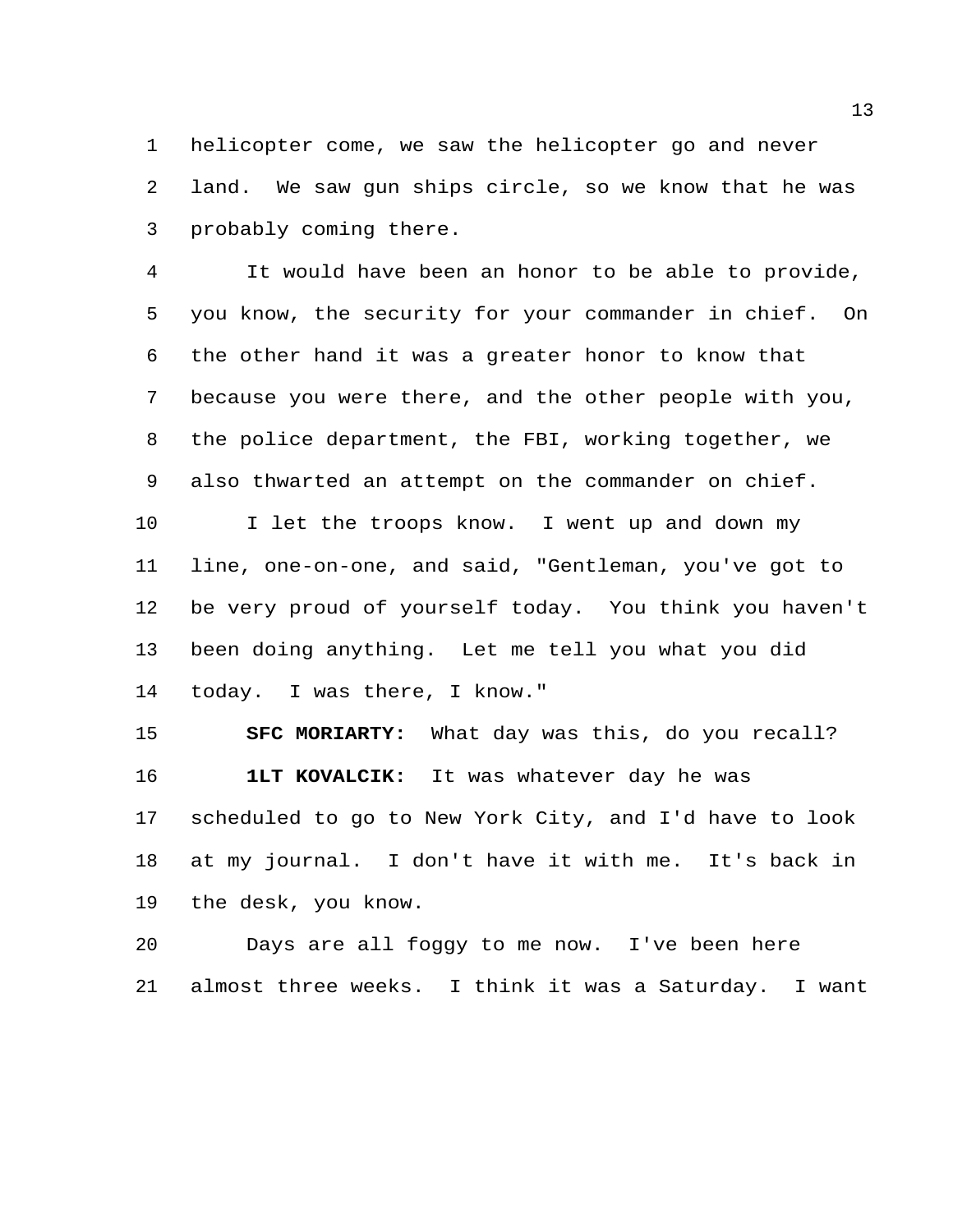to say it was a Saturday, but it was the day that he went to the Brooklyn Parade. It was the day he went down to ground zero.

 If I got my copies of my papers at home I can give you the exact date. If you look that up you'll know what day it is.

 But he was going to make some unannounced stops as well and that was -- that was to allow him to see some of the actual victims who survived, who came out of the ground zero, and to talk with a few families in a hospital setting. And it never happened. Terrorists managed to stop that from happening, but we managed to stop them from getting him.

**SFC MORIARTY:** Okay.

 **1LT KOVALCIK:** And that was a good day. That was a real good day.

 Now, there are things that happened, though, that were more tragic. I spent the first two days in the morgues. My battalion commander felt I could do a lot of help with some of the medical teams helping out. So all of our medics were deployed forward, except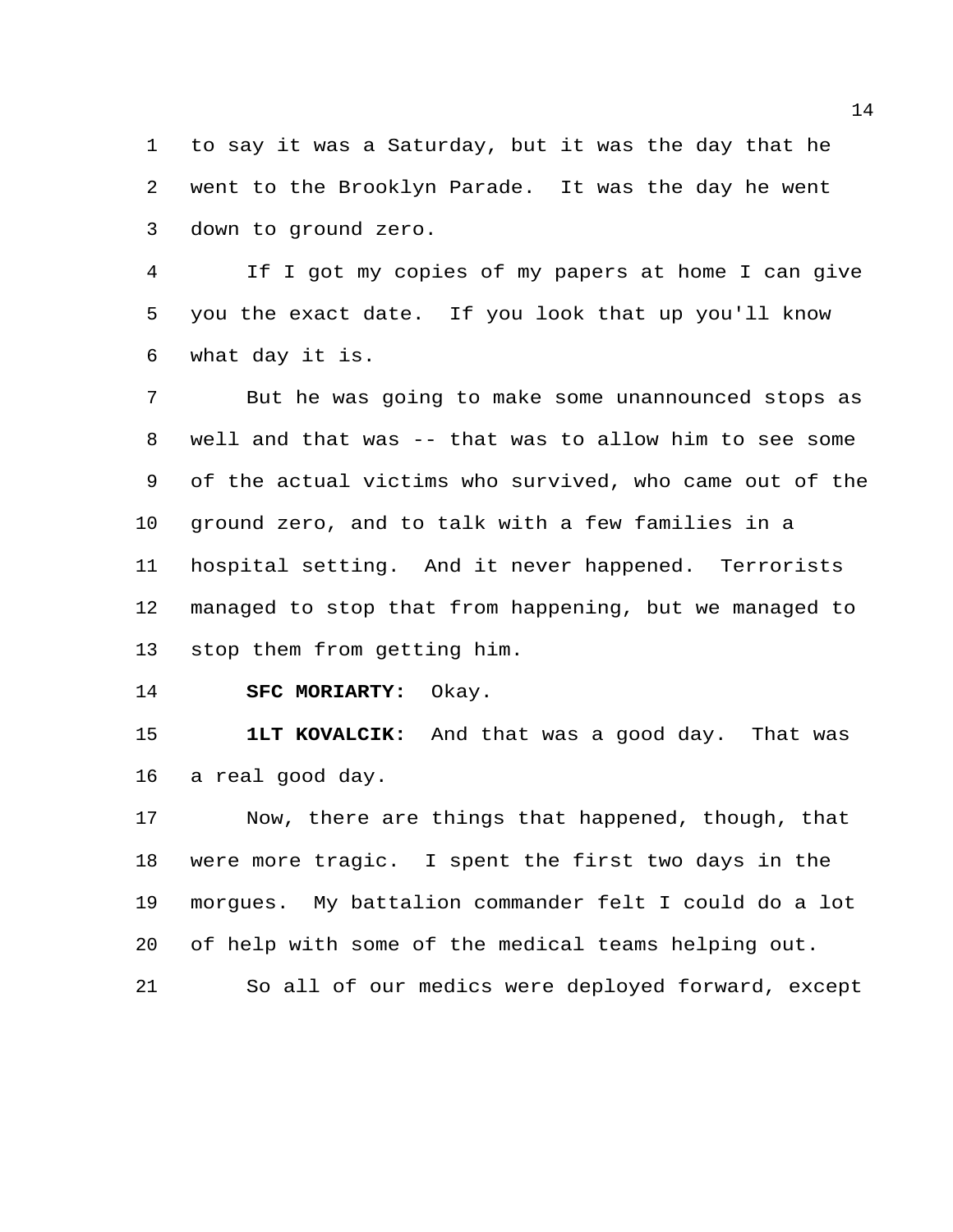for one, to help to protect the troops, and they were used to carry body bags in and out of the place from where the fire department would lay them, and they would move them into the examining rooms and the doctors and stuff.

 And then I was asked to witness what I saw, each and every one, to confirm as an outside source for the -- before the medical examiner could see the body, that there was somebody else who was witnessing, it's not just the doctor or just the nurse. And they were trying to use a lot of precautions.

 And so, unfortunately, I saw quite a bit. Fortunately, though, I know the magnitude of what happened because of that. I was able to help a lot of the firefighters, a lot of our own troops, and a lot of the police department.

**SFC MORIARTY:** You were talking to them?

 **1LT KOVALCIK:** Comforting them, praying with them, helping them to know that God had not abandoned them. And I think that was my biggest mission.

And it -- I know I was successful because people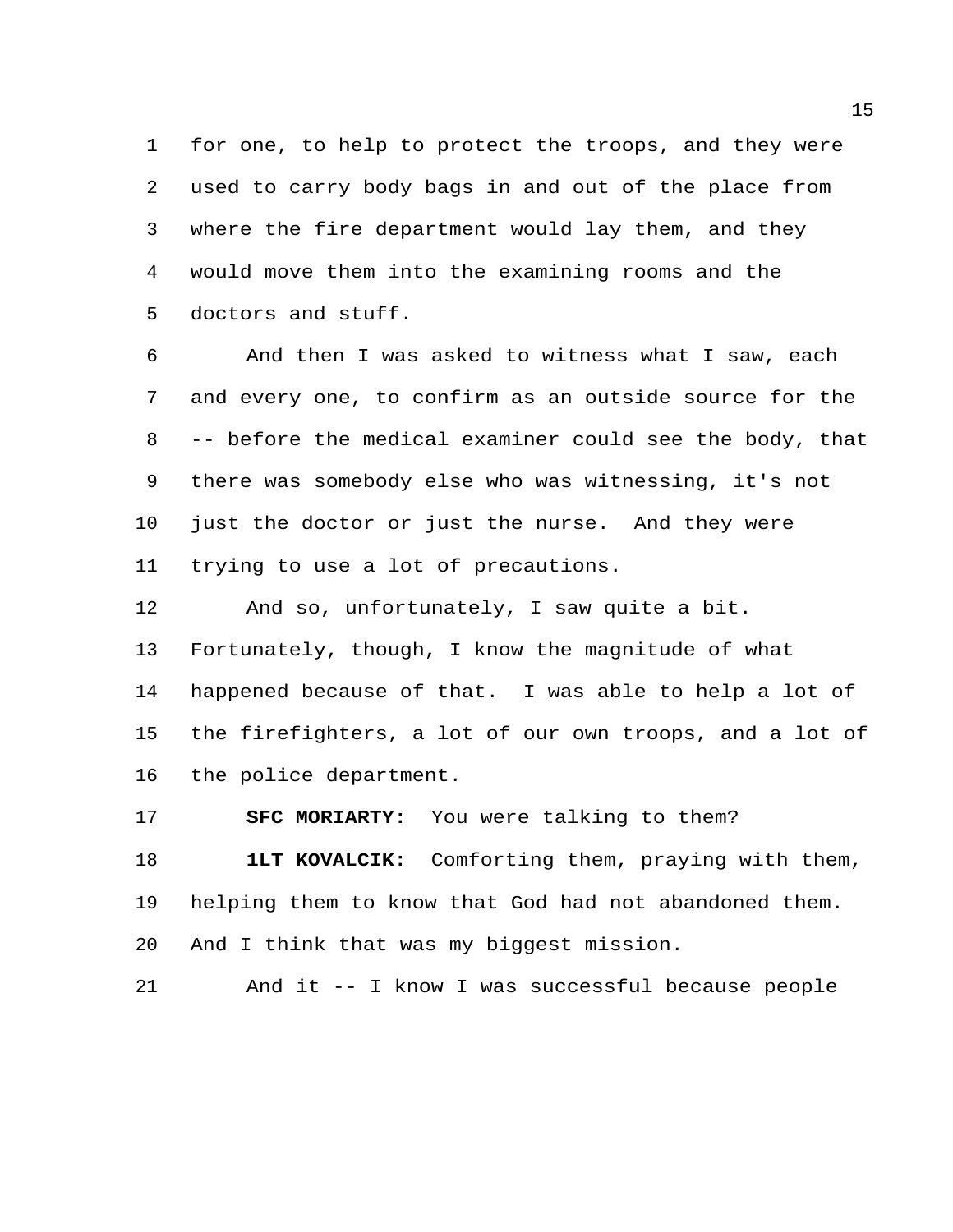would leave saying, this will take a long time for me to deal with it, but I'm thankful that people like you are here. I'm thankful father, padre, even though I'm not a priest you let -- you let people call you what's comfortable --

**SFC MORIARTY:** Uh-huh. Sure.

 **1LT KOVALCIK:** -- you let them know who God is, and as a Protestant minister I'm comfortable with that. And I -- you know, I would listen to confessions, I would pray over them, I would bless them. I would, with my own troops presence so as not to violate any known ordinance as with the military, provide

communion, whatever I could.

 There were many chaplains out there, many, some military but for the most part you saw a lot of civilian chaplains trying to do the best they could.

**SFC MORIARTY:** Did they just come down

spontaneously?

 **1LT KOVALCIK:** Yeah. The police department sent theirs, the sheriffs department sent theirs, FBI sent theirs, the fire department --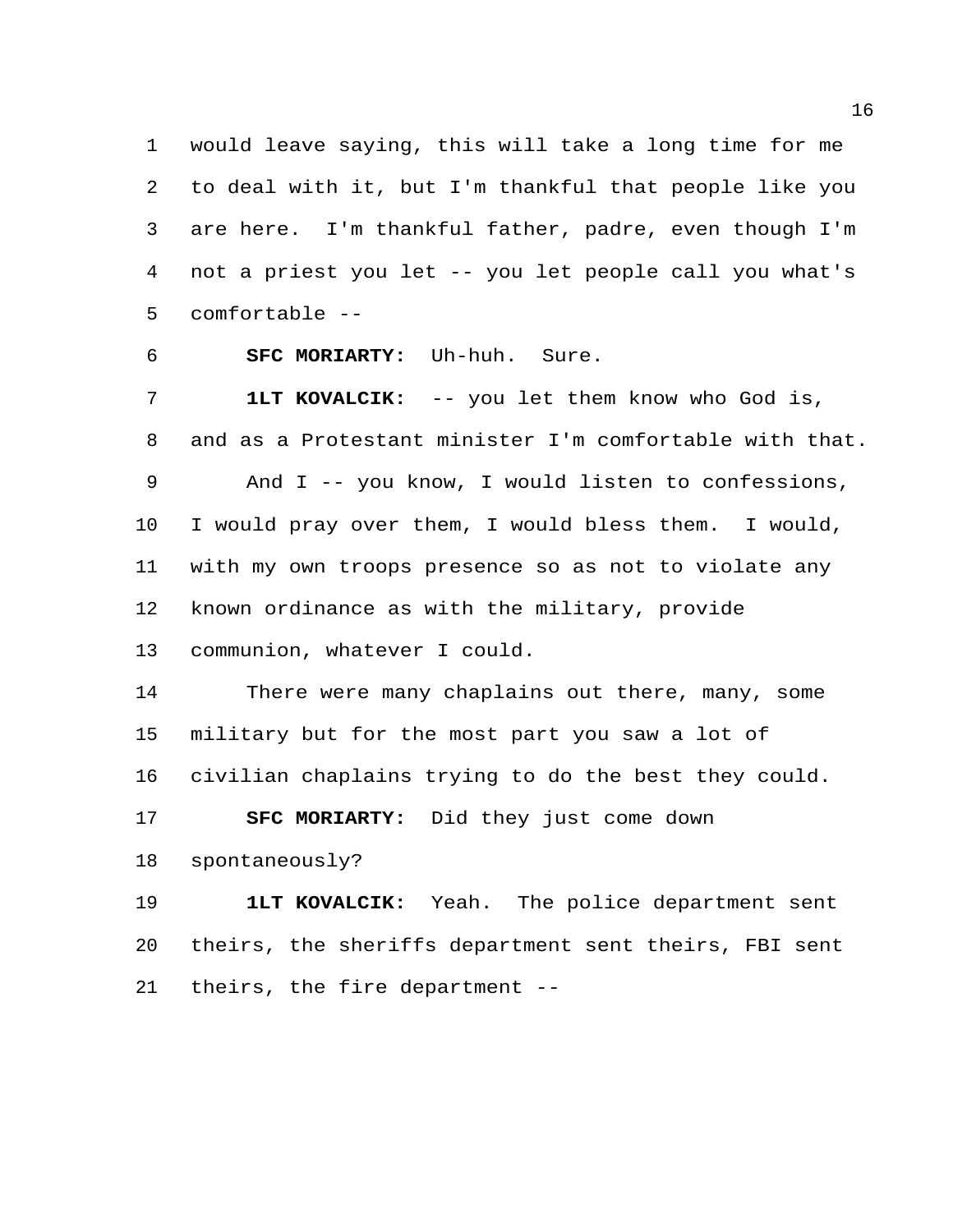**SFC MORIARTY:** They all went to the morgue?

 **1LT KOVALCIK:** They went to morgues or they stayed around the site helping or dealing with the people when they were coming off the line from fatigue, which I did as well. You know, encouraging, even bringing them water, bringing them anything, to let them know that we're there to support them.

 And that way I wasn't violating any of my general orders, but I was walking a thin line. Let's put it that way. But, then again, that's what you (inaudible) do, you walk the line.

 And so we all -- we all seemed to work together. And the beautiful thing, the most beautiful thing I can give people, though, is that people, even under the political tensions and everything else going on even within the city, still the military was able to find a role and become part of what I would say is the image of Christ, the image of God. You saw it in people's eyes. You saw them when they were on the pile working hand in hand, moving bodies gently, moving away debris, holding onto one another so they won't fall.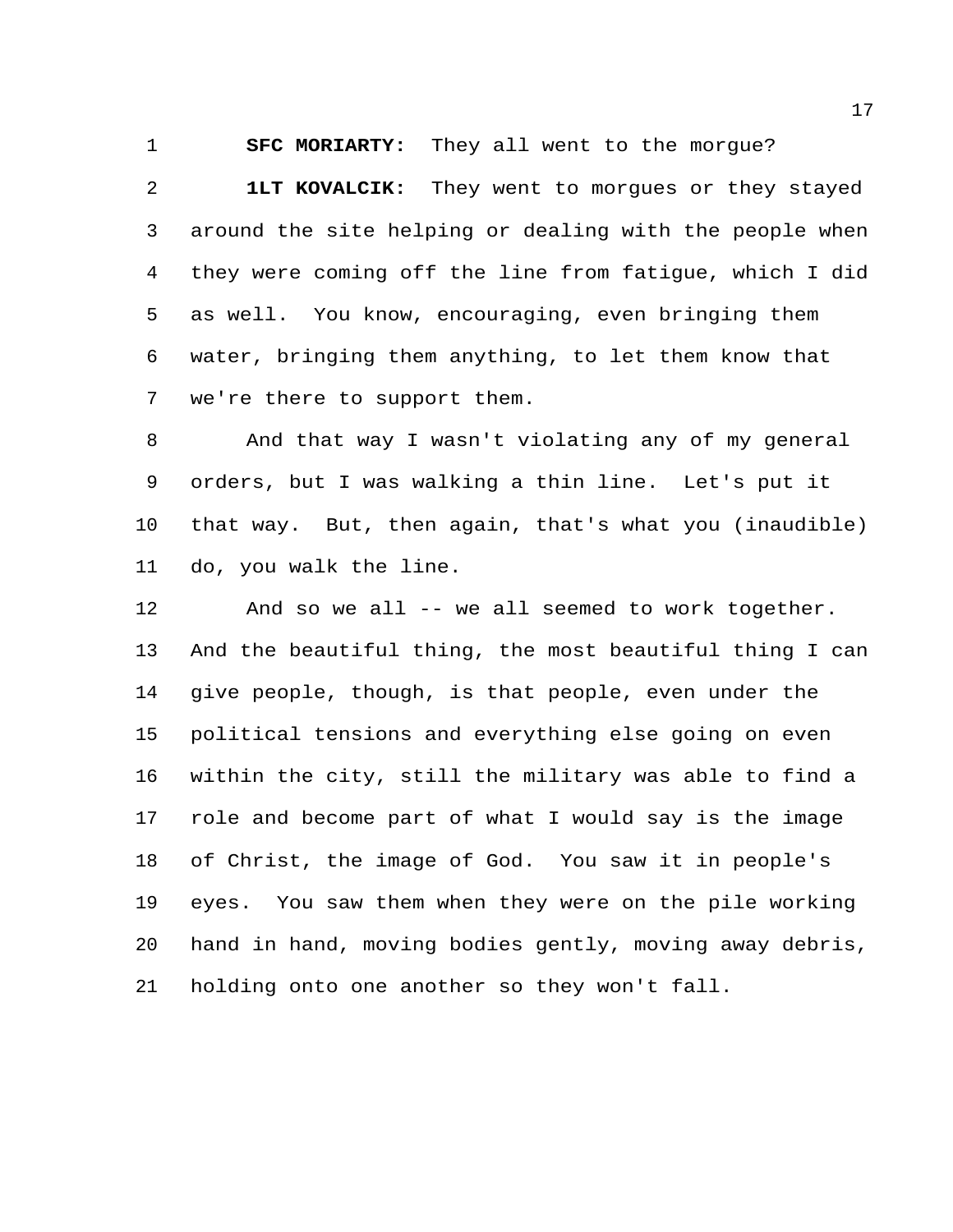When there would be a small cave-in they would dig frantically to get that person right back out so as not to lose another, even though that did happen a couple times.

**SFC MORIARTY:** There -- there were other casualties (inaudible)?

 **1LT KOVALCIK:** Yeah. I think there was one or two other casualties. I'm not quite sure whether they died or not, but I was told one of them did. But for the most part a lot of bruises, a lot of, you know, broken bones, small fractures and things from cave-ins, some very scary ones.

 I was almost killed with my chaplain assistant near the Amex financial center, where morgue number two was, on the west side, on West Side Highway. We were standing outside with some doctors and nurses taking a break, because the smell at some points would just be so bad that if you didn't get outside you'd vomit.

 Refrigerator trucks didn't even do it. The decay was so awful already from the heat, and the burning, and the smell of burning flesh and everything else that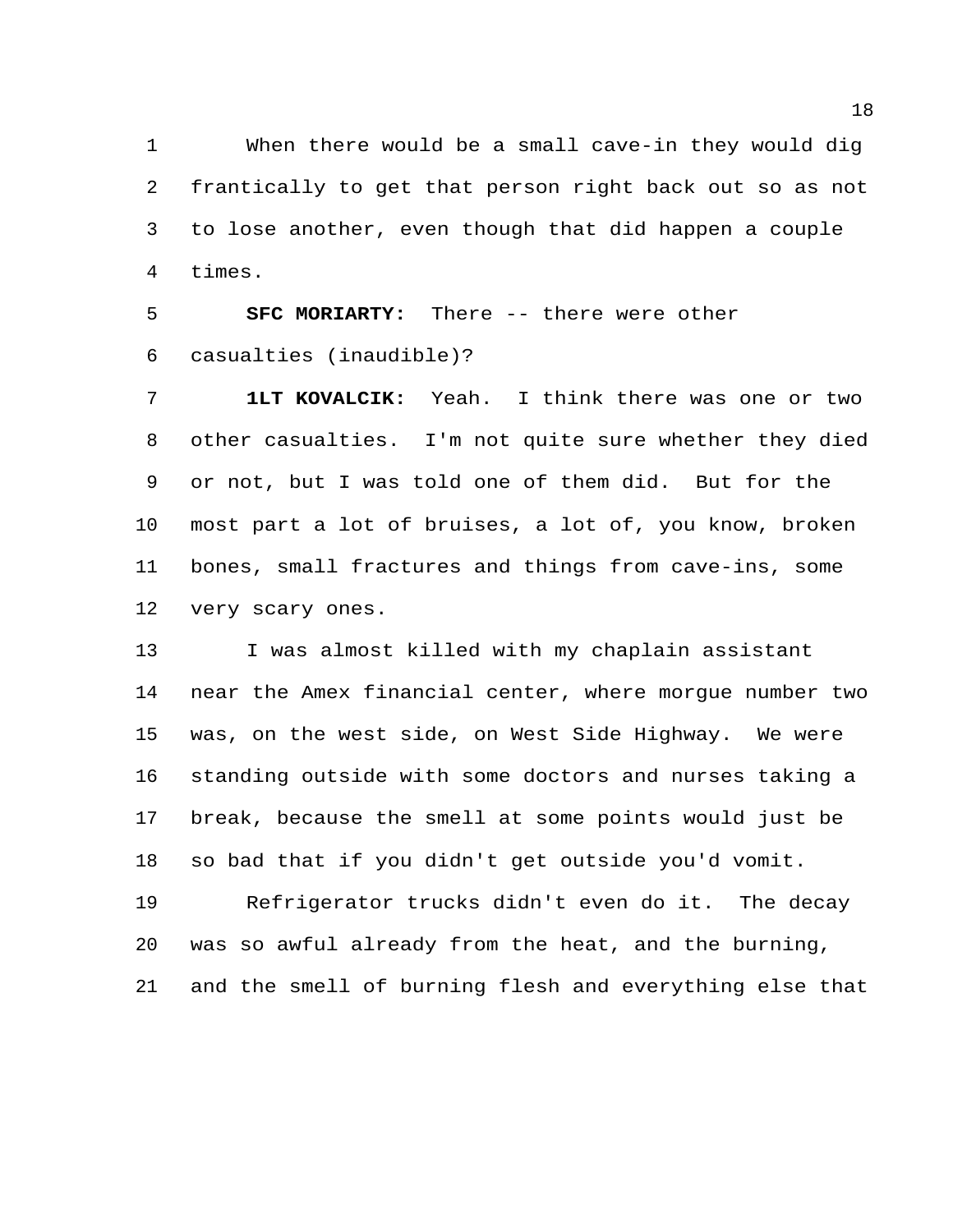even refrigeration would only dent how bad it was.

 And doctors and nurses would come out crying because you just -- you know, unable to deal with what they see too. And I would be there again to try to comfort.

 And at that moment the building shifted. I will never forget it. It was Wednesday, about 11:30 in the morning, and glass just started coming out of the building from way up high.

 We could see it coming at us and we were running for our lives. Shrapnel into the back of my leg, I ran ten blocks and didn't even know it. You know, pieces of flying, pieces of flying glass --

 **SFC MORIARTY:** Did you (inaudible) chunks of glass?

 **1LT KOVALCIK:** -- right through the -- you know, the summer BDUs --

**SFC MORIARTY:** Yes.

**1LT KOVALCIK:** -- like it's just paper. My

 chaplain assistant was in front of me. I did my best to stay at the rear and push people, just literally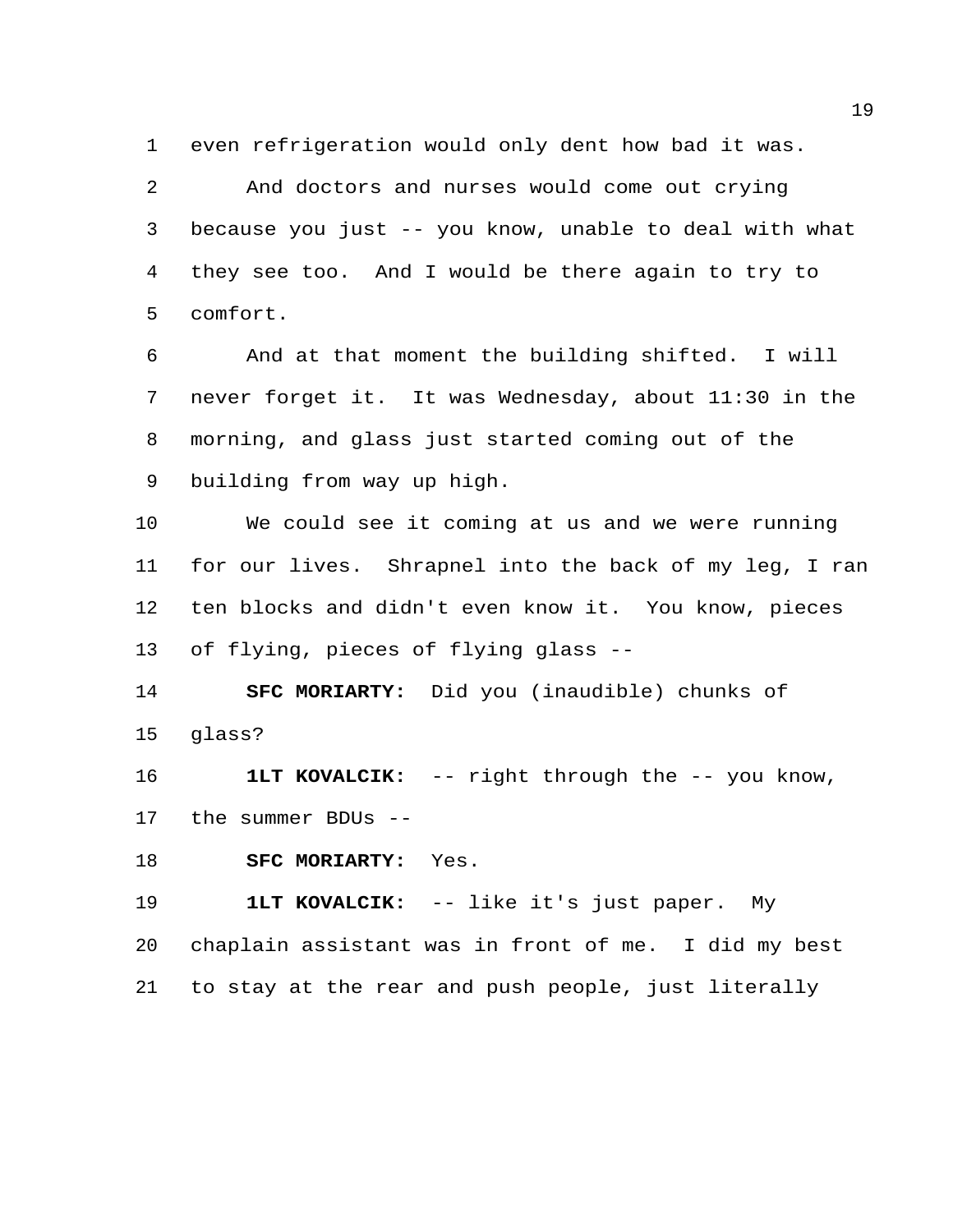push people forward like a herd of cattle.

| $\overline{a}$ | I had people panicking at two blocks, stopping in      |
|----------------|--------------------------------------------------------|
| 3              | front of a 60 story building, and I'm telling them,    |
| 4              | "You can't stop here. If that building comes down it's |
| 5              | going to go six blocks. It's going to bounce another   |
| 6              | four. You keep running. I don't care whether you       |
| 7              | think this is -- or whatever it is. I'm telling you    |
| 8              | right now, run, and you just keep running."            |
| 9              | And I had people obeying my order. I even had a        |
| 10             | lieutenant from the 69th stop me and say, "Chaplain,   |
| 11             | you have no command authority to do this."             |
| 12             | I'm sorry, I threatened him. I threatened to           |
| 13             | court-martial him if I ever got a hold of him. And he  |
| 14             | finally picked up his road block and moved.            |
| 15             | And it wasn't anything to (inaudible). We got          |
| 16             | about six blocks away and about a whole story and a    |
| 17             | half of glass came right out of the building.          |
| 18             | SFC MORIARTY: Oh, really?                              |
| 19             | 1LT KOVALCIK: It shifted again, and it's one of        |
| 20             | the buildings that will be eventually torn down.       |
| 21             | (Inaudible.)<br>SFC MORIARTY:                          |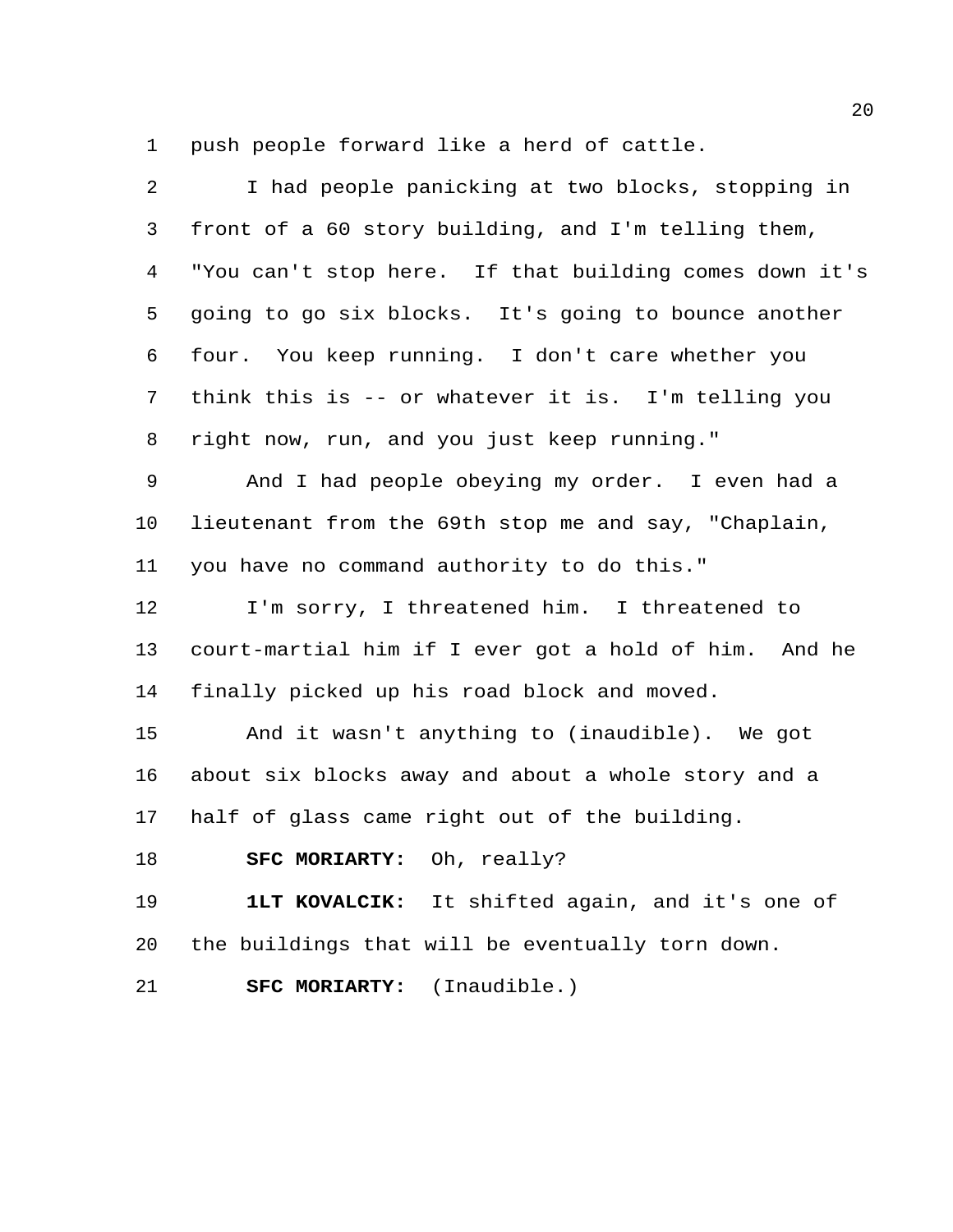**1LT KOVALCIK:** There's a hole right in the side of it the size of, you know, a couple of GP larges.

 **SFC MORIARTY:** (Inaudible) -- hit, hit by -- **1LT KOVALCIK:** Hit with debris that came flying right out of the side of the building when it came down. Chunks of steel went right through it and carved a hole through it.

 Liberty One, where I was supposed to have been, in morgue number one, that same day the ceiling collapsed right where I would have been. You talk about close encounters with God.

## **SFC MORIARTY:** Yes.

 **1LT KOVALCIK:** I had one -- my chaplain assistant and another sergeant finally stopped me that evening at dinner and said, "Chaplain, we love being with you but we wish God wouldn't work so close with you some days." It was a good joke. We all laughed because our adrenalin was still in our throat.

 But those are some of the -- some of the sights and the sounds and the things that happened that I'll never forget.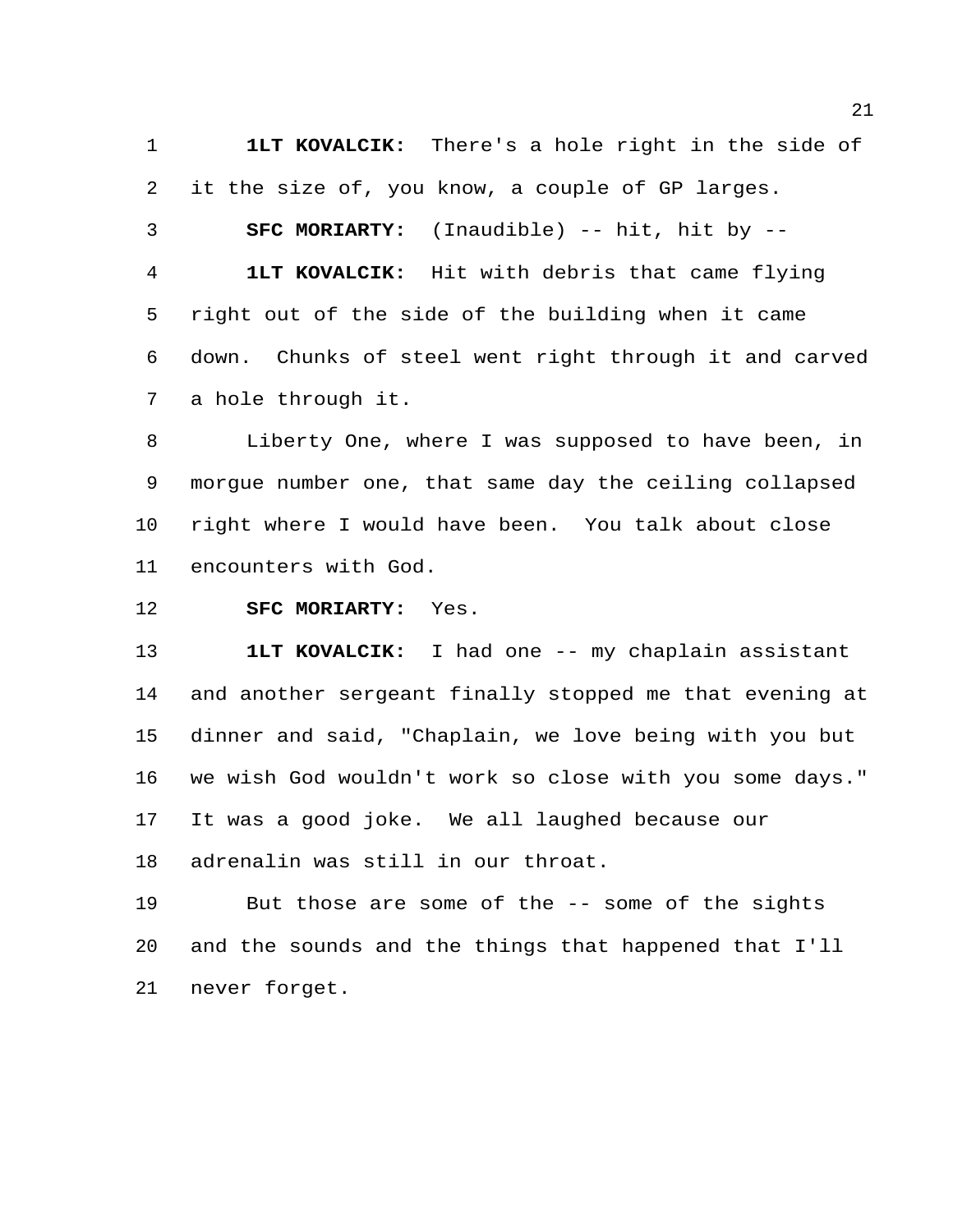For me the most monumental was one of the little kids that didn't make it. It was (inaudible). I think there was only one or two probably on the sidewalk that couldn't get away or who knows. I don't know how. But I remember a 6'7" firefighter, the man was huge, tears streaming down his eyes, holding what was probably left of the mother and the child together, bringing them up out. I remember him placing them very gently in a body bag, and then he turned around and he faced me.

 He must have been prior military because the minute he saw me he said, "Chaplain," and it was like he recognized another soldier from before. And he got right down on his knees and said, "Why? Could you just help me with the why?"

 And at that moment I couldn't say anything else, but giving him the only encouraging thing that came to my mind, that she is running the streets of heaven. Innocent as she was, God took her home. The mother who protected her or whatever else, the same thing. And what you have to hold onto is that she is free of this,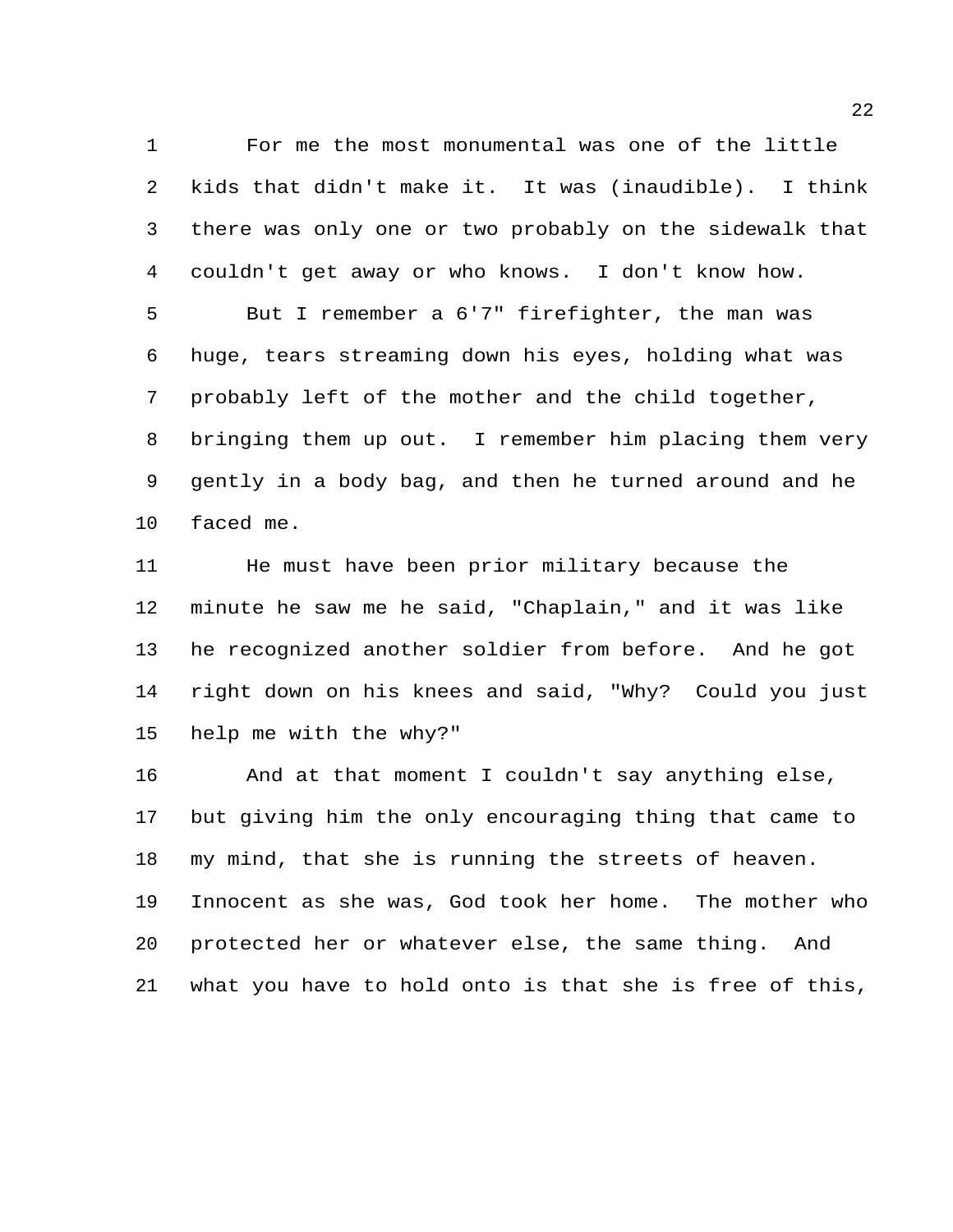free of the strife, free of the mourning, free of everything else, but you're not and you have to hold onto that image so that when you deal with it down the road you will be able to one day, not now, rejoice with her.

 And he held onto me for the longest time and we just hugged each other. And that was the most -- you know, just -- there were so many.

 Over 1,900 hundred bodies I was exposed to. There was screaming public masses, people -- you know, could you tell me something, and you cannot. There's no information, official, to give out.

 There's only maybe 150 bodies recognizable, burnt beyond recognition, pieces, parts. Sometimes an intestine is a person, sometimes a spinal cord, and you just -- nothing can prepare you.

 **SFC MORIARTY:** Yeah, that's -- I've heard that. **1LT KOVALCIK:** Nothing can prepare you for that. And if you don't have God at that moment, what do you do? I asked myself that so many times. What does one do when one does not have peace?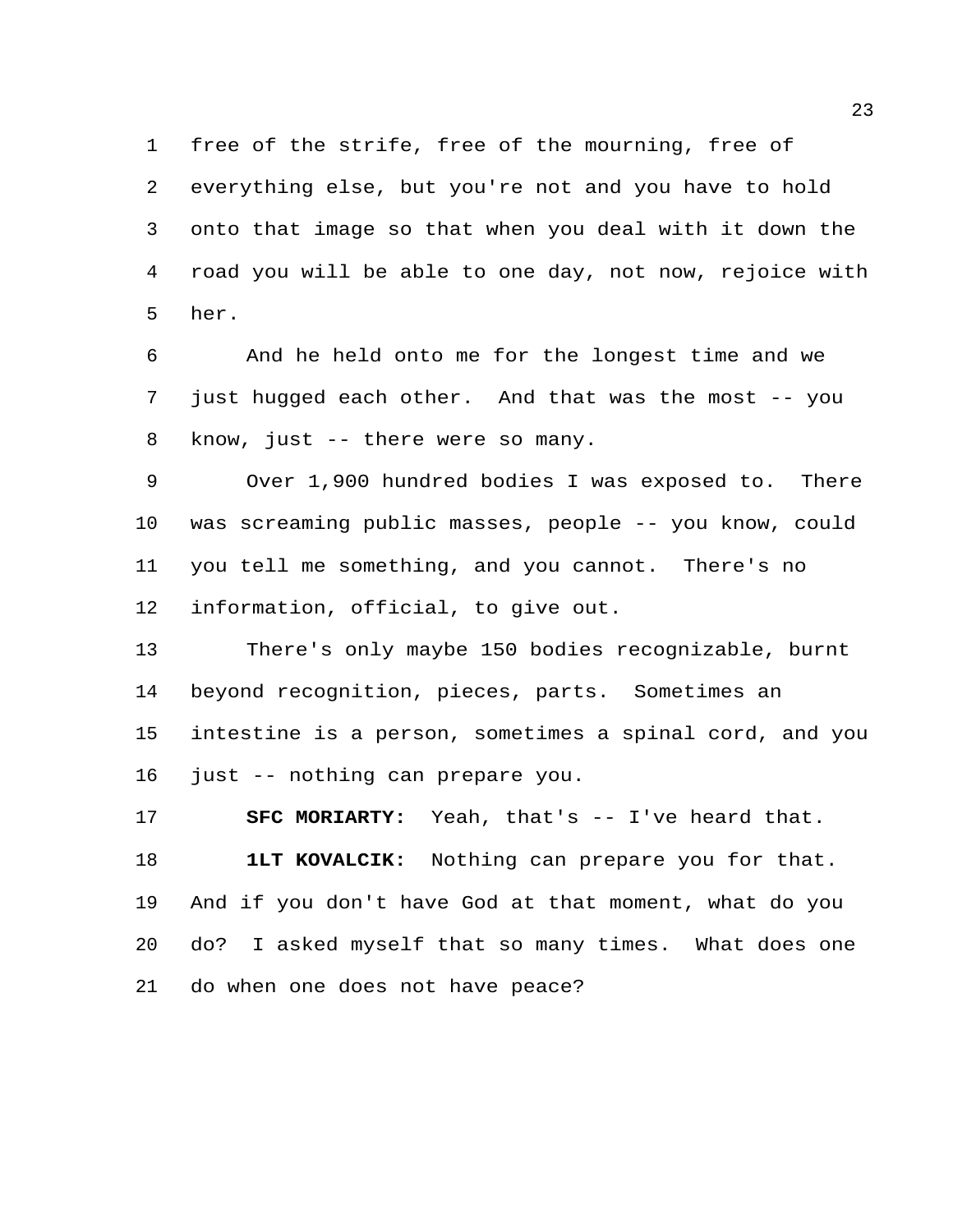And I saw people with horror. I saw people with terror. I saw people wondering what happened to their loved ones, knowing they're dead but not wanting to 4 admit it  $-$ 

**SFC MORIARTY:** Yeah.

 **1LT KOVALCIK:** -- not wanting to give up, and rightfully so. Who would want to.

 But then when they finally realize it, a week later, ten days later, you see that same person again at the barricade and they say to you again, "Why? How come? Where was God? Was this the work of the devil?" You get asked so many questions.

 And then you hear troops who become angry and they all -- they want to kill every person who's the color of a darker skin, and then you have others who want to somehow try to forgive but still know they need justice. And you have this hodge-podge even within your group and you try to weigh down the middle.

**SFC MORIARTY:** Yes. Yes.

 **1LT KOVALCIK:** I tried to convince everybody that, again, not everyone of these people are guilty, but the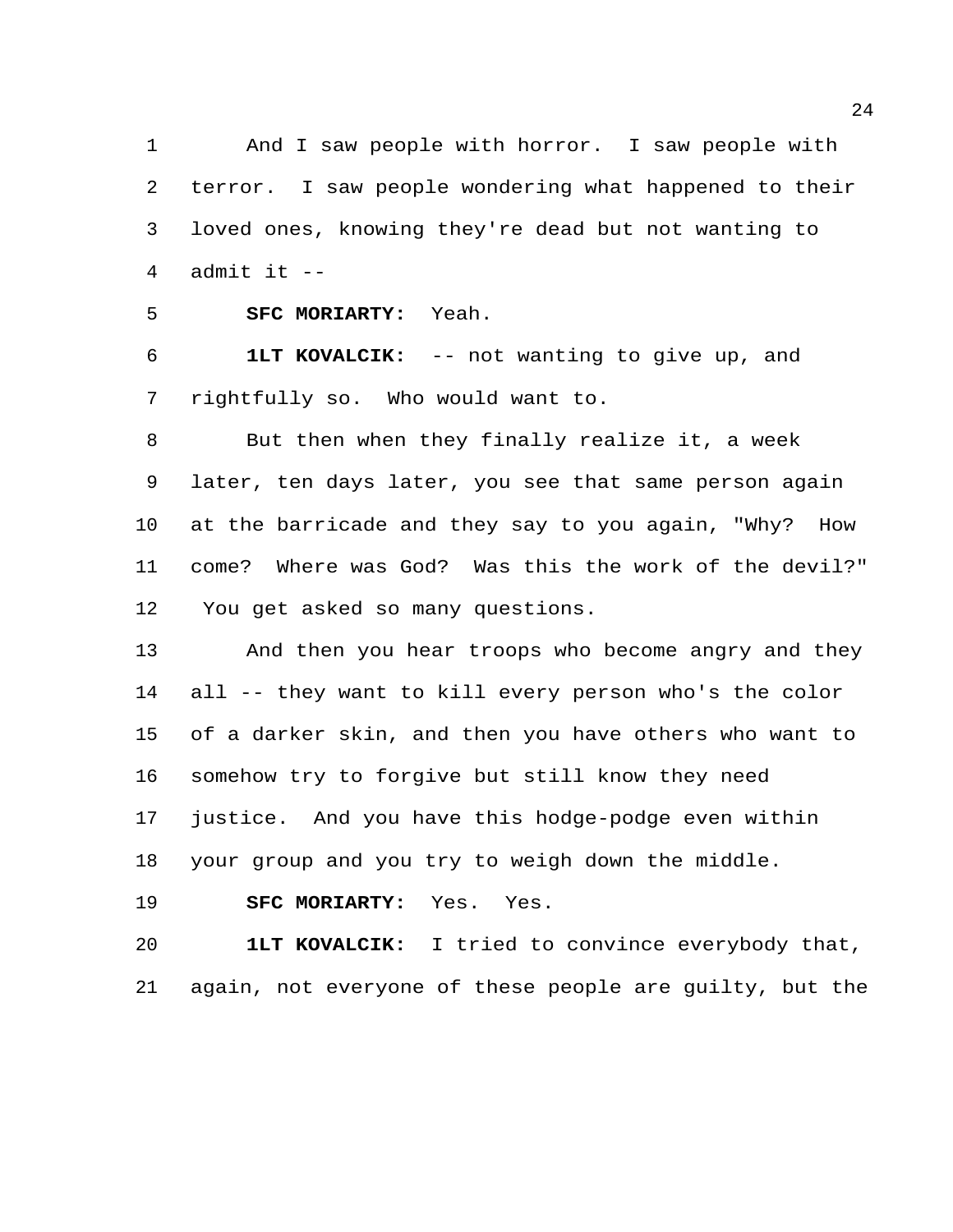ones that are need to be brought to justice. God would want that too. He did so in the Old Testament.

 When you have been righteously judged for evil's sake there is no hope for you anymore. But you still pray and hope somehow that that person will ask for forgiveness before we bring justice to them. You know what I mean?

**SFC MORIARTY:** Yes.

 **1LT KOVALCIK:** Trying to do your best to walk that thin line between life and death, between forgiveness and judgment. And I try to tell people, whether we get them or not, we'll do our best, but whether we get them or not know this -- they will face the final judge of the universe --

**SFC MORIARTY:** Sooner or later.

**1LT KOVALCIK:** -- and the commander in chief

literally --

**SFC MORIARTY:** Yes.

**1LT KOVALCIK:** -- of all the world --

**SFC MORIARTY:** We all do.

**1LT KOVALCIK:** -- (inaudible) bring them to that.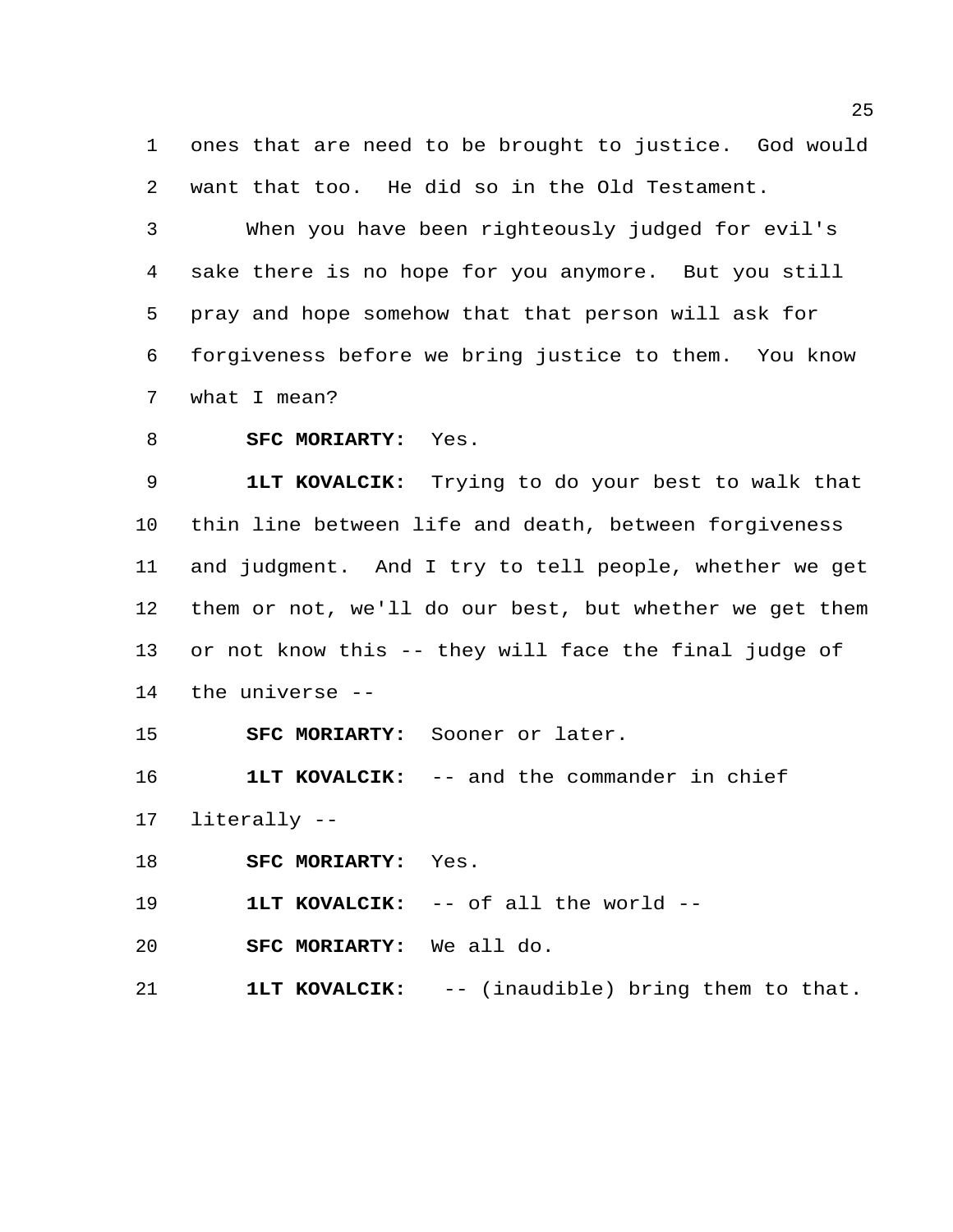And that seemed to help them, it seemed to take away some of the anger.

 **SFC MORIARTY:** Now, who do you talk to, because you obviously --

**1LT KOVALCIK:** Right.

**SFC MORIARTY:** -- have issues yourself?

 **1LT KOVALCIK:** And, you know, the -- you get drained, as the chaplain you get drained and --

 **SFC MORIARTY:** Do you have another chaplain that you can go to?

 **1LT KOVALCIK:** Yeah. We're supposed to have mentors and we do. And, you know, I've talked with one of mine, my brigade chaplain, Don Zepshur (phonetic). He's a major in the Third Brigade, 42nd Infantry Division, a good man, a good listener. And he -- he let me just sort of sound off. He did the same with me.

 We would meet at midnight over a cup of coffee, walking the line together, and bump into each other where our line met and his line met. You know, the engineers, or whoever he was augmenting, and his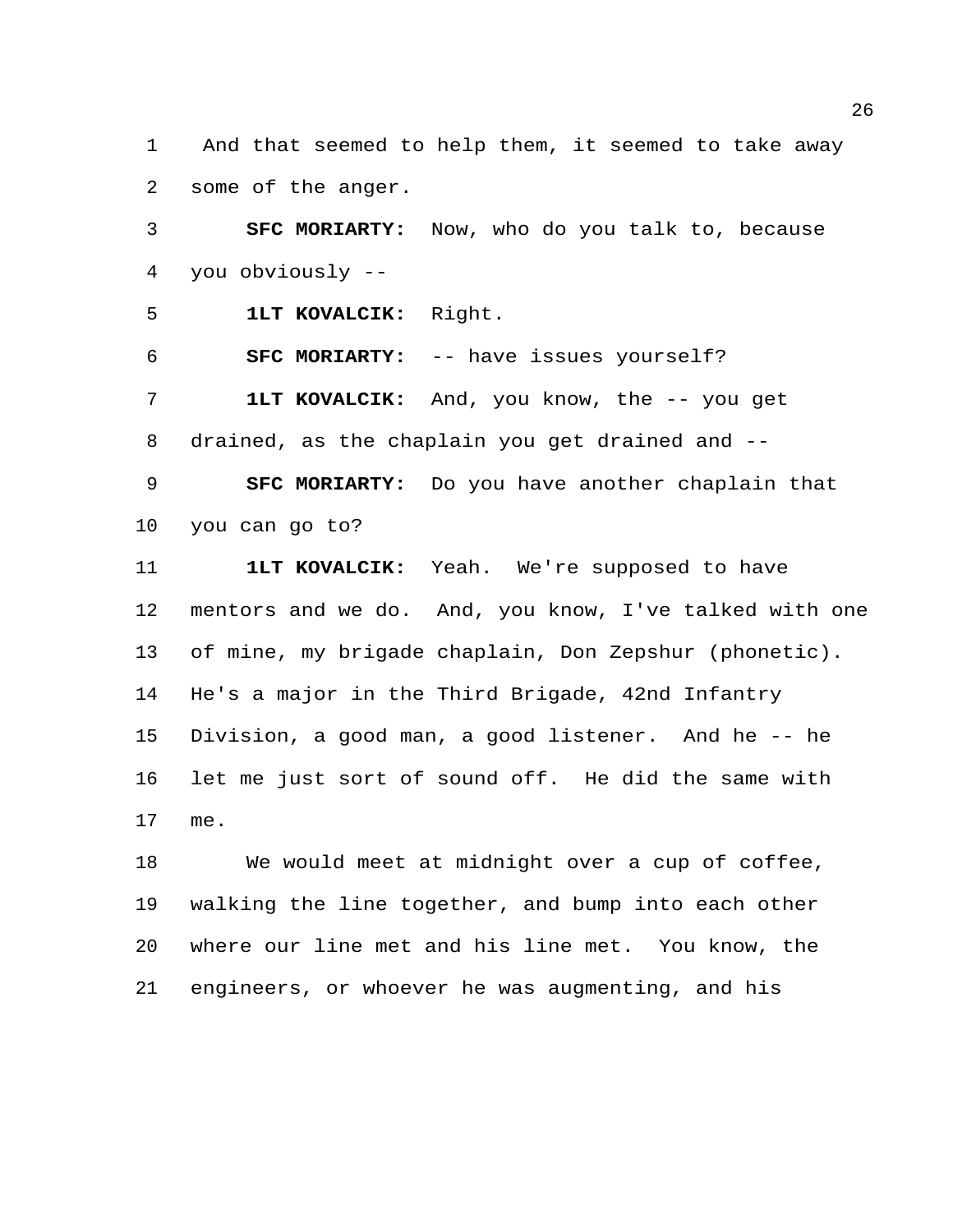aviation unit was out here a couple of days after the fact. He got here about four or five days later and he was a great source of help to me the two days that we did meet.

 My own troops, though, I've only been part of the 101 for seven or eight months. But I evidently have made some impression upon them because I had a private come up to me while we were standing and waiting for the Staten Island ferry one night after being awake for God knows how many hours.

 We were working 21 hour shifts the first six days. No one was sleeping at all, you know, and it was taking its toll mentally, physically and spiritually on all of us, but we were still holding together. The armor guys and infantry guys seemed to -- seemed to understand that there's only -- you know, only the unit to worry about too. And he said to me, (inaudible) another specialist, "Sir, you're always asking us how are we doing. Can I help?"

 And it was like the fourth night we were here and we were watching the Statue of Liberty go by in the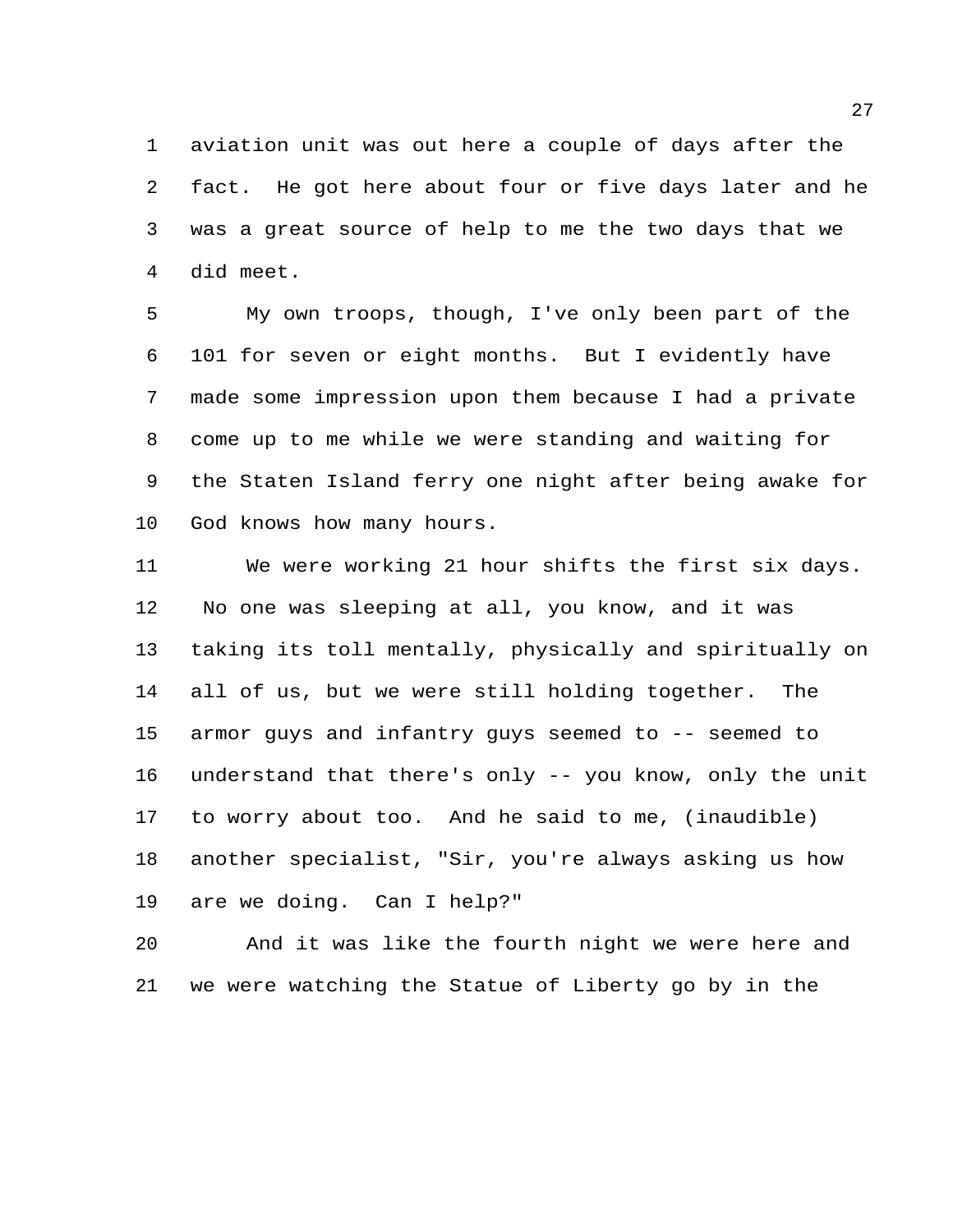breeze. He said, "Sir, how are you doing?"

 And I'll tell you, that meant more to me than any other chaplain could have done, because God was speaking through that young private who was genuinely concerned for my spiritual well being. And I talked to him for about five or ten minutes and then we prayed together, and by the time we got done we had 55 people gathered around saying the Our Father.

 And there was a moment when there was -- the unity that only you can understand when you walk in a pair of combat boots, only when you've walked a mile with your fellow soldier.

 And there were a lot -- there were a lot of special times, but more than anything under all the stresses, under less than possibly good conditions, and not even really being allowed to do our full duty, soldiers were still soldiers, doing what they had to do.

 We only had one soldier who could not function under that environment and it had more to do with the fact that he wasn't functioning months before than it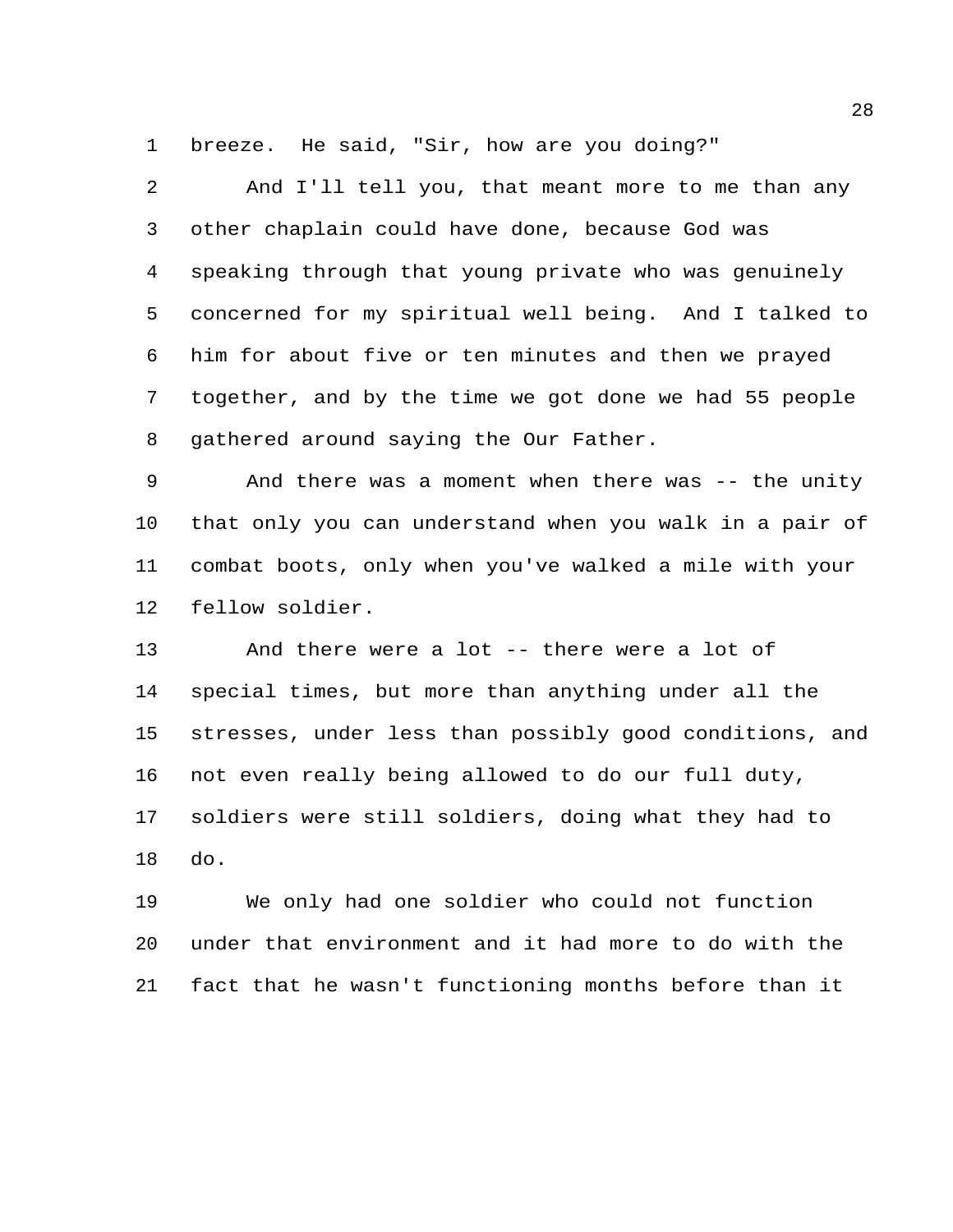had to do with the (inaudible). He would have been a danger in a combat unit.

 But the other 400 and some odd guys, rock-solid. When I walked among other units within the division, with the 42nd, I saw the same thing.

 I saw young soldiers sometimes not having the mentorship, and I would kindly and gently give them that if I needed to, to bring them along. Being an oldie, an old sergeant myself from the infantry and active duty, I know a few things and I've learned a few things from other sergeants. I've learned about how you operate, still being an officer, not -- not overstepping my bounds, but helping to say to them, maybe we could do it this way. Maybe we could it this way. Why don't you see your platoon sergeant when you get home and tell him some of the frustrations you have. Maybe even mention what I said. Maybe he'll bring it a little further for you.

 You know, you do what you can. You do what you can.

And it's about -- it's about -- you want to talk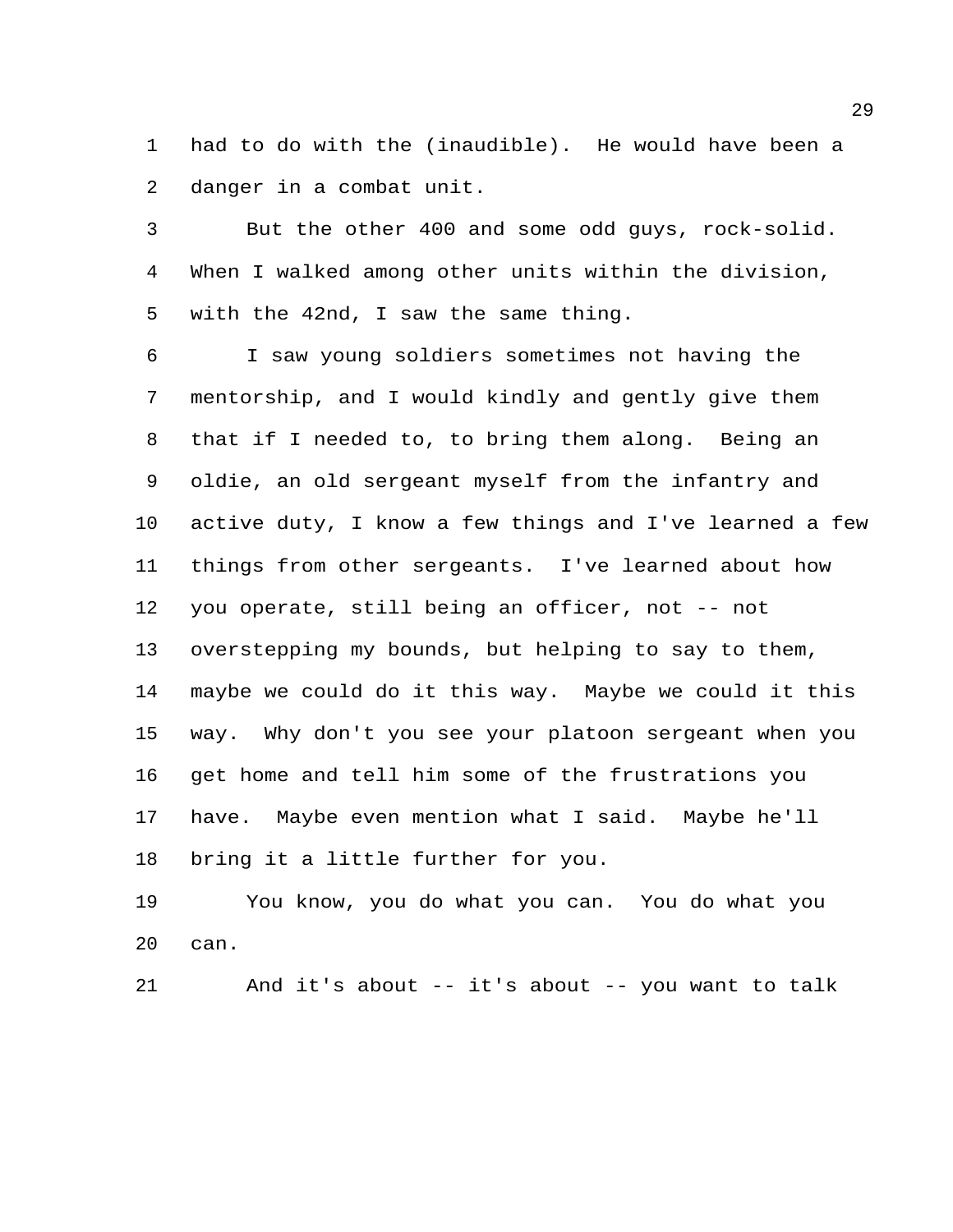about selfless service, these people have shown selfless service. You want to talk about that among the police department, the fire department, the EMS, you'll never again maybe in a lifetime ever see such lack of concern for self, only for brother and sister. And I've said to many of them, "You want to know what the image of God looks like? Look into each others eyes the next time you see the pile shifting like a swing giant Caterpillar and people doing everything they can, or a nurse bringing a cup of water or whatever it is. You want to talk about seeing the image of Jesus Christ? You saw it, because you're made in that image." **SFC MORIARTY:** Is it still happening now or is --

has the rubble gotten down to where it's --

**1LT KOVALCIK:** The rubble hasn't even been moved.

**SFC MORIARTY:** Oh, no?

 **1LT KOVALCIK:** I forget how many hundreds and hundreds and hundreds of trucks --

**SFC MORIARTY:** Tons, yeah.

**1LT KOVALCIK:** -- have come in and out of here.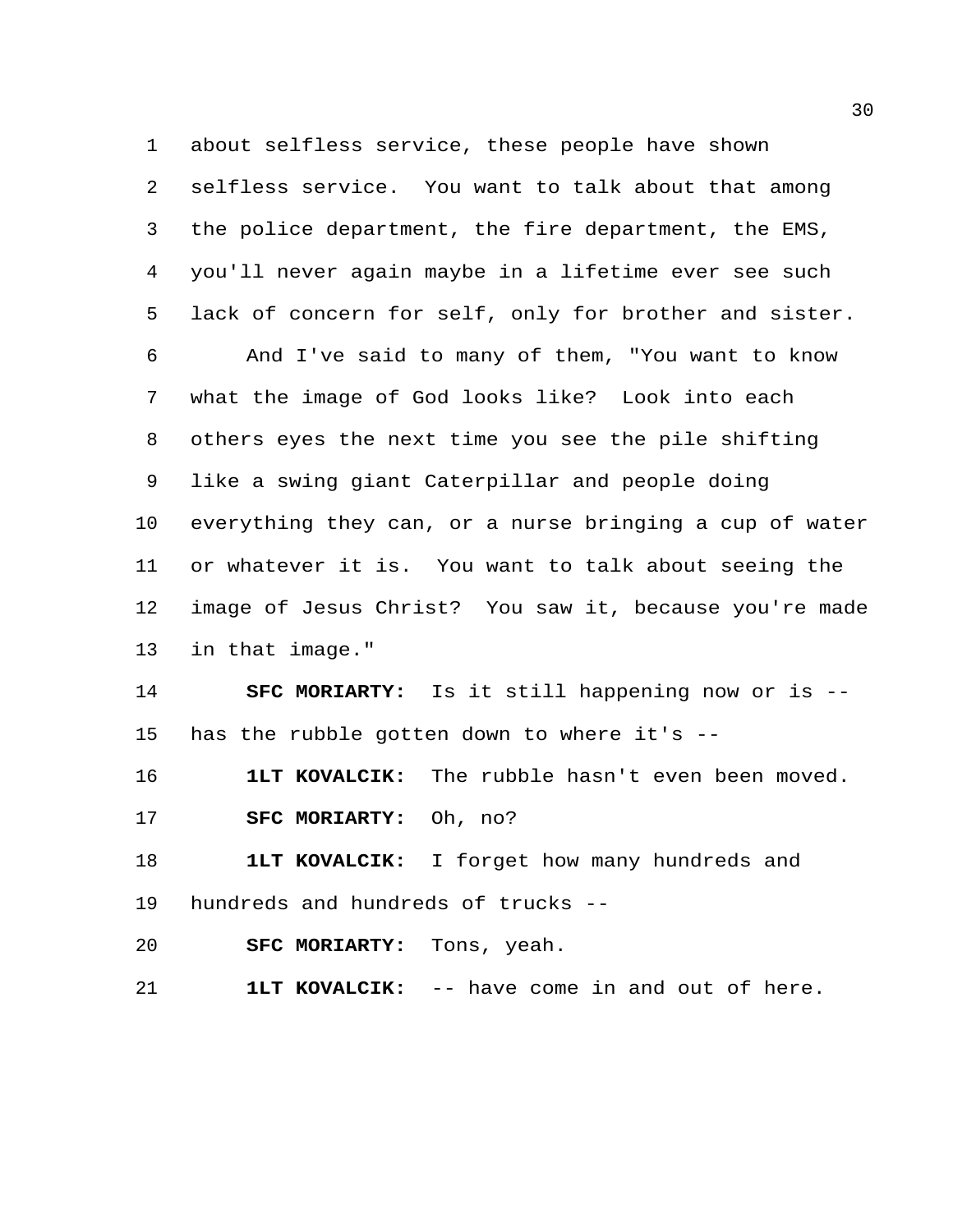Somebody told me today, and I can't even remember what it was, but it's in the -- it's in the metric, almost million ton ratio already and the pile doesn't even look like it's hardly been scratched, but yet it has. You know it has.

 You remember the images you have and the pictures you have --

**SFC MORIARTY:** Sure.

 **1LT KOVALCIK:** -- and you can see that it's come down.

**SFC MORIARTY:** Yeah.

 **1LT KOVALCIK:** But every time they move something the oxygen reignites another fire in some little traphole and they've got to put another one out. And then they go at it again and they expose another void, what they call a void, a space in there that's being covered, and the oxygen hits it, the fire ignites again.

**SFC MORIARTY:** Really, just (inaudible)?

**1LT KOVALCIK:** And you have that -- yeah.

**SFC MORIARTY:** Is there much heat underneath here?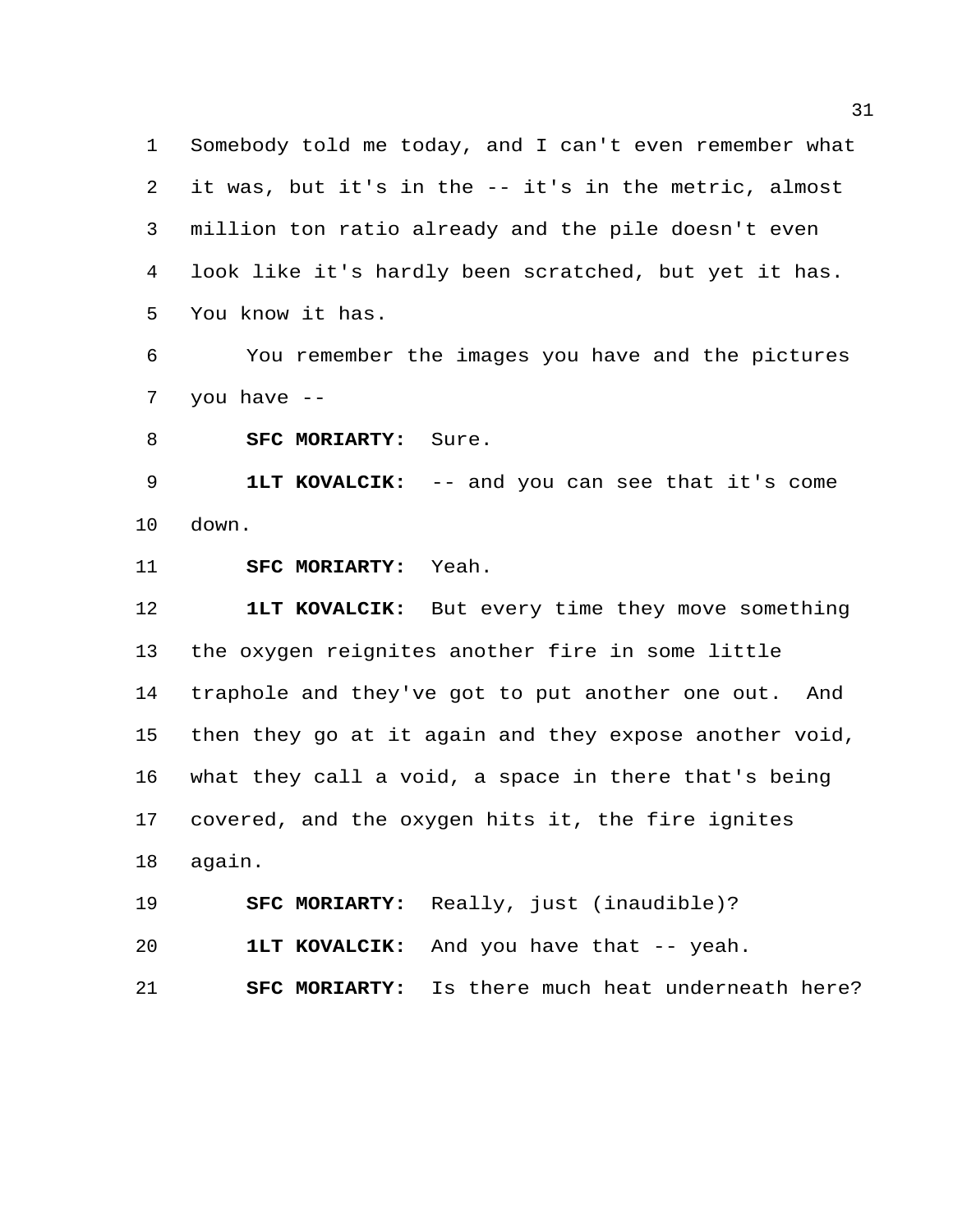**1LT KOVALCIK:** It's become less and less each day, and the smoke is visible less and less, yet if you look on the skyline you'll still see it. And if you -- **SFC MORIARTY:** We saw it coming down Broadway. **1LT KOVALCIK:** -- if you -- you can see it coming up. It's probably only a tenth of what it once was, but that's because they put out so many of the fires and the water in the basement is so flooded that there's starting to come a point where there's not much room for fire, but yet there still is.

 And the parking garage, and the Millennium Hotel, and all these other buildings still need to be demolished. There is just literally months, months ahead of us before this thing will even begin to resemble an open city square.

 I heard one engineer, I've talked with several of them -- when the buildings almost fell on me I made sure I found somebody. I didn't want anybody to go into those buildings.

**SFC MORIARTY:** Right.

**1LT KOVALCIK:** I didn't want anybody else to face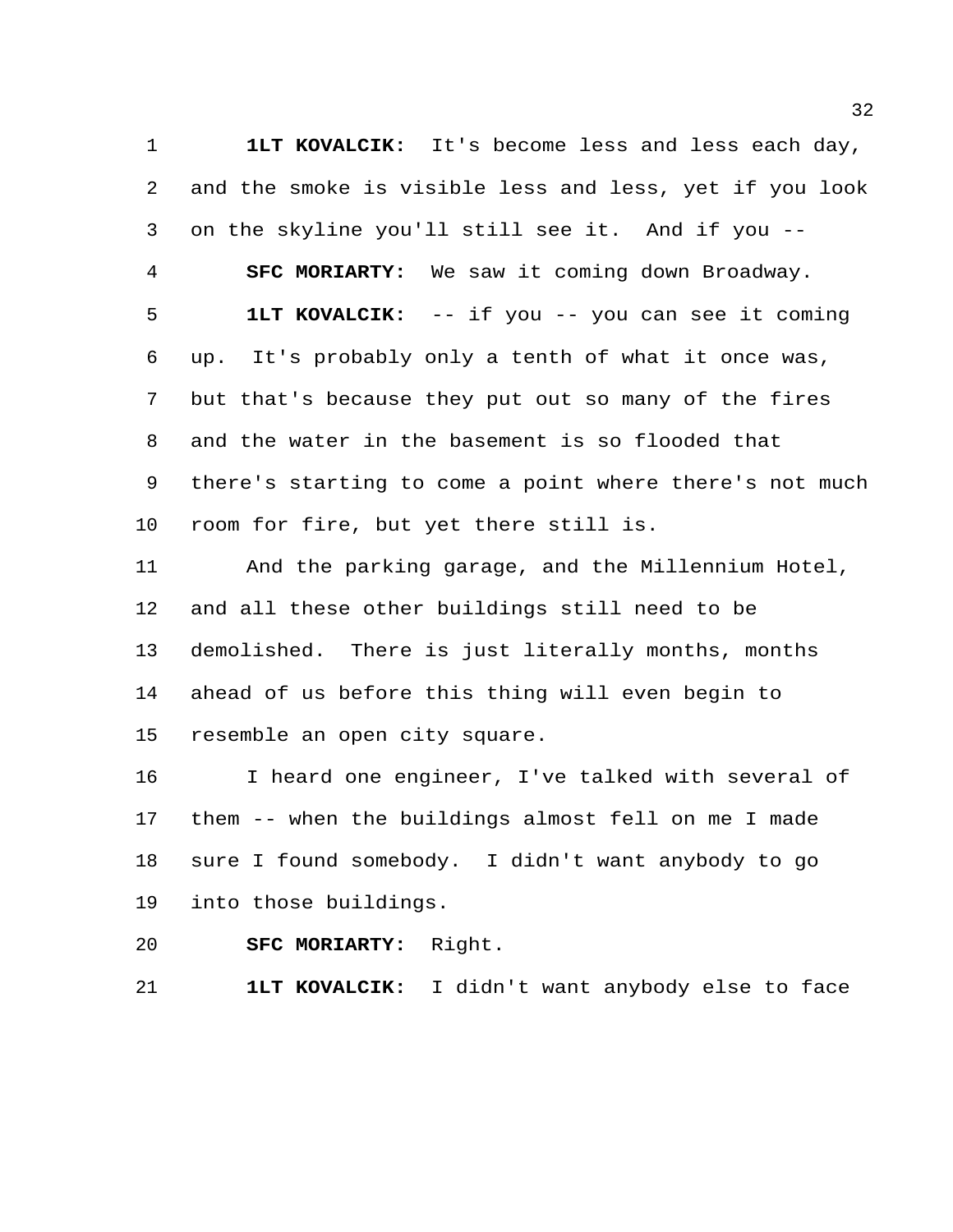the same dangers, and maybe I was a bit of a tenacious bulldog, and maybe I even overstepped, but then frankly I don't care. I had police officers tell me that I didn't know what I was talking about, and then I had a structural engineer say, well, if it wasn't for him that building may have fallen. That building may have killed some more people.

 We saw so much glass it was obvious that the building had shifted. They'd do measurements on them and they'd move six, eight inches, you know.

**SFC MORIARTY:** The buildings (inaudible)?

**1LT KOVALCIK:** The building moved that much.

**SFC MORIARTY:** My God.

 **1LT KOVALCIK:** And a structural engineer said to me, "You know, chaplain, you just bite anybody's butt you want to and be a bulldog as long as you want to because you were right about this one, you were right about that one."

 You know, you were living there. You know what happened in those morgues. People were terrified just that the building moved -- we don't know -- or the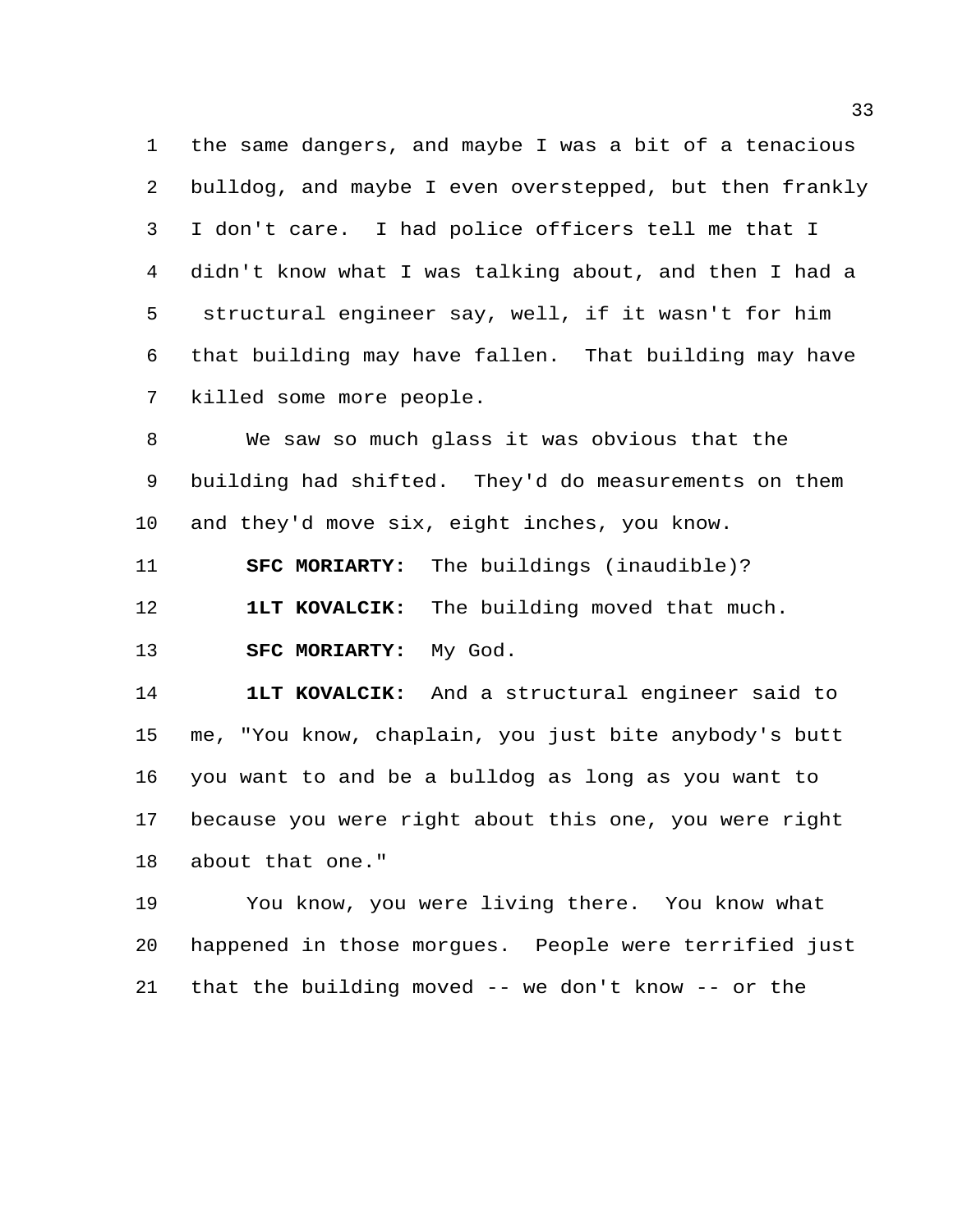building lost glass.

 **SFC MORIARTY:** So what did they do, move the morgues out?

 **1LT KOVALCIK:** They moved the morgues out. They shifted them to new positions. Later on they found out that Liberty One became stable again and they moved people back in around that building. The other side, no, it's still been abandoned for quite some time. They put flags on them.

 **SFC MORIARTY:** Your troops, let's talk about force protection here --

**1LT KOVALCIK:** Sure.

**SFC MORIARTY:** -- for a couple minutes.

**1LT KOVALCIK:** Sure.

 **SFC MORIARTY:** Obviously they're close enough to some of these zones that there's concern for asbestos and --

 **1LT KOVALCIK:** Well, yeah. No one really knows what was in these buildings, you know. Some of them were built before the 1950's, some -- like the World Trade Center was built after. The World Trade Center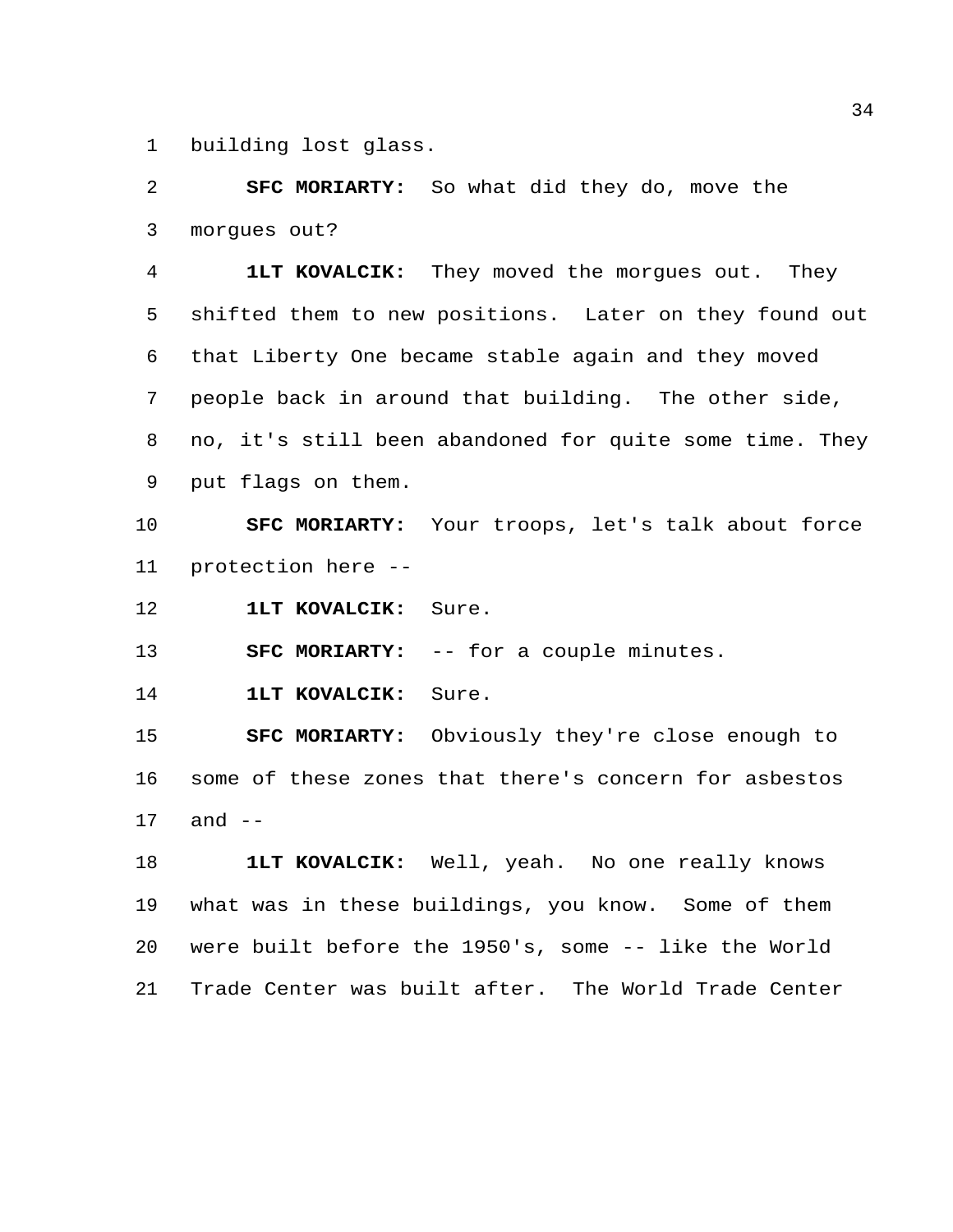probably doesn't have a whole lot of problems inside of it  $-$ 

**SFC MORIARTY:** Okay.

 **1LT KOVALCIK:** -- but the buildings that collapsed around it --

**SFC MORIARTY:** Around it, okay.

 **1LT KOVALCIK:** -- and the facades of others were built -- 1910 I think one of them, 13 another.

**SFC MORIARTY:** The World Trade buildings were

built in the 70's, weren't they?

 **1LT KOVALCIK:** Well, I think the plans for them were in the 50's, and there was no asbestos put into them as far as I understand.

**SFC MORIARTY:** Okay. Okay.

 **1LT KOVALCIK:** However, there are other chemicals in these buildings being -- you know, you've got

burning wire --

**SFC MORIARTY:** Yeah.

**1LT KOVALCIK:** -- you've got burning harnesses,

 you've got -- burning all kinds of stuff. You've got burning ceiling tile, which is terribly toxic.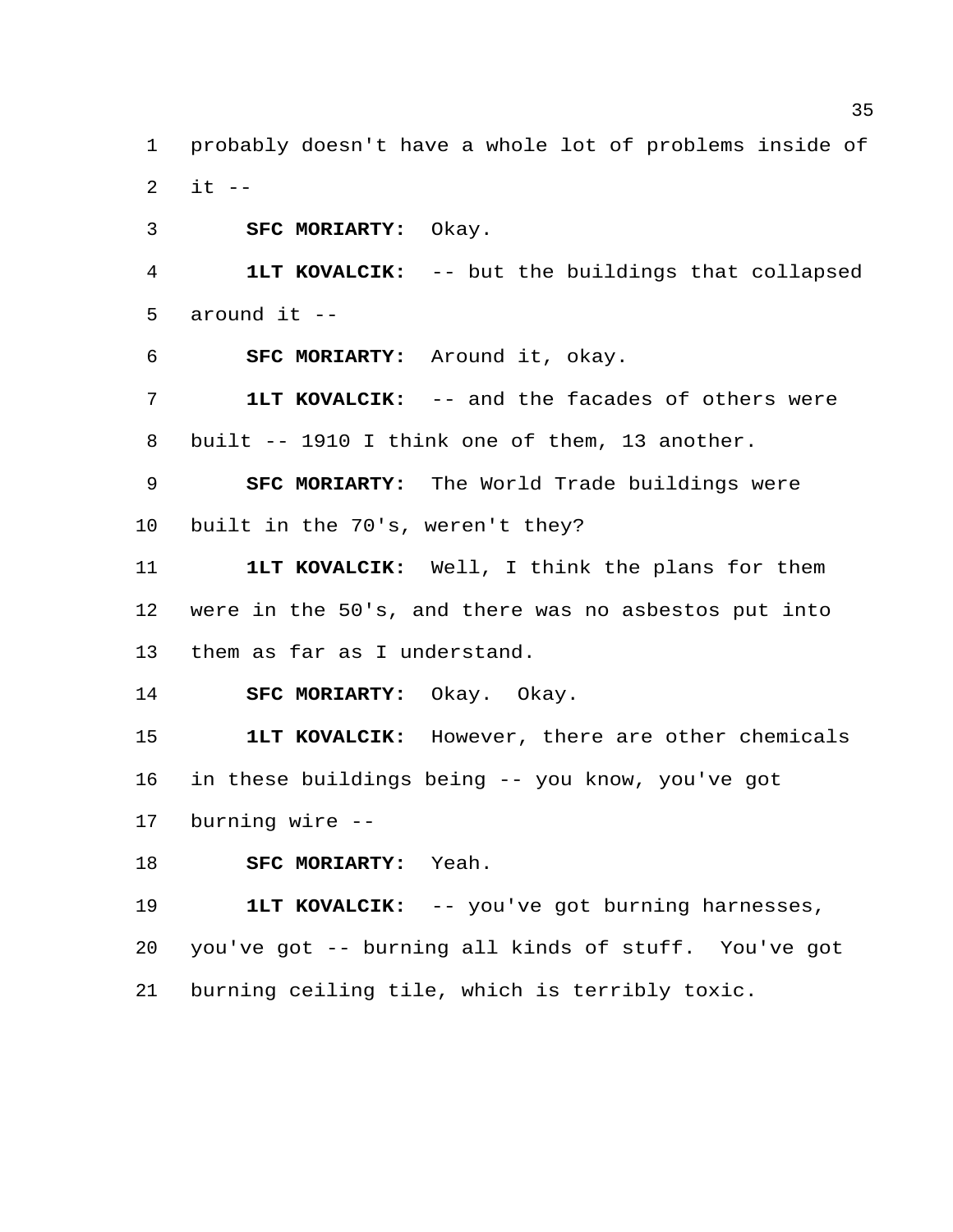If you went down there on day one, day two, day three, day -- up to day seven or eight, you would have smelled something you've never smelled before. I can't describe it. It's like an acrid, nasty, acid smell through the air. Everything is dark. The sun kind of glooms through a cloud. It's mysteriously strange to see. And you --

 **VOICE:** (Inaudible.) **1LT KOVALCIK:** -- deal -- you deal with a lot of really strange smells and then, of course, the smell of death when you get closer. You know there's rotting, corrupting bodies because you can smell them everywhere, burnt flesh.

 It all mixes together and you just get filled up with crap in your nose. I don't care what respirator they give you, but day -- day three we finally got respirators. Before that we were dealing with paper, paper garbage --

 **SFC MORIARTY:** Yeah, I assumed you got those. **1LT KOVALCIK:** -- paper garbage. It wasn't even keeping the dust out.

You know, I know there are troops here, including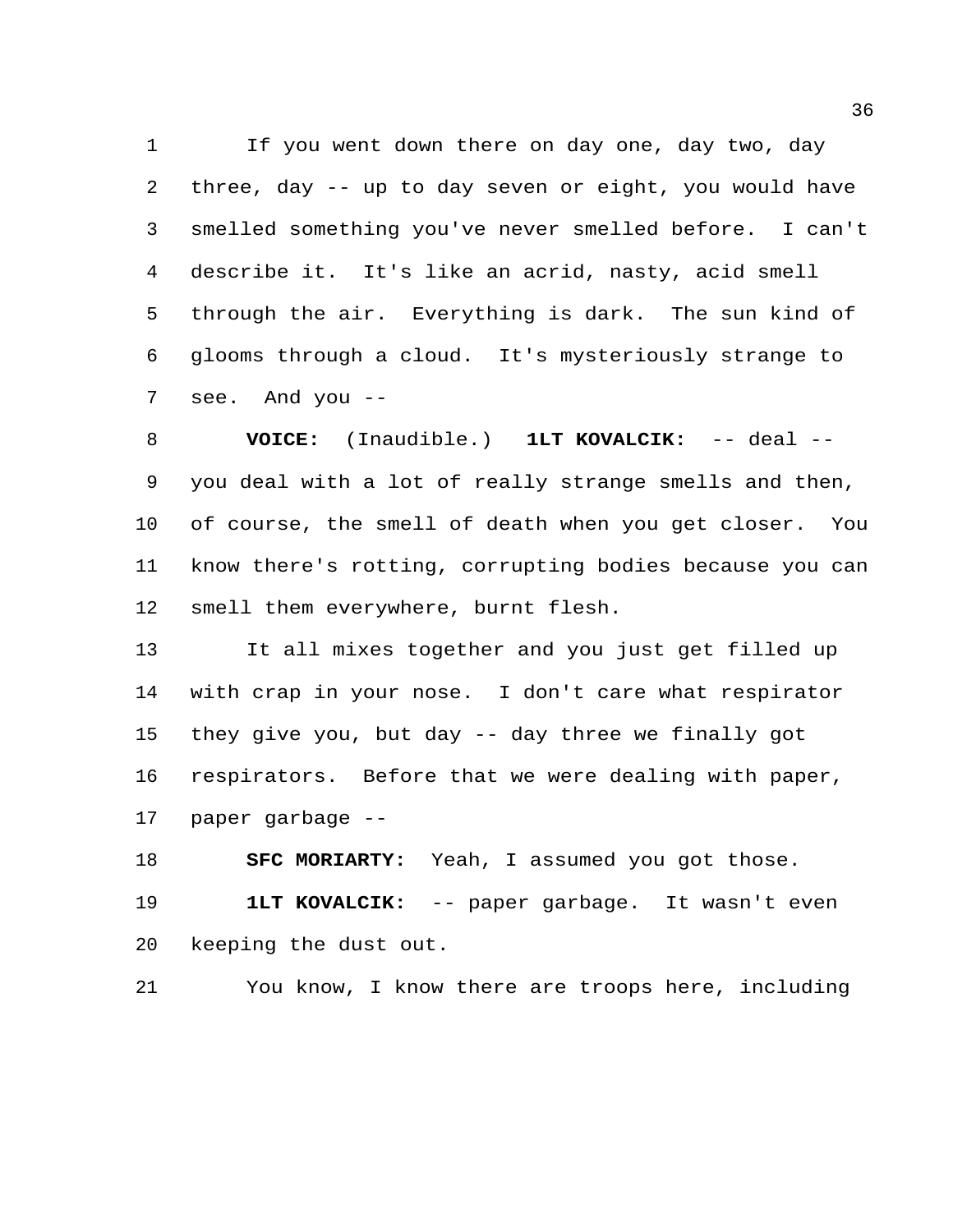myself, that digested stuff they shouldn't have. I don't know what it was. I don't know what the effects will be. I do know that I was sick for two or three days.

 Anyway, we had guys anywhere from vomiting to diarrhea, and it wasn't just from lack of sleep. It was something that was in the air those first few days. There was so much dust here in Battery Park that if you walked a cloud would go up over the top of your head, up over the top of the vehicles. Every step was like the surface of the moon.

 There was so much debris on the ground from burning paper, ash, bodies who were vaporized, buildings that were vaporized by the plane, cars covered with three to four inches of dust. You know, the trees were all grey and white. The grass was completely non-visible.

 **SFC MORIARTY:** Until you got some rain down here? **1LT KOVALCIK:** And the first we got was nothing but mud and slime and more debris. We only had one rain the first week and a half. It was a good rain.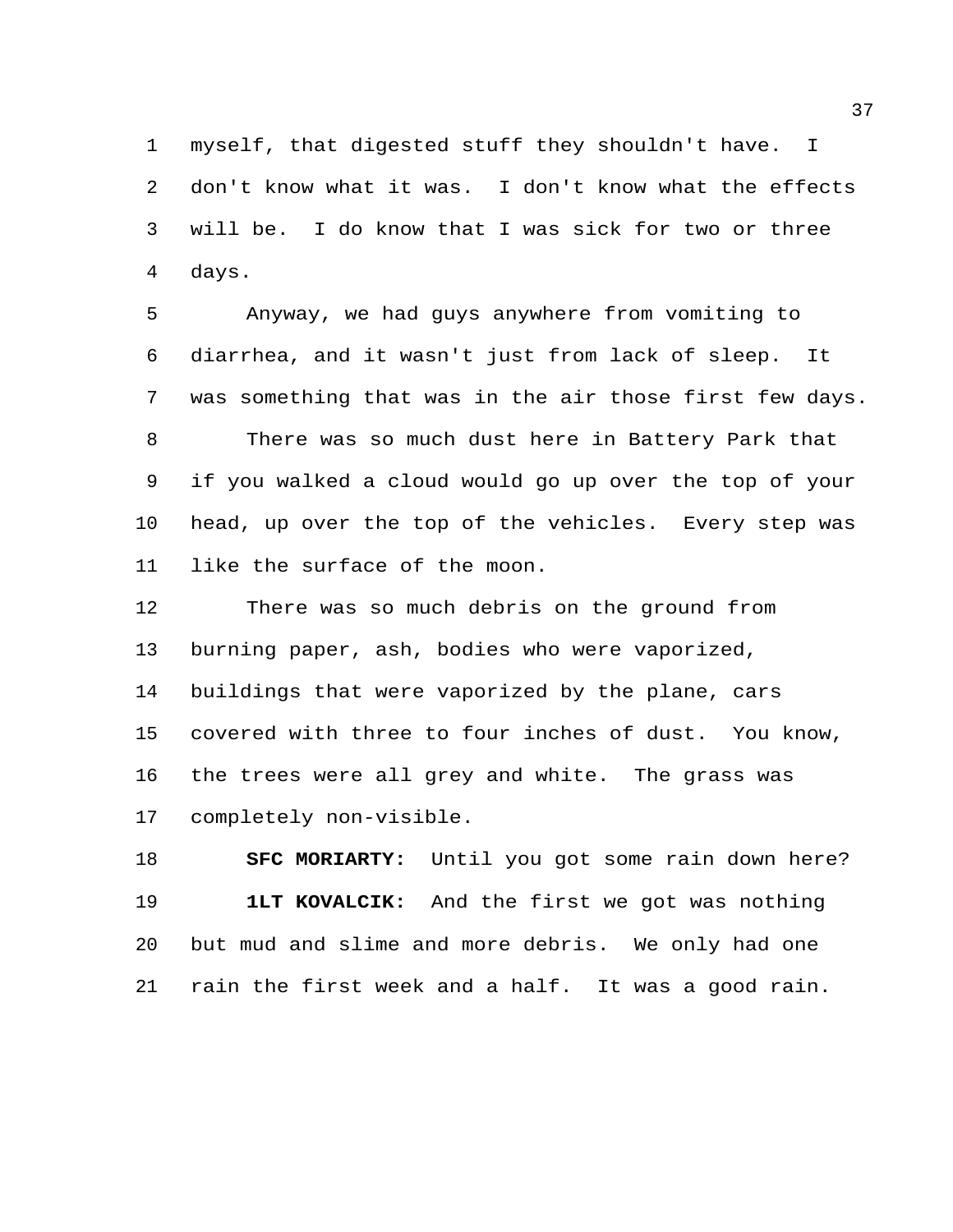Thank God.

| 2  | You know, God helped wash away much of the              |
|----|---------------------------------------------------------|
| 3  | There were pigeons that died. There were --<br>problem. |
| 4  | you know, they -- nothing can live in that kind of      |
| 5  | environment.                                            |
| 6  | SFC MORIARTY: (Inaudible.)                              |
| 7  | 1LT KOVALCIK: And you'd pick snot out of your           |
| 8  | nose, pardon the expression, that was just full of      |
| 9  | crap. You'd hack up grey stuff at night.                |
| 10 | We finally got respirators with actual filter           |
| 11 | systems from 3-M and (inaudible) and some of the other  |
| 12 | (inaudible) that were giving them away. We finally got  |
| 13 | adequate goggles.                                       |
| 14 | However, we were fortunate. As tank units we all        |
| 15 | have military, you know, road goggles, that protect     |
| 16 | your eyes quite a bit. So we were better off than       |
| 17 | Infantry units, like the 69th, were scrambling<br>some. |
| 18 | to find them, but again our scouts, our mortars,        |
| 19 | everybody has those.                                    |
| 20 | SFC MORIARTY: Uh-huh.                                   |

**1LT KOVALCIK:** So we were able to protect our eyes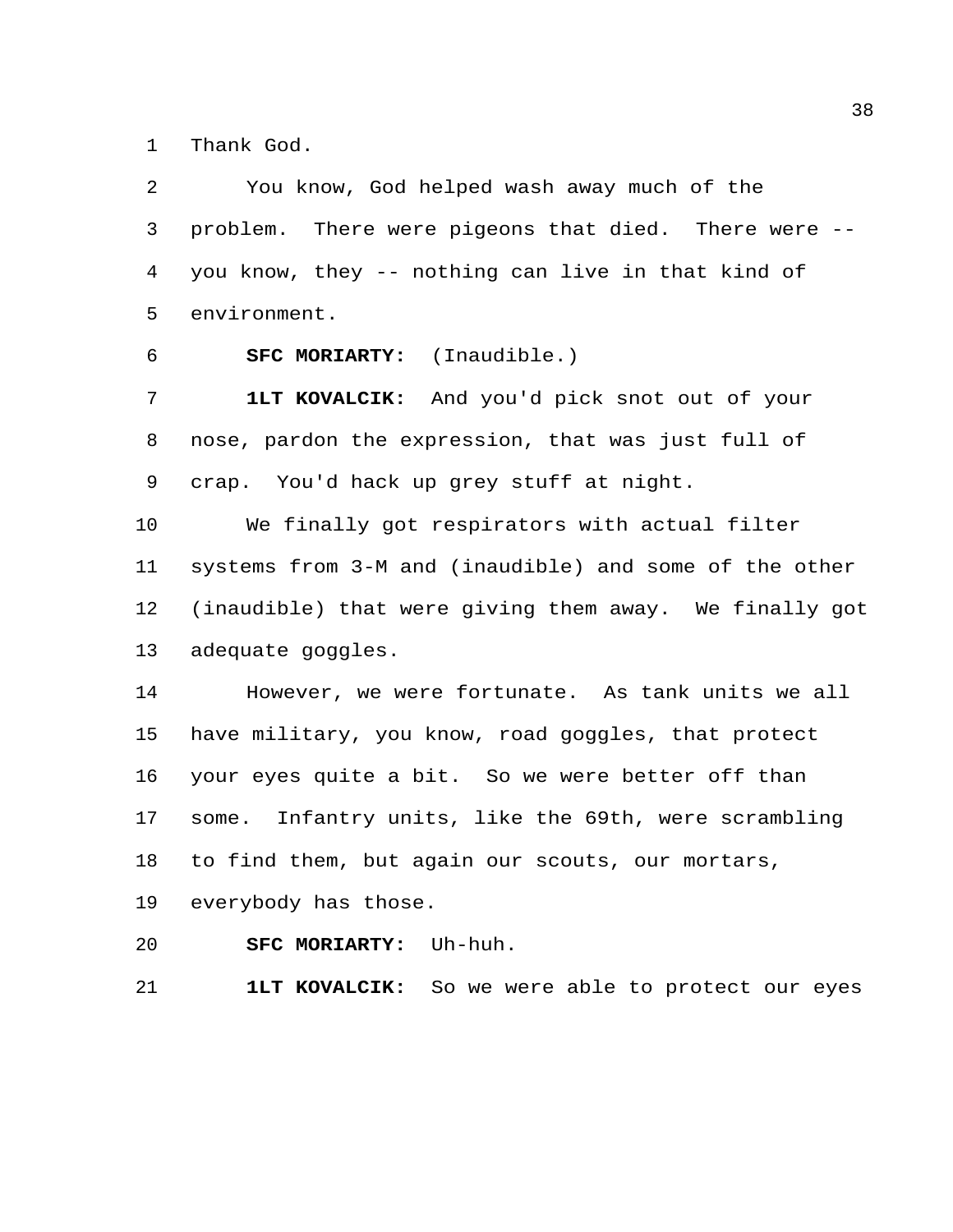a little bit better than some.

| 2              | Washing uniforms, you had to wash them separately.    |
|----------------|-------------------------------------------------------|
| $\mathfrak{Z}$ | You had to run an extra wash through your washing     |
| 4              | machine just to make sure (inaudible) the crap.       |
| 5              | SFC MORIARTY: Oh, so there's no cross-                |
| 6              | contamination?                                        |
| 7              | 1LT KOVALCIK: Yeah, with your other clothes at        |
| 8              | home. When you finally got home you had bags full of  |
| 9              | dirty clothes that stunk to high heavens. It smelled  |
| 10             | like smoke. It smelled like death. It smelled like -- |
| 11             | you'd hit somebody on the back or give them a tap and |
| 12             | powder would just shoot up into the air again. It was |
| 13             | amazing.                                              |
| 14             | I mean, nothing, nothing can prepare you for what     |
| 15             | you saw. And if you lived here your whole life you    |
| 16             | remember the skyline. You remember what it looked     |
| 17             | like.                                                 |

**SFC MORIARTY:** Yes.

 **1LT KOVALCIK:** The first day you see smoke coming up out of a hole that just should have two giant buildings there. It's so weird. It's just bizarre.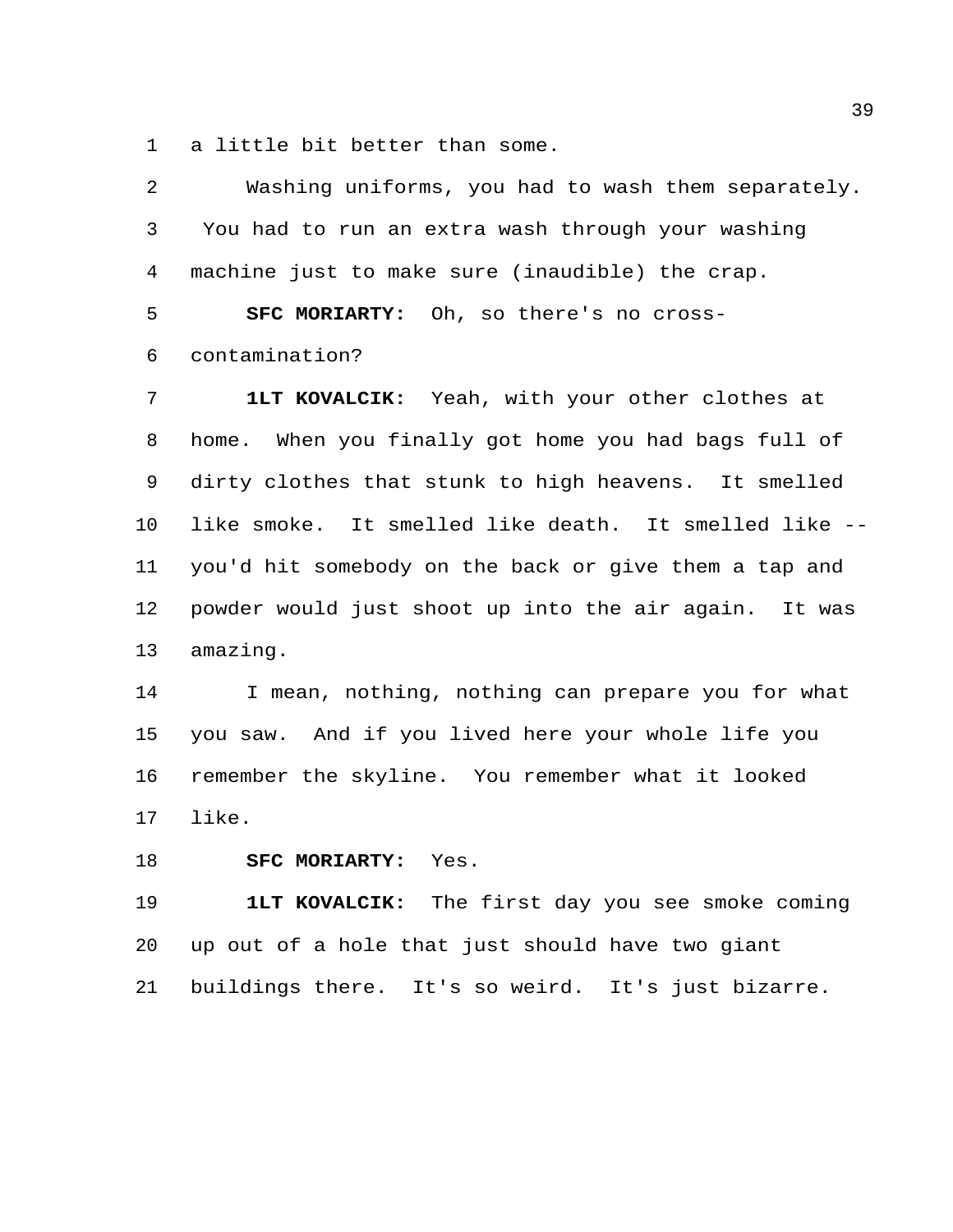The only thing that was really great is going home on the Staten Island ferry at night and going back to the armory, 12 or 1:00 in the morning, and to see the Statute of Liberty. I'd see the large Old Glory still flying with the light on.

 **SFC MORIARTY:** Did they have the ferry going 24 hours a day (inaudible)?

**1LT KOVALCIK:** Yeah. All -- only for cops,

firefighters, EMS and military.

**SFC MORIARTY:** Okay.

 **1LT KOVALCIK:** And we're one of the most famous units besides the 69th because we've always held Memorial Day services --

**SFC MORIARTY:** Right.

 **1LT KOVALCIK:** -- and Labor Day and all kinds of stuff, and St. Patrick, and if you go to Staten Island 101 Cav is talked about from left to right. They even know us in Brooklyn.

 And so the Staten Island ferry guys were like excited to almost in some way pay back to us what we were doing for them. There was a real camaraderie.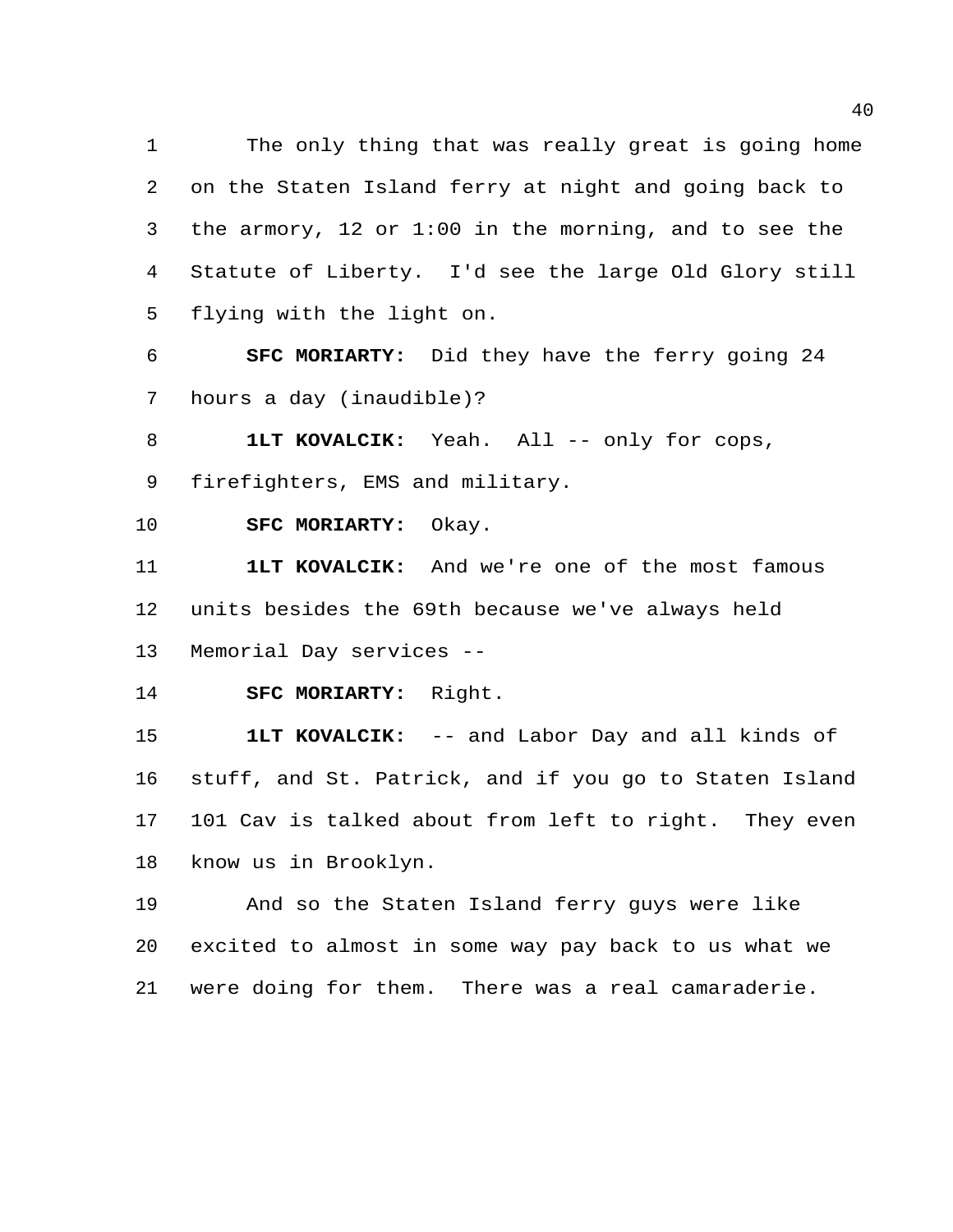We'd get up on the other side and firefighters would hooray and we'd hooray back, and it was camaraderie between us. We'd get -- we'd get on Victory Boulevard and head home up out of the ferry and there would be more than a thousand people lining the streets, all the way back to the armory, every single night for the first week and a half.

**SFC MORIARTY:** Really? My God.

 **1LT KOVALCIK:** And every night it would get a little larger -- kids, young people, old people, flying flags, waving, honking horns, coming to attention, little kids, and saluting you. Those were -- those were the things -- if you want to know what you're fighting for, you know, there's no more questions. Whether it's for a wife or family or country, whatever you started with, it becomes the people who are the state, the people who are the country.

 Nobody in New York called themselves New Yorkers. They called themselves Americans. It's the only time I've heard that, and I live upstate, but that's the only time I've ever heard that.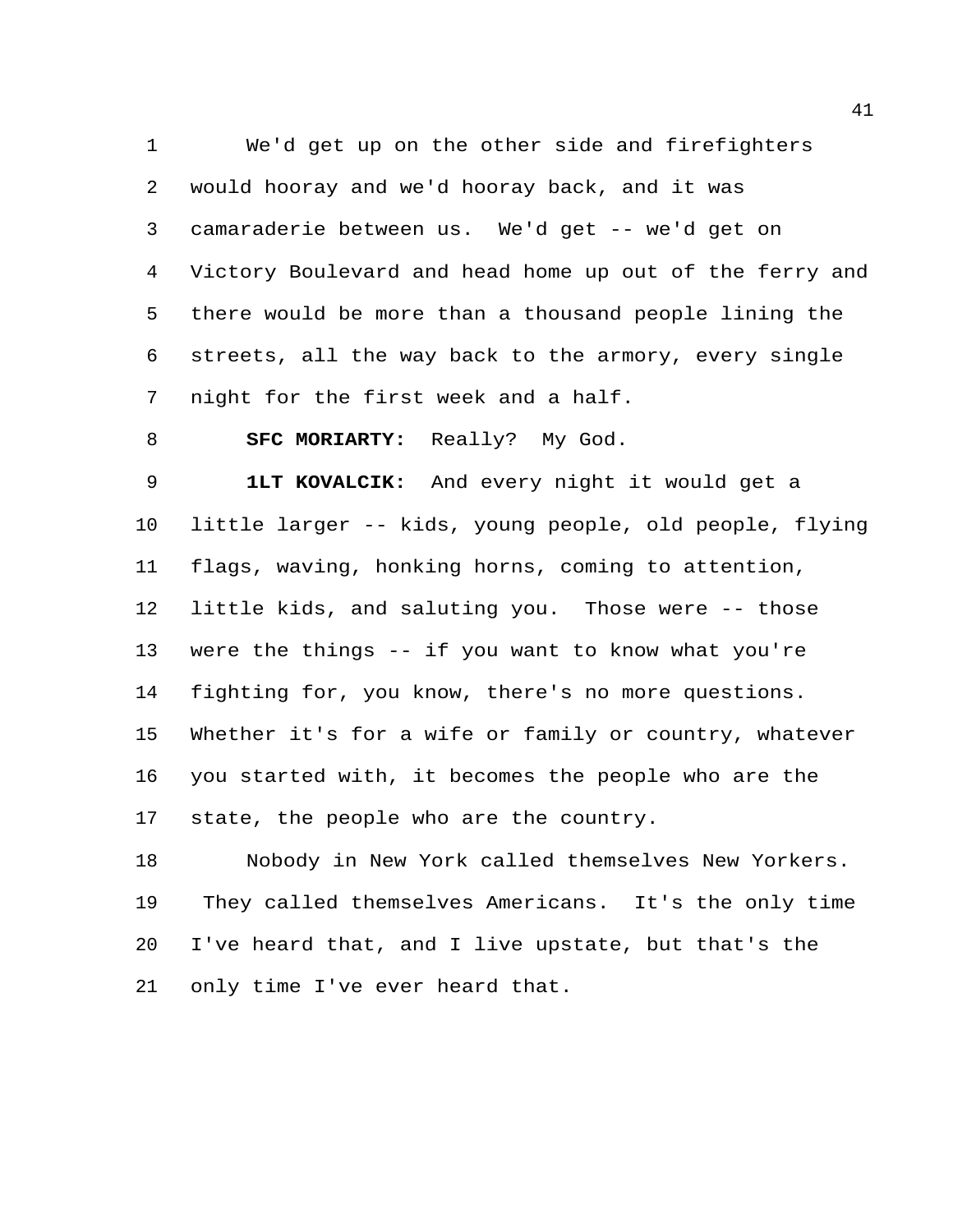1 I was stationed at West Point in my younger career and Fort Drum, coming from upstate Michigan where people -- yeah, they're proud to be Michiganers or Michigan State, University of Michigan football team and stuff, but always Americans. New Yorkers are New Yorkers. For them to say and to wave banners only of America and not have NYC but have, you know, America, is a big change for them and it's a good thing to see. But there were -- there were times of encouragement. We'd have church services that would last five and six minutes between shifts, but more come to those than come (inaudible). A pat on the back, a prayer on top of a helmet, whatever it is, not getting in the way of the duty but making sure you're there. Counseling with soldiers, hearing confessions at a checkpoint in three minutes, you know, doing what -- doing what it takes to be officer, chaplain, whatever it takes for your soldiers. And, you know, I could go on and on and on.

 **SFC MORIARTY:** Did you -- did you have soldiers come to you at all, I mean, because as a chaplain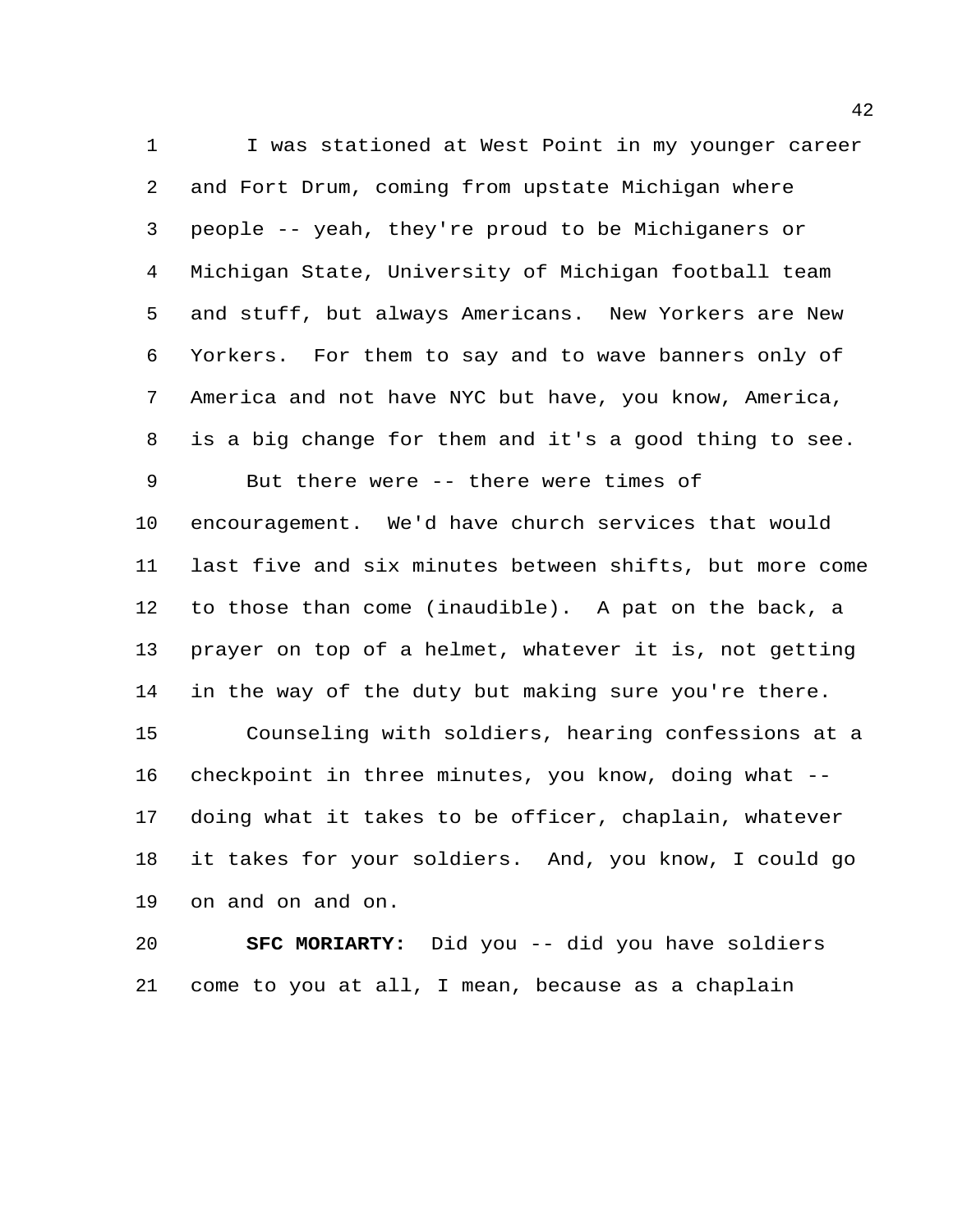you're --

| 2  | 1LT KOVALCIK: Yeah.                                    |
|----|--------------------------------------------------------|
| 3  | <b>SFC MORIARTY:</b> -- you get a lot of duties.       |
| 4  | <b>1LT KOVALCIK:</b> All asking one enduring question. |
| 5  | You're asking me what they asked?                      |
| 6  | SFC MORIARTY: Yeah.                                    |
| 7  | 1LT KOVALCIK: "What does this mean?"                   |
| 8  | And you're $-$ - I gave them a couple of scenarios.    |
| 9  | One, the Bible does talk about the end of the          |
| 10 | world. Now, I didn't have to tell them that. I had     |
| 11 | many of them say is this the end. It could be. You     |
| 12 | know, you don't know. It could be.                     |
| 13 | If it is it would be linked to the idea of what        |
| 14 | the Bible expresses as a woman coming into labor       |
| 15 | suddenly before her time and the birth pang, the first |
| 16 | one hits her and she's unable to bear the pain, unable |
| 17 | to understand what's happened to her.                  |
| 18 | And then like a pregnancy, if that was the case,       |

 you would expect a time of silence between the first pain and the second pain, but nevertheless the second one is coming. Nevertheless the second one is worse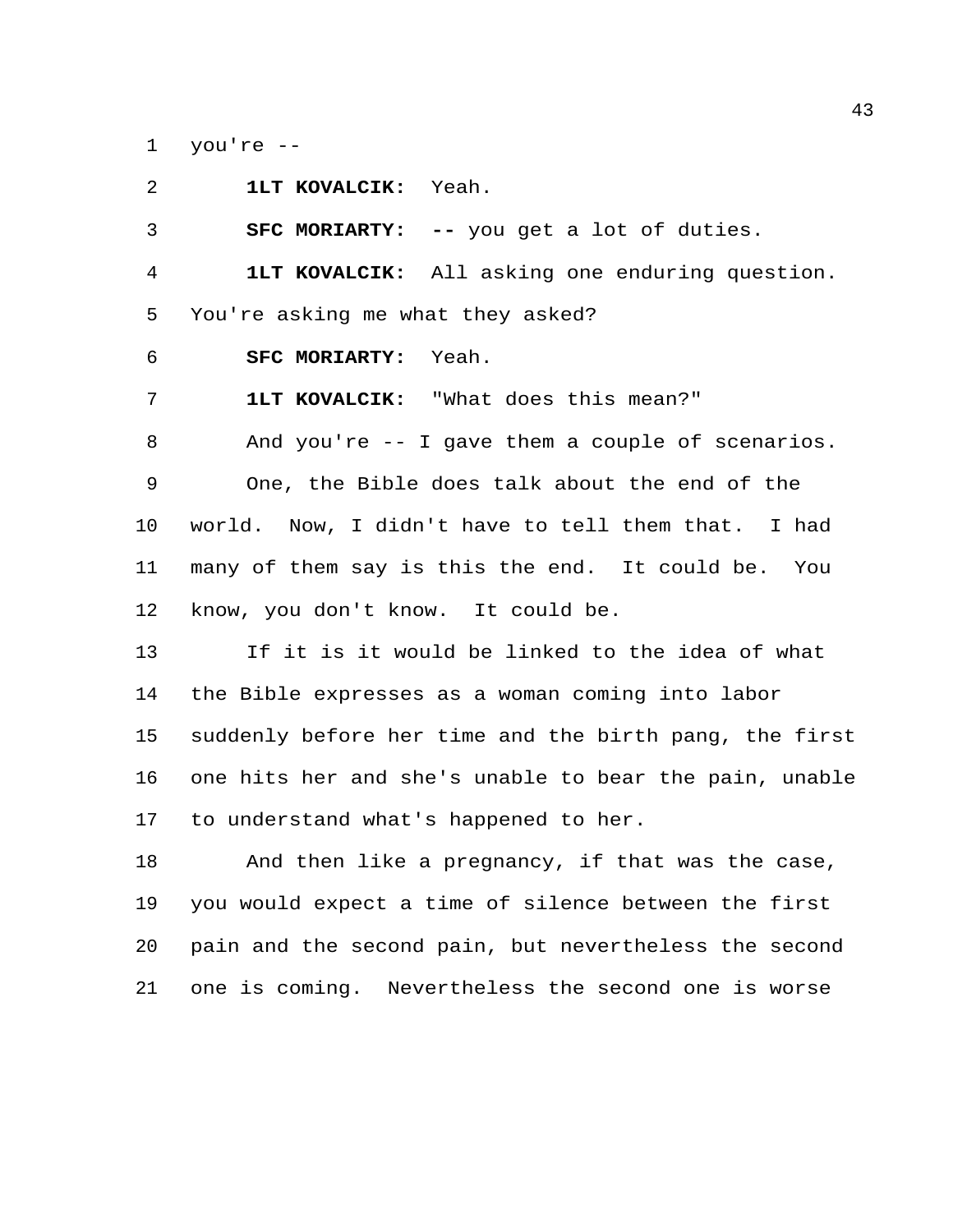than the first (inaudible) contractions are -- the time -- isometric (inaudible) and they go up, up, up and not ever go down, but there's periods where they release and then go back.

 Like a -- like a pregnancy I told them, and the labor time you would expect the first and second contractions to be farther apart than the second and the third. So there's going to be a time interval and there's going to be an intensity (inaudible).

 Nevertheless, as it progresses it could go to where the contractions come every second, harder and harder and harder until the birth is given.

 That's what the Bible likens it to and it's not unlike Mary giving birth to Jesus the first time. The world is giving birth to him a second time, and I'm not very politically correct because there's one God, one Lord and one Jesus Christ, and every knee shall bow in every (inaudible).

 Even the Jewish people -- well, look (inaudible) here, some (inaudible), but others will say finally Messiah. And so there will be grafting into the tree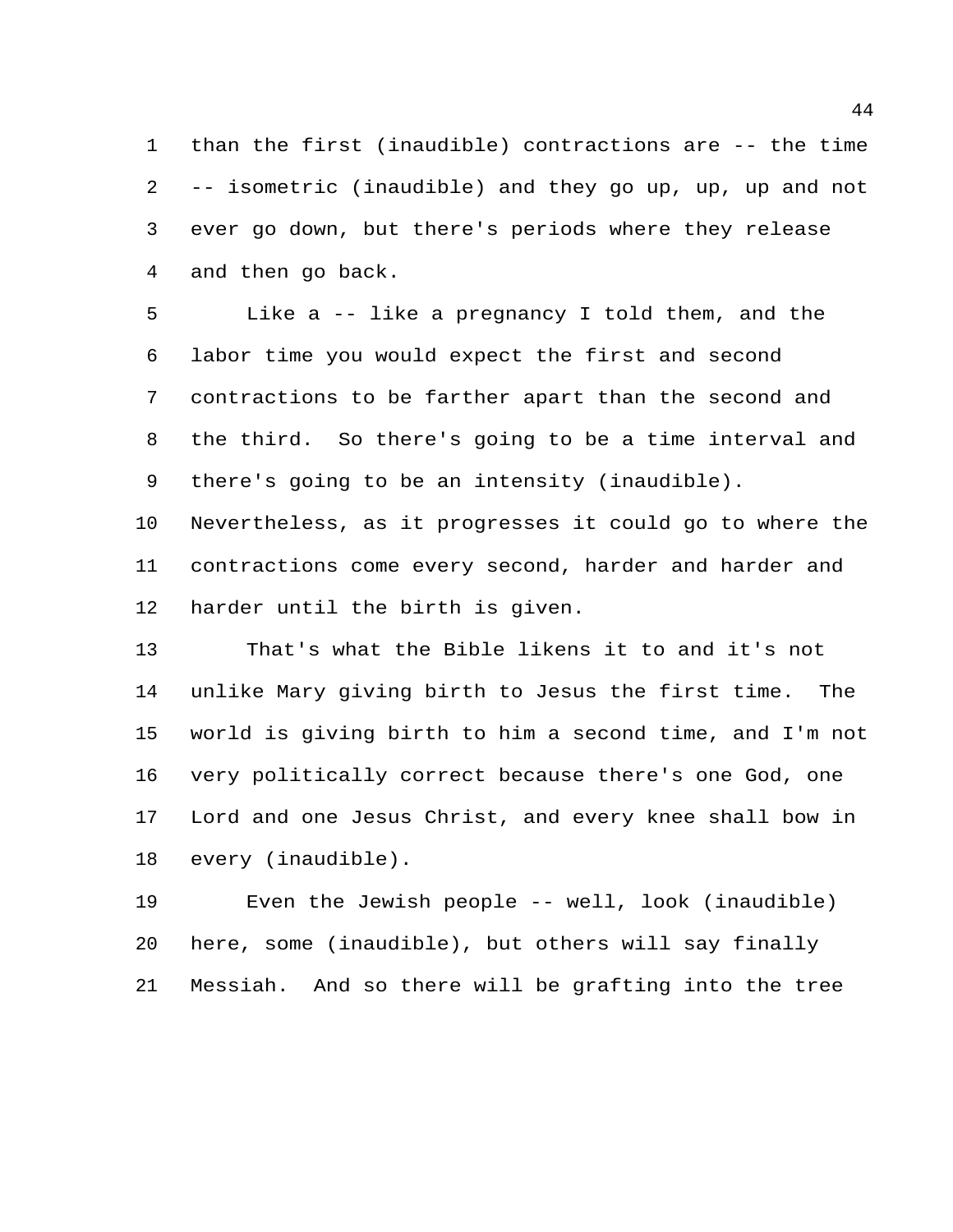of the ancient chosen people and the people wash the white and the blood of the land.

 And I told them, you know what, as your chaplain I only have one concern -- and this is not proselytizing -- you need to answer this question and you can answer it yes and you can answer it no, and that's your God given right, but who do you say Jesus Christ is?

 Because he just asked the question himself, who do people say that I am? And the answers are rabbi, and the teacher, and the prophet, and this and that, but he was always a man. Imagine how Jesus must have felt knowing he was much more than man.

 But he turned to each apostle and said very privately, very personally, but who do you say that I am? I put that word out to all of them.

 I said today I want you to answer it or by tomorrow I want you to pray and answer it, and I want you to answer it yes or no, and I want you to answer it the way you want to answer it. But as your chaplain I have the responsibility to tell you that if you don't answer it, I don't know, it's as good as saying no.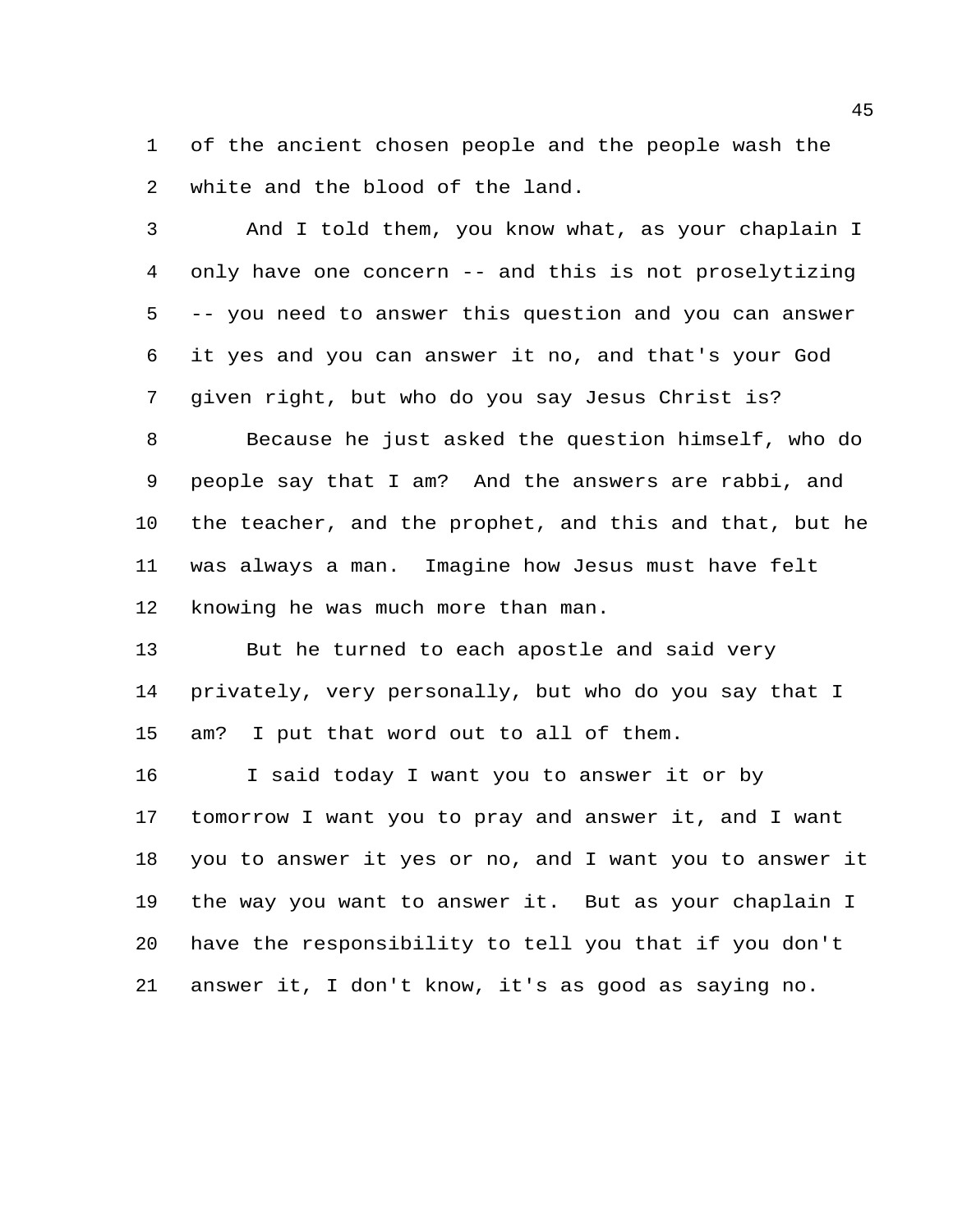And if you want to say no, wonderful for you. God gave you that right reject.

 But how you answer it is how you will spend eternity. How you answer it is how you will be able to focus and help comprehend what's going on here. How you answer it will be -- the days to come, when battle comes and we're asked to go, we're a front line armored unit, you think we're not going?

 The minute that first line out of Fort Hood and out of Fort Knox goes and they need recaps where is it going to come? We're ranked number two, number three or number one every year, the best in the state and the best in the nation (inaudible). We're right around the corner from JRTC and NTC in a train up from M-1 to M-1- A-1. We're ready to go to war. In six months --

 **SFC MORIARTY:** (Inaudible.) When are you going out to Fort Erwin?

 **1LT KOVALCIK:** We're scheduled this year to finish our tank table 12. We're scheduled in less than a year or two (inaudible) GRTC. If we do well there we'd be scheduled in a year or two to do the other.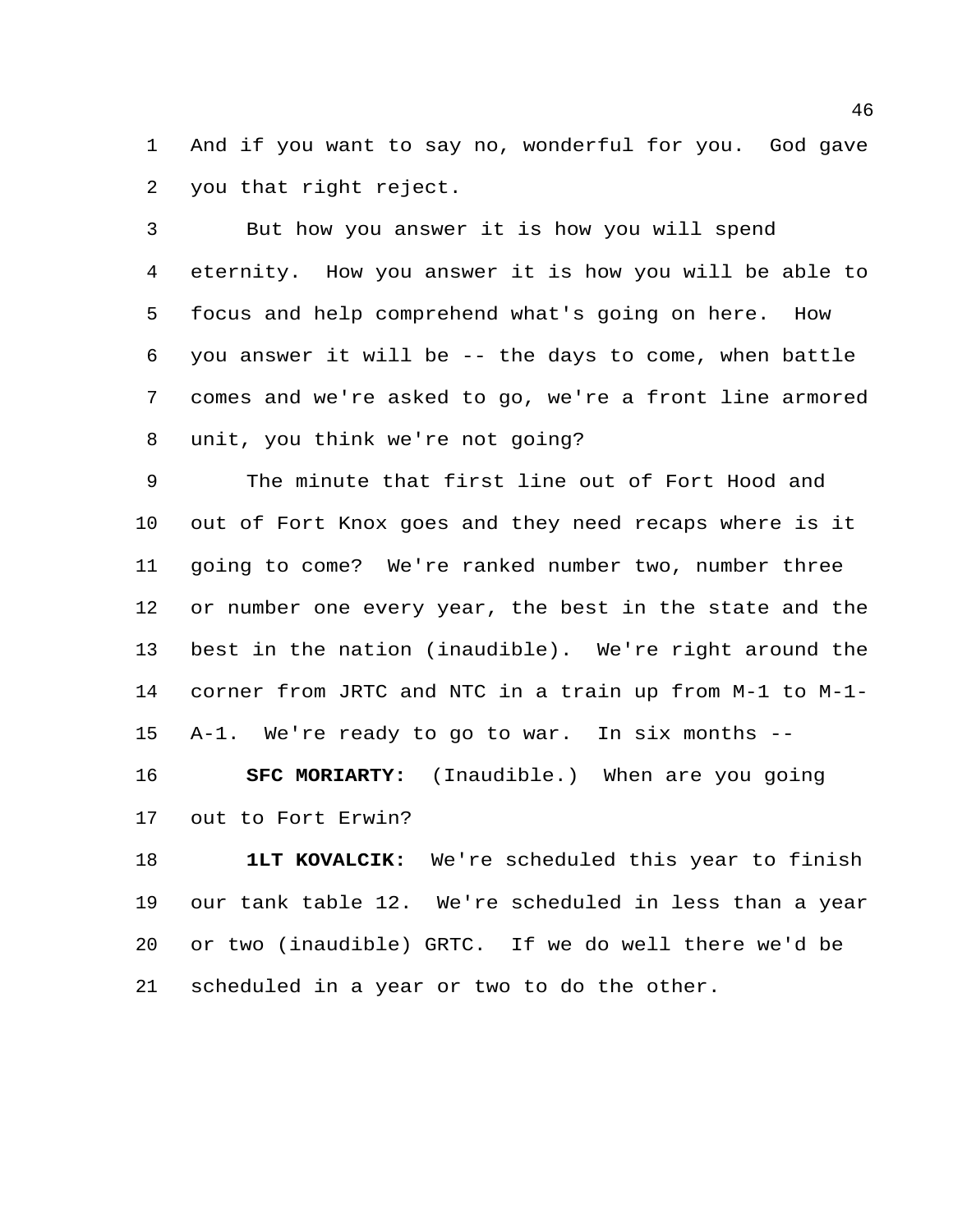Once that happens you're never going back. You're on the books for ten years as being next cap, next cap. **SFC MORIARTY:** Yeah.

 **1LT KOVALCIK:** But right now we're passing tank table 12 and that's the only thing that has to be done before they can call you up anyway. And they're -- it's funny that we've changed our training to go to that level, knowing what.

 Well, something was happening. Someone knew something was happening or they wouldn't have changed how the training was going. I've been watching it for the nine months I've been a part of the battalion. It's changed overnight. And I've talked (inaudible) we've never done this before.

 **SFC MORIARTY:** There's a new sense of urgency -- **1LT KOVALCIK:** There's a new sense of urgency. There's a new sense --

 **SFC MORIARTY:** -- that existed even before -- **1LT KOVALCIK:** Yeah, it existed before. The government knows something is up. They're not telling everything and that's okay, national security, but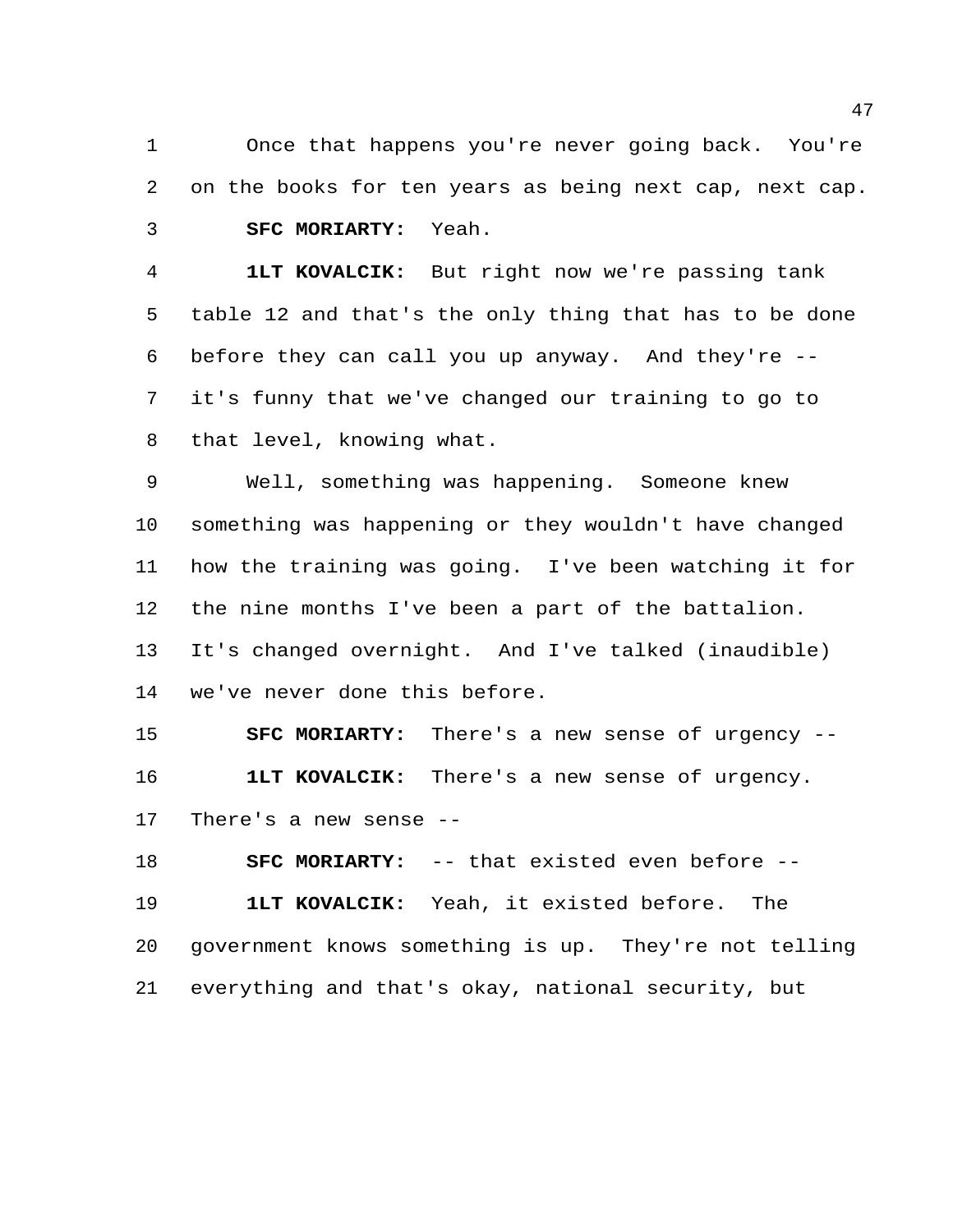something has been going on in the world, something has been going on in the hearts of leaders and governors.

 Thank God for President Bush. Thank God we have a leader who understands what he's doing. I can't -- I can't express my thanks for a commander in chief I can salute with pride and a man that I know will do the right thing, go after the guilty and try to protect as much innocence as possible.

 Thank God for his staff around him, former -- former -- you know, joint chiefs of staff, former everything --

**SFC MORIARTY:** Uh-huh.

**1LT KOVALCIK:** -- people who know what they're doing.

**SFC MORIARTY:** Yes.

 **1LT KOVALCIK:** You know what? God knows that and God puts people in place for such a time as this. I have no doubt that the United States, with all of its faults, is still the one that God leads. We protect Israel.

You -- you become a friend of the chosen people of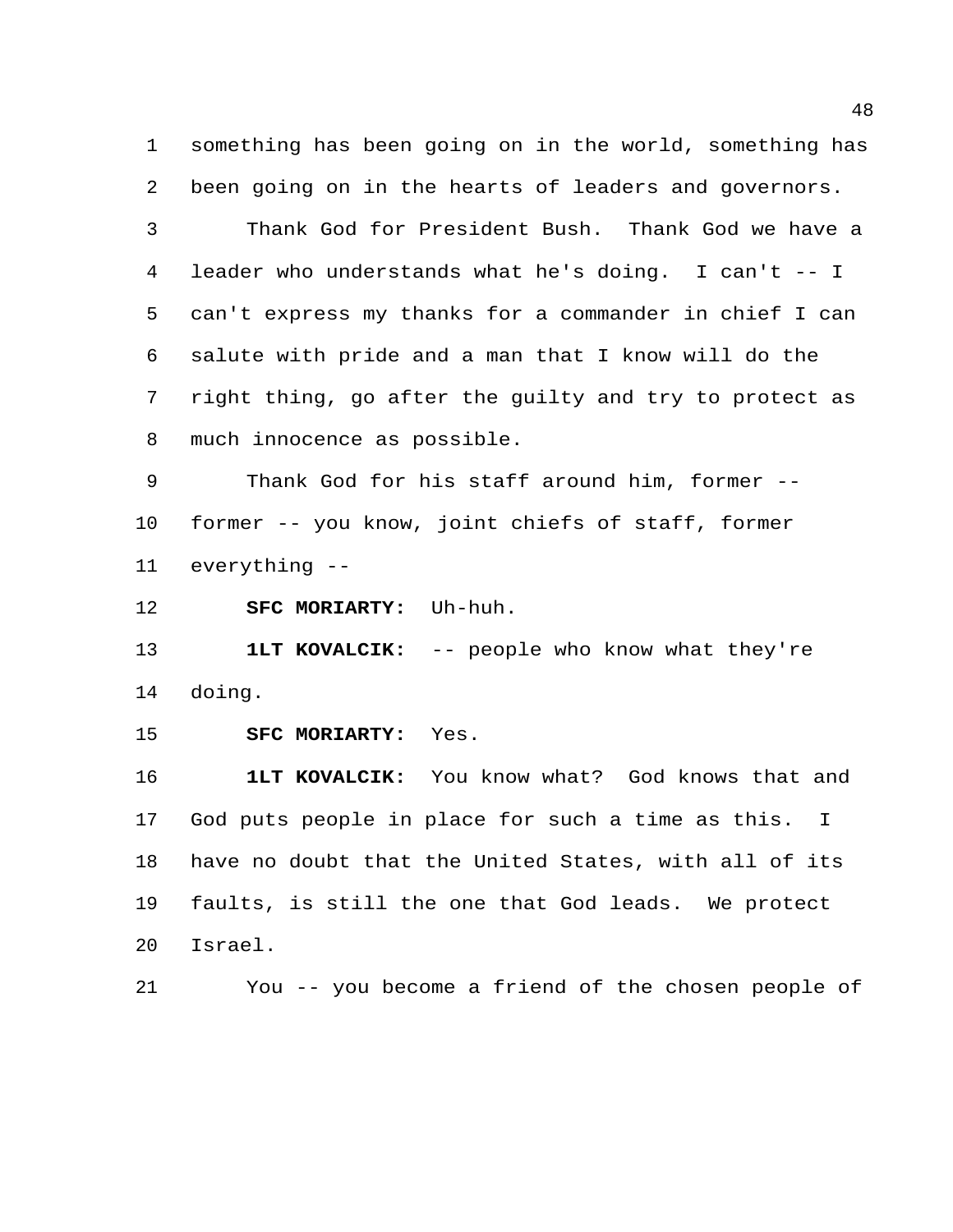God and you're automatically the enemy of the devil. You don't believe that? Osama bin Laden said himself, those who protect Israel, those who continue -- this is a direct quote -- but those who continue to harbor them and to help them will be the target of us until eternity happens, especially those from the West and under the banner of the cross. That's a direct quote from Osama bin Laden.

 Now, you're going to tell me that's not -- you know, tell us that's not the Christian nation that was raised up for such a time as this? The Lord's will will be done and no one will get in his way, and if we're willing we'll be used by him right to the last minute, and I believe that we will.

 My troops also said, if it isn't the end what does this mean? I said it still is the same question, are you ready.

 Tomorrow morning you can tell is no longer guaranteed to you. So if your house is in order and your family is in order you will be able to do your duty better, you will be able to lay your head down at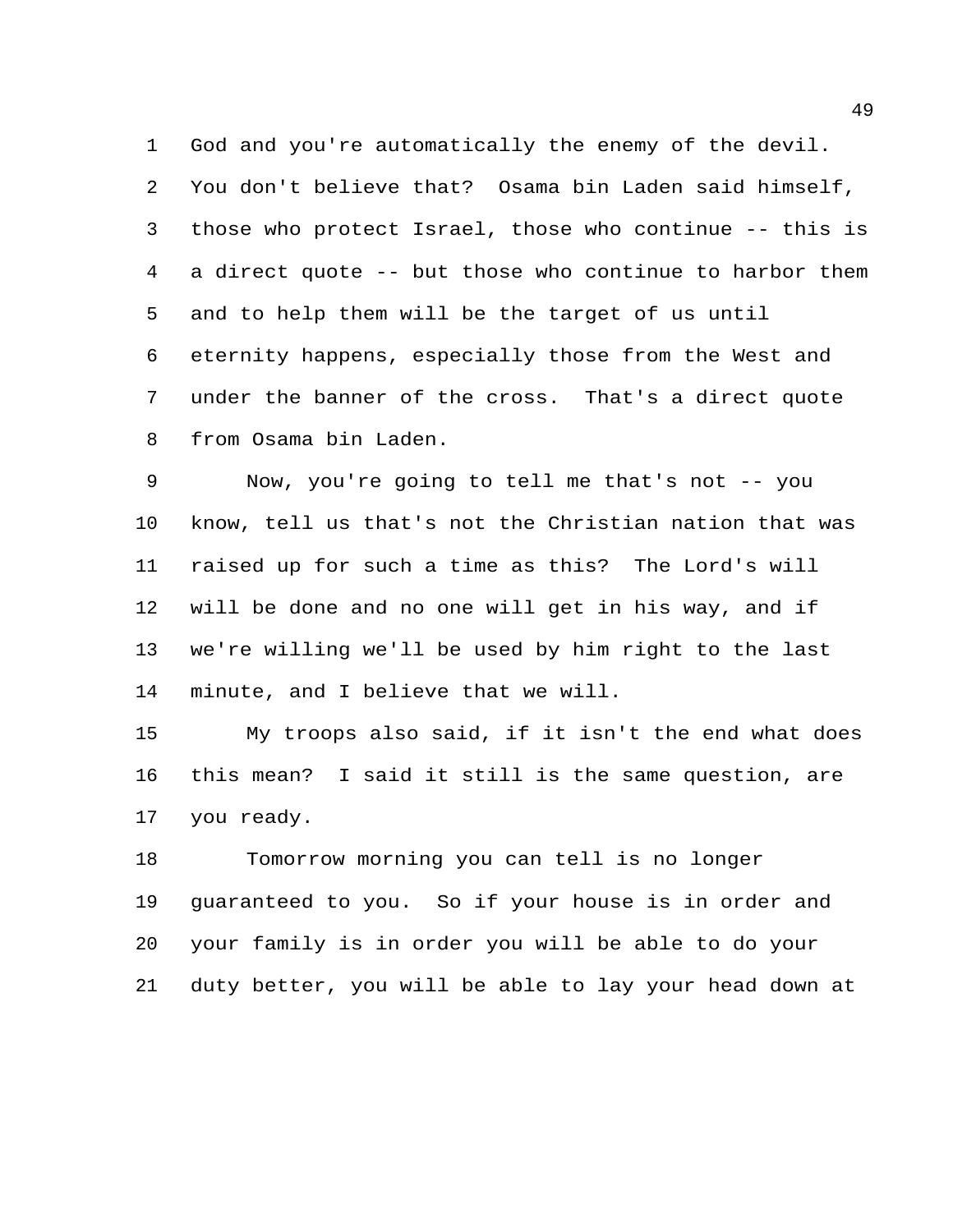night and not worry about tomorrow if it doesn't come.

 You will sleep in peace and you will know that you are at the center of God's will.

 So again -- again I say, what's the answer to that question?

**SFC MORIARTY:** Yeah.

 **1LT KOVALCIK:** And I was told by senior chaplains that is proselytizing. And I said, "No it's not, sir." I said, "You can answer it yes or no. Proselytizing is when you say if you don't answer it yes then, you know, that -- you have to."

**SFC MORIARTY:** Yeah.

**1LT KOVALCIK:** And no one is saying that.

"Well, you're painting the picture that way."

 I said, "Well, that's the way it is. What do you want me to do not tell the truth?"

17 I was -- I was reprimanded for it. I don't really care. Again, I don't care. I am here to do God's will and to be a good staff officer to my troops and to my commander, and that is the bottom line. Even if other chaplains don't agree, it doesn't make them right.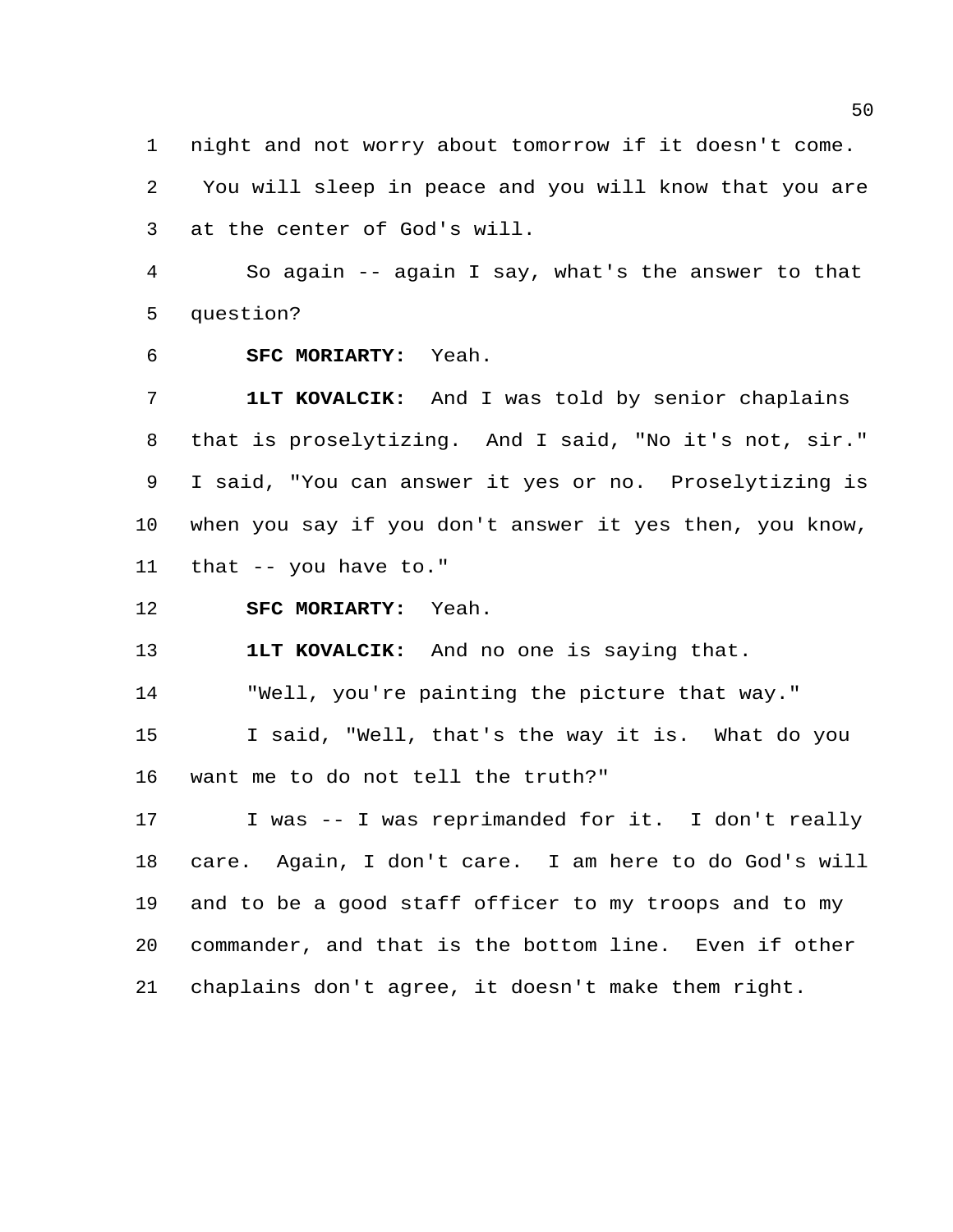**SFC MORIARTY:** Have you dealt with any family issues?

 **1LT KOVALCIK:** Yeah. My wife -- my wife and I (inaudible) in some of the (inaudible). We (inaudible), but nevertheless my wife is without me. My church is without me.

I have a church in Albany --

**SFC MORIARTY:** Sure.

 **1LT KOVALCIK:** -- the Church of the Nazarene, the Community of God, the Family of God Community Church of the Nazarene in Albany. I became their senior pastor one year and three weeks ago. They've been without me now nine weeks this year due to duty or due to whatever and now this.

 They are a very patriotic community. They are a community that's had people in World War II, Korea, Vietnam, you name it they've done that. They know the value and they see their ministry of (inaudible).

 My wife sees her ministry's (inaudible). We're a unit ministry team like we practice in the Army. What I do for Christ I do for her and what she does for me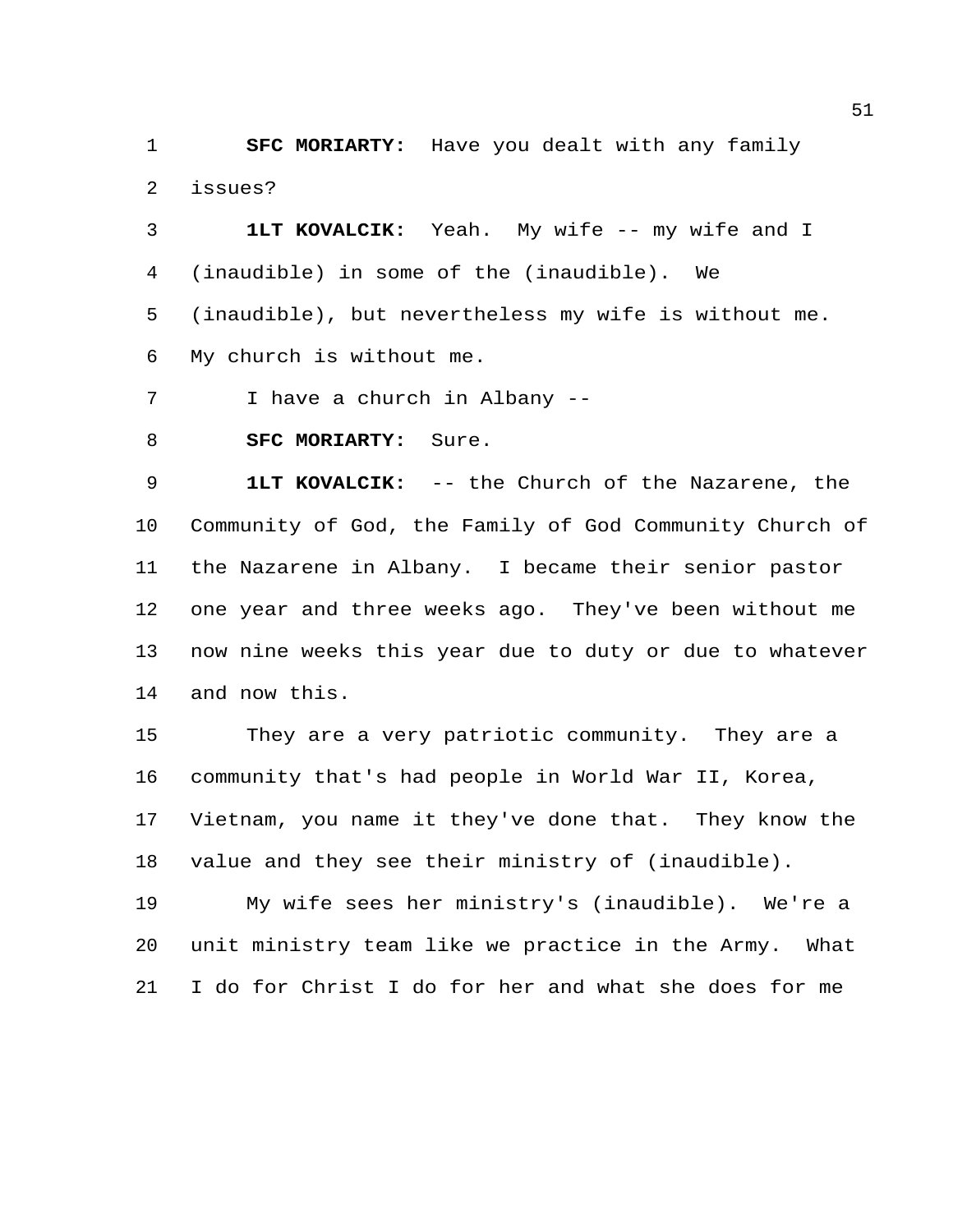at home she does for me. It is a joint operation.

However -- it's still going --

**SFC MORIARTY:** Yeah.

 **1LT KOVALCIK:** -- there still becomes the issue of her loneliness and I have to deal with it.

 **SFC MORIARTY:** How about your troops, any family issues with them that they brought to you to ask for help?

 **1LT KOVALCIK:** Sure. There are guys who have -- we have one guy had a family member that died. We had to send him home to take care of that, you know, his uncle. He was very close to him. His dad wasn't in the picture so his dad's brother raised him pretty much.

 We had people who -- we had one pregnancy issue with one of the guys. His wife wasn't doing well and we made sure he got help and got home to, you know, help his wife. And he came back to duty once things were better.

 We had another soldier who had a terrible pregnancy problem. His wife -- I forget the disease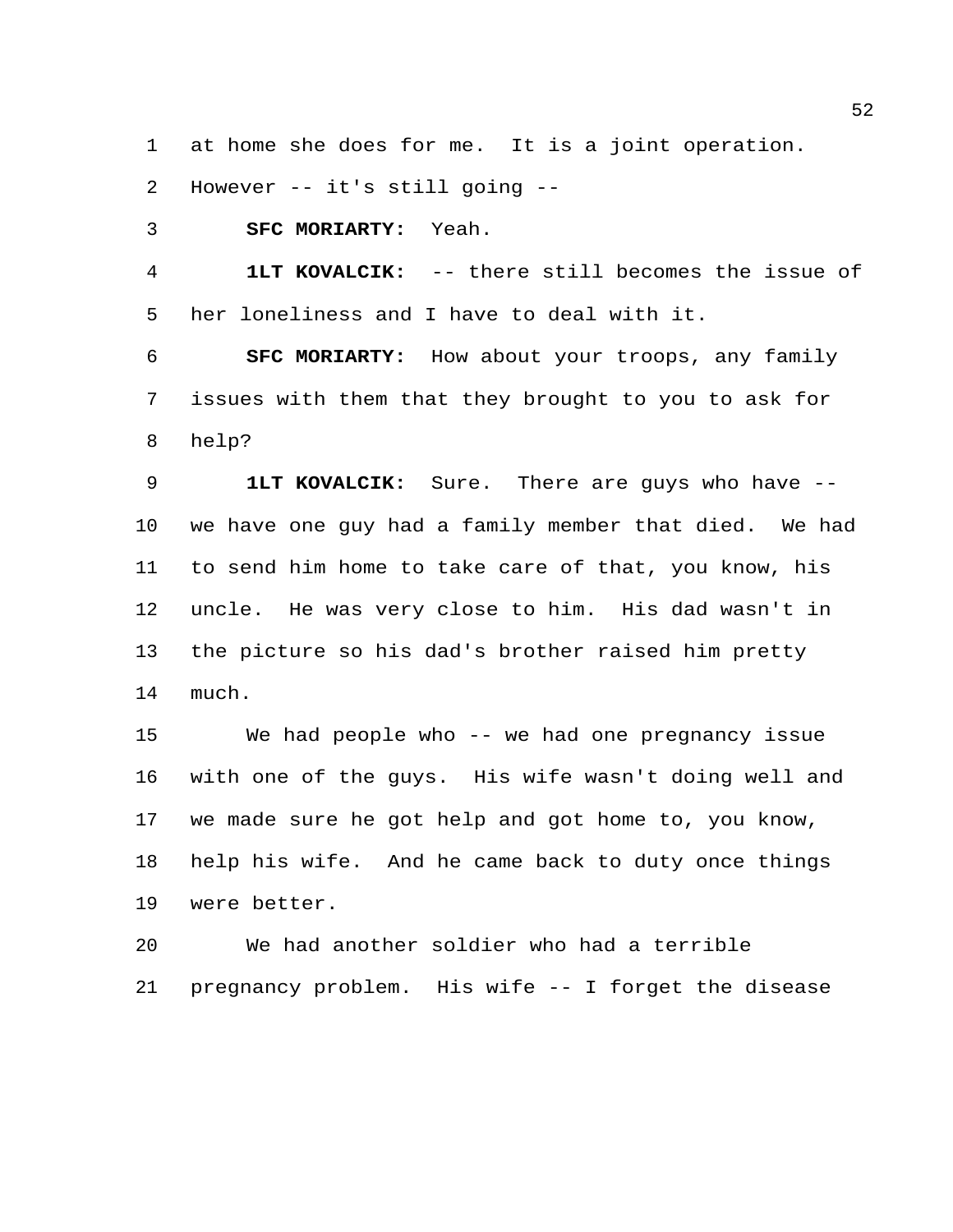that she has, but during pregnancy its magnified and he could lose the child and (inaudible). We made sure he got professional care and he could go home if he wanted, but, you know, they had a nurse and a doctor come right to the house and take of her. And the next door neighbor --

**SFC MORIARTY:** Oh, that's good.

 **1LT KOVALCIK:** -- volunteered and another minister volunteered in (inaudible). And he was put at peace knowing that his wife was --

**SFC MORIARTY:** Excellent.

 **1LT KOVALCIK:** -- (inaudible). She said stay where you are. I'm okay.

 All kinds of things happen, you know. It seems like every little thing that can go wrong by Murphy's law happens when you're deployed.

**SFC MORIARTY:** Uh-huh.

 **1LT KOVALCIK:** And the problems that people bring with them are magnified. They're now -- they're now in a situation they've never been in before. The command puts new stresses on you. Having to deal with other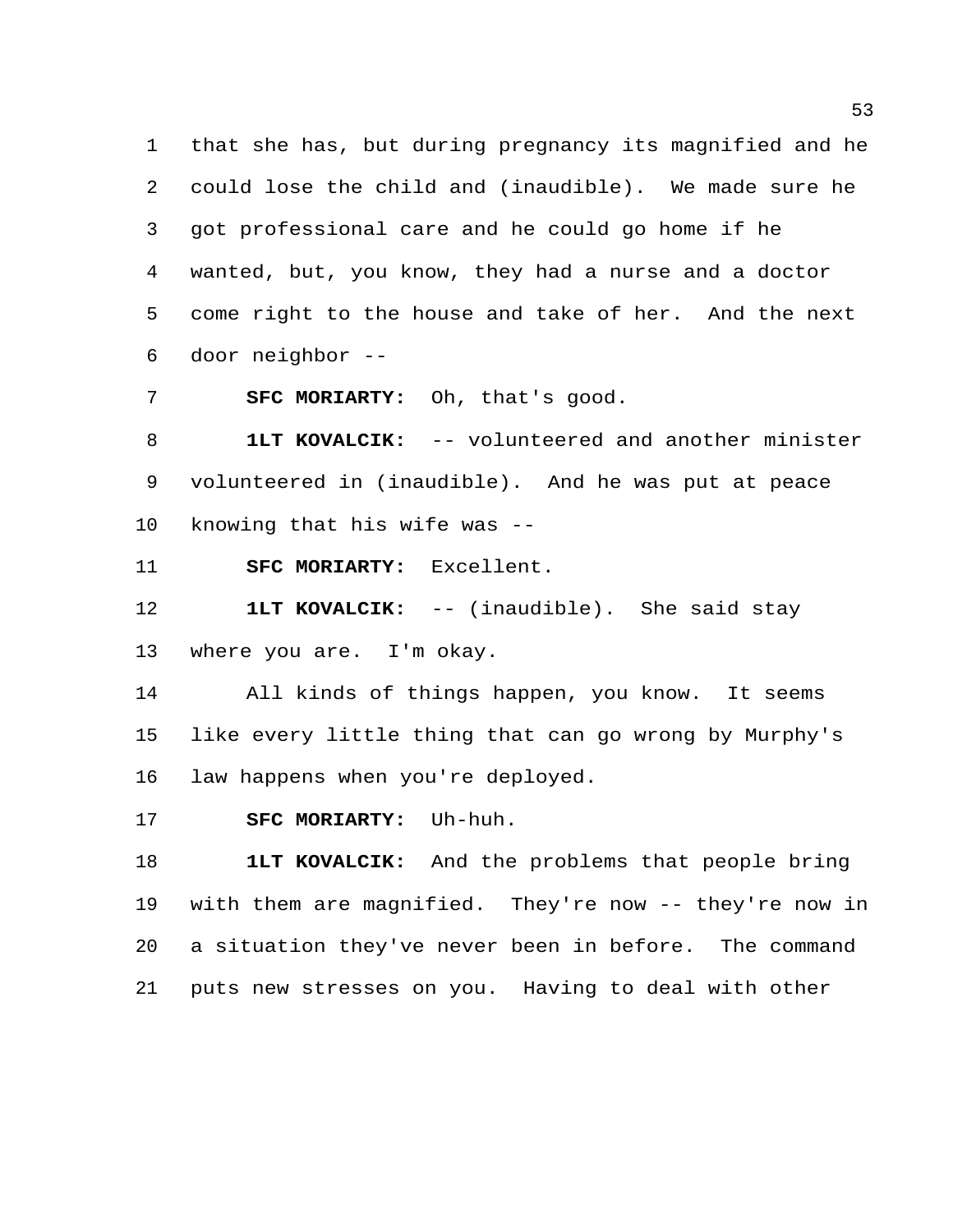people (inaudible), having to deal with yourself being an American and have other Americans killed.

 There's a lot of issues people deal with and they deal with them differently. Some deal with them religiously, some deal with them on their own, some just talk to a friend. Some are quiet and internalized, but as a chaplain my job is to make sure I point those out, especially to the (inaudible), and say, we need to watch so and so for a couple of days closely. He's no longer responding. He's no longer saying hi. He's no longer doing this.

 Even senior ranking sergeants I saw it happen to. Anger levels go up. Sometimes the thought that maybe mistrust is going on, when nothing is happening at all. And then invariably as a chaplain you always face people who never want you there anyway, and that's due to their own belief system. And you run into that and then you have to be extra specially careful, and sometimes you're not going to be able to please them so the best you can do is stay away from them and just pray for them.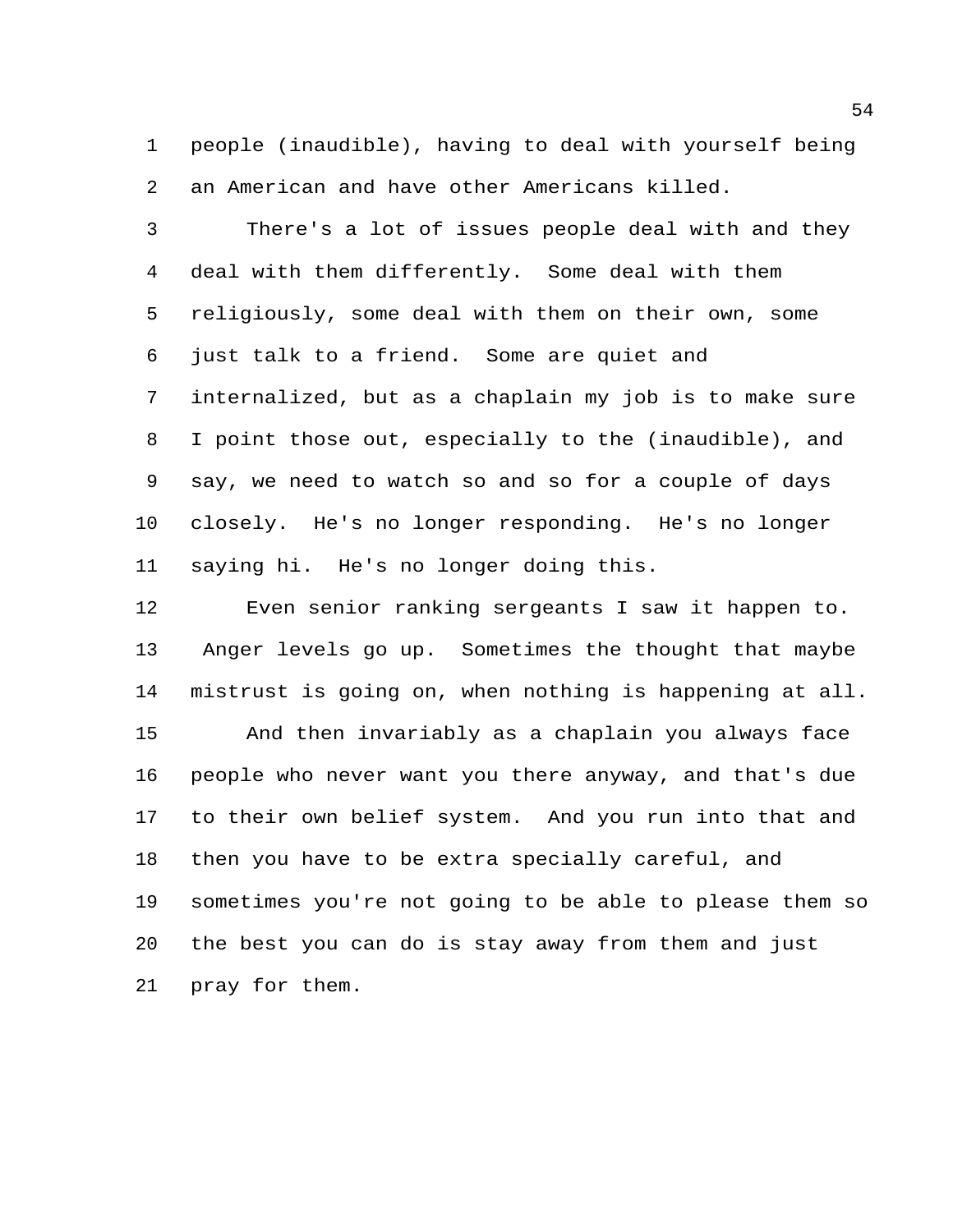**SFC MORIARTY:** Uh-huh. Did you find yourself being referee, though, among the troops? Is (inaudible) --

 **1LT KOVALCIK:** I saw myself as an (inaudible) most of the time, or having to explain to them their misconceptions of me or others, and that they weren't true. And trying to reassure them that, you know, I know you're stressed, I know you think things are -- and we get -- we get 20, sometimes 20 (inaudible) calls from the police department, changes in a day. No one  $11 - -$ 

**SFC MORIARTY:** That many?

 **1LT KOVALCIK:** There wasn't people -- there was nobody who really had control of this thing for at least two weeks. FEMA wasn't really getting it done, this guy wasn't getting it done. There was pissing contests between the police department --

**SFC MORIARTY:** Sure. Sure.

 **1LT KOVALCIK:** -- and the fire department, and so whenever that would happen there would be change (inaudible). And you know what? It became number 73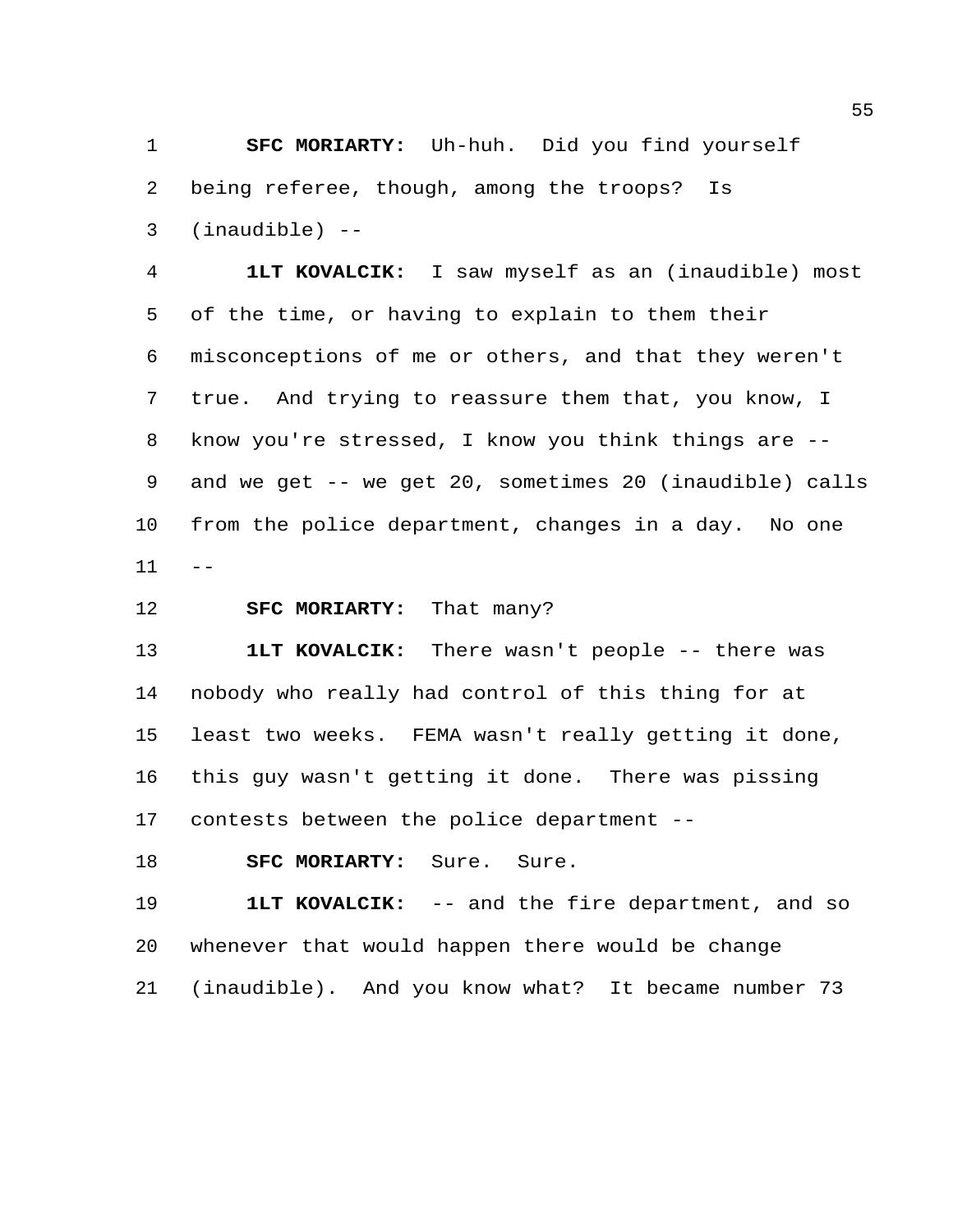the day we were relieved.

| 2  |                                                   | SFC MORIARTY: But those contests were all up at         |  |  |  |
|----|---------------------------------------------------|---------------------------------------------------------|--|--|--|
| 3  |                                                   | higher echelons, they weren't (inaudible) --            |  |  |  |
| 4  |                                                   | 1LT KOVALCIK: Yeah, but they'd filter down to us.       |  |  |  |
| 5  |                                                   | <b>SFC MORIARTY:</b> But on the site itself everybody   |  |  |  |
| 6  | $was$ $-$                                         |                                                         |  |  |  |
| 7  | 1LT KOVALCIK: Right.                              |                                                         |  |  |  |
| 8  |                                                   | <b>SFC MORIARTY:</b> -- cooperating, right?             |  |  |  |
| 9  |                                                   | 1LT KOVALCIK: To the best they could.                   |  |  |  |
| 10 | SFC MORIARTY: Okay.                               |                                                         |  |  |  |
| 11 |                                                   | 1LT KOVALCIK: But, nevertheless, everybody wanted       |  |  |  |
| 12 |                                                   | the final control because then they could get the       |  |  |  |
| 13 | glory. And I hate to say it, but that's still a   |                                                         |  |  |  |
| 14 |                                                   | factor. It happens to people. They're always thinking   |  |  |  |
| 15 |                                                   | about, you know, at the end this who is going to shine, |  |  |  |
| 16 | be the star.                                      |                                                         |  |  |  |
| 17 |                                                   | And that was not the military. That was -- that         |  |  |  |
| 18 | was the civilian side. That was the only thing we |                                                         |  |  |  |
| 19 |                                                   | dealt with that made our job a little more difficult.   |  |  |  |
| 20 |                                                   | The other thing is they finally did get a position      |  |  |  |
| 21 |                                                   | where they figured out how the leadership was going to  |  |  |  |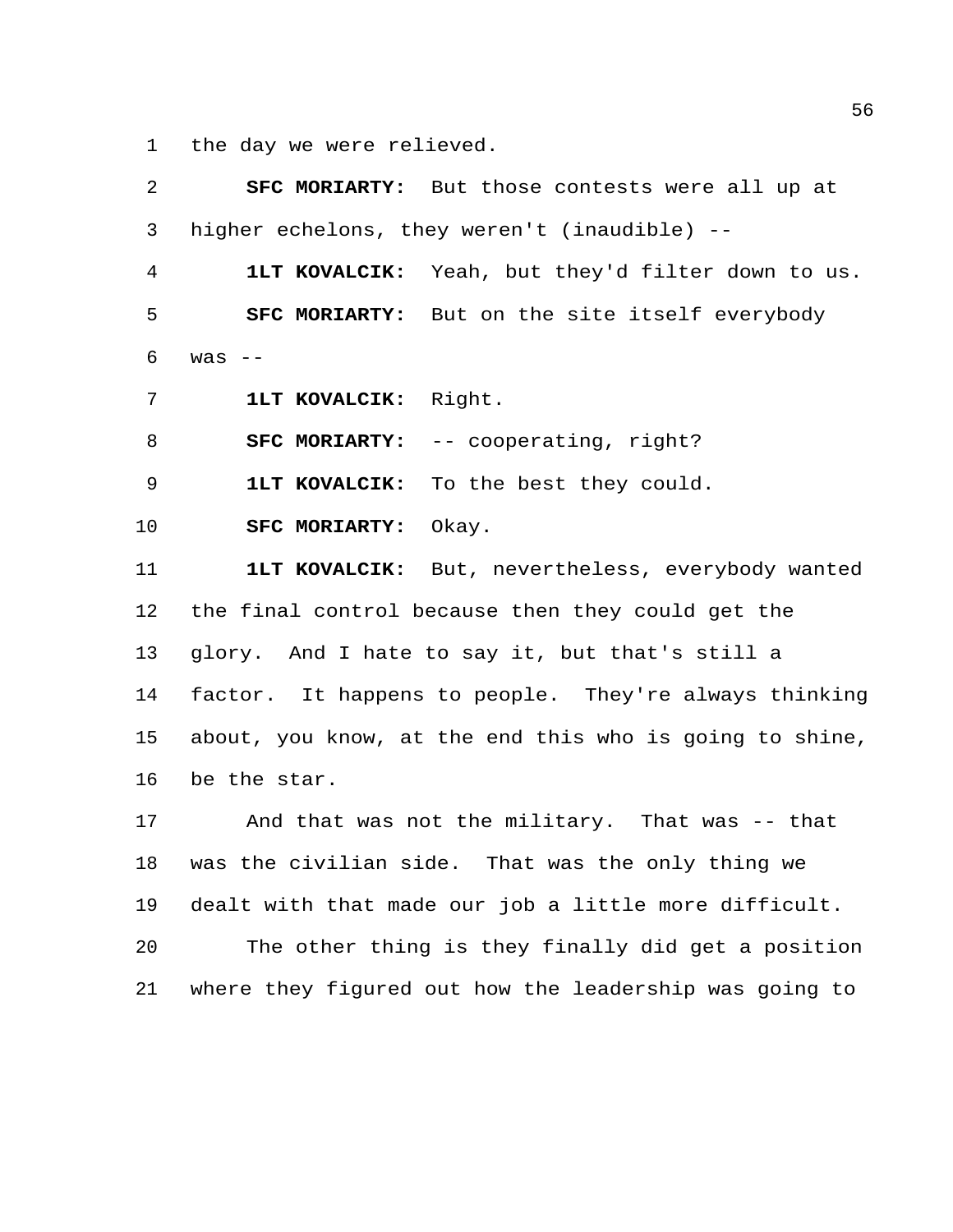go. Once they did that we would get orders maybe, only change once or twice (inaudible). You know, it got better.

 But for a while there we found ourselves, all of us, inadequately unable to communicate and get the job done the way we should have, for whatever reason, you know. And that -- that really added to the stress of my unit. You know, when change number 9 came during the day and we had moved the line again and shifted again, and do this, and pull out, and move up, and pull back, and stand around for three hours while people unscrewed themselves, okay, and that was nothing to do with us. That's the bottom line.

 But see, nevertheless, the younger troops, what do they think? They think that the commander is not doing his job.

**SFC MORIARTY:** Sure.

 **1LT KOVALCIK:** They think that they're all gaggled at the top, right.

**SFC MORIARTY:** Right.

**1LT KOVALCIK:** And then it's your job to go say,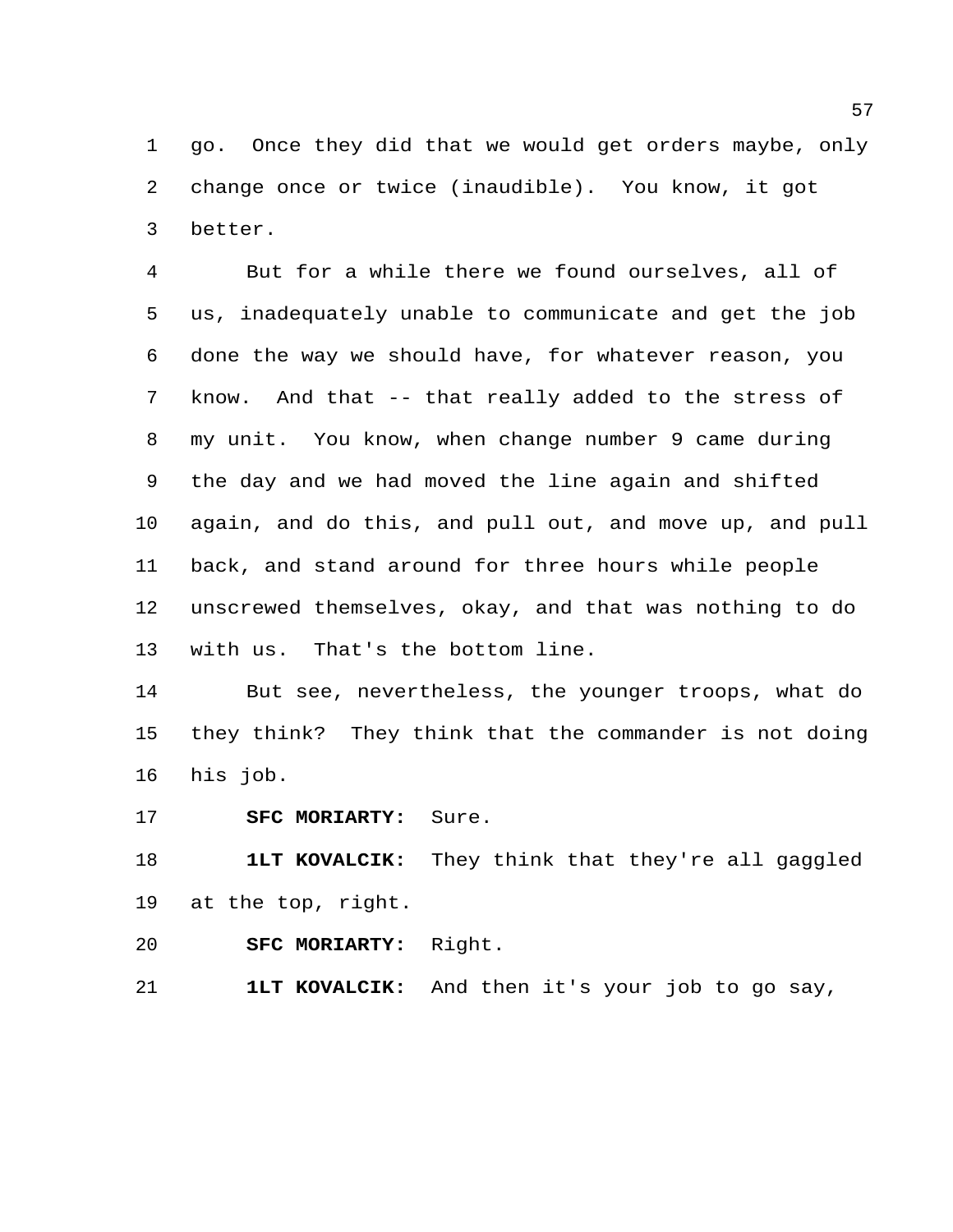no, no, no, you guys don't understand. I'm a staff officer. I stood (inaudible). You don't understand. We are facing changes from the left and from the right. Even the higher echelon when they got here, the aviation brigade, they would hear a story and tell us and we'd be like, are you sure, because we just heard this. And it was all because from the outside they kept changing.

 Finally we were given a niche. Whether the mayor wanted us here or not, or anybody else other than that, we were finally given our niche, and our niche then came from one person that we could (inaudible) from on the police department on a daily basis.

 When the chief started getting that under control with his higher echelon -- and the other thing -- one of the biggest problems was that so many higher ranking police officers and fire fighters were killed in round one.

**SFC MORIARTY:** Right.

 **1LT KOVALCIK:** You're like a -- you're like a hydra with no, with no center head, you know, and all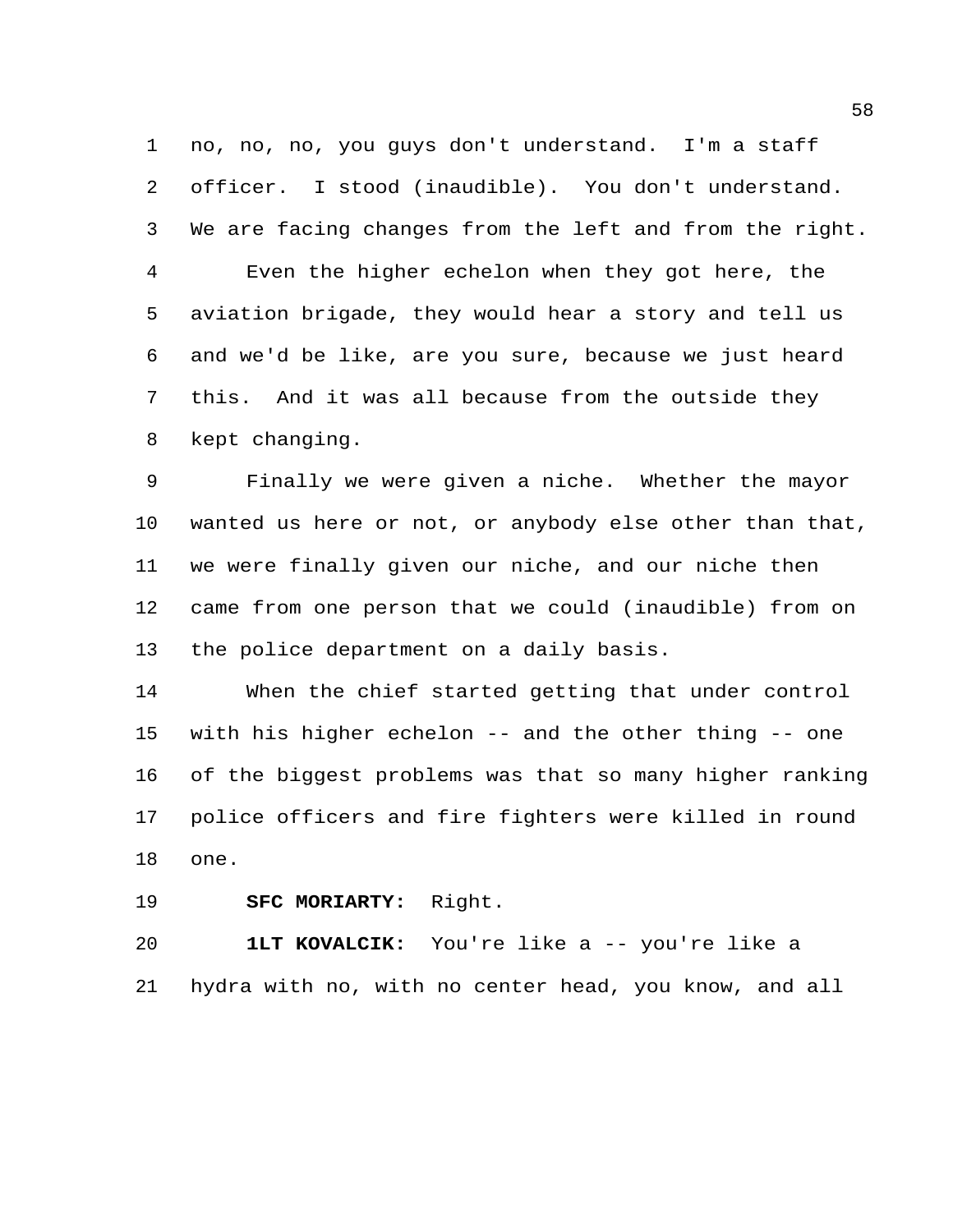these other heads are trying to figure out what they're going to do.

 I ran into that when buildings were falling. You'd see a captain in the police department and he'd be like, you know, well, I don't know if I should take orders from you or not. I don't know what I'm supposed to do. You know, young guys who maybe have just made the rank, not been mentored enough, and they're not bad people.

 **SFC MORIARTY:** Learning -- learning on the job. **1LT KOVALCIK:** They're not bad people. They're learning on the job and the OJT is (inaudible).

 Eventually, though, they, you know, they got command and authority finally figure out. When they did that they started going to tighter security with the badges and stuff, you know.

 But even that became a problem. You wind up with a political nightmare.

"Well, I need a badge."

 "What the heck do you need a badge for buddy," you know.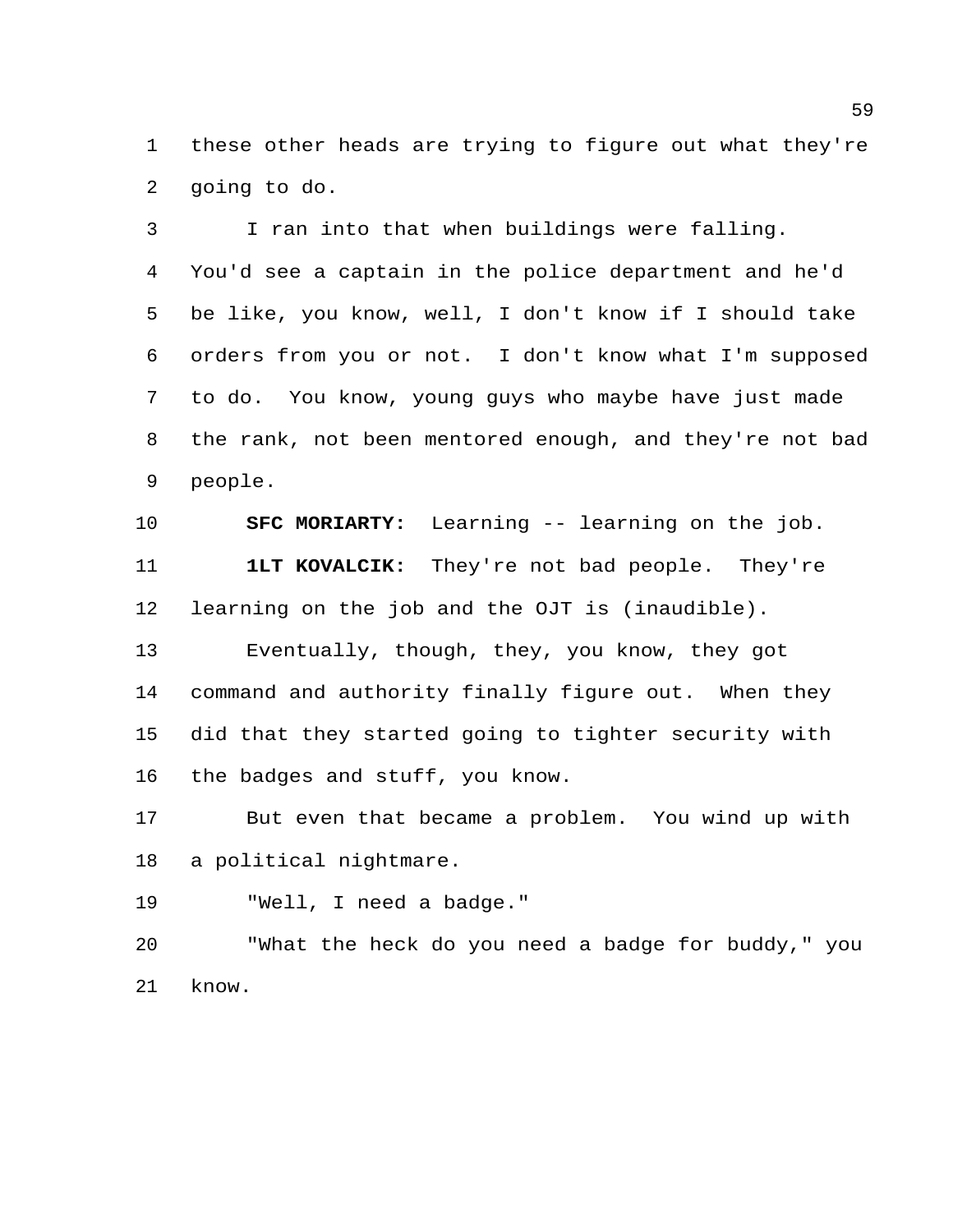"But I need a badge. I'm so and so on city's council."

 And I think that got out of hand and now there's so many badges running around we're right back where we started again. Almost anybody can get to ground zero. **SFC MORIARTY:** Yeah. Well, that's what we got (inaudible) for, but we were also told that we couldn't take photos -- **1LT KOVALCIK:** Oh, right. **SFC MORIARTY:** -- because some politicians were having footage taken in front, you know, with the workers in the background -- **1LT KOVALCIK:** Right. Right. **SFC MORIARTY:** -- and the rest of this stuff, and then using it for their political -- **1LT KOVALCIK:** Political gain. **SFC MORIARTY:** Right.

**1LT KOVALCIK:** Yeah, it happens. It happens.

 There's vultures, what I call vultures on the site -- **SFC MORIARTY:** Right.

**1LT KOVALCIK:** -- and it's also -- it's also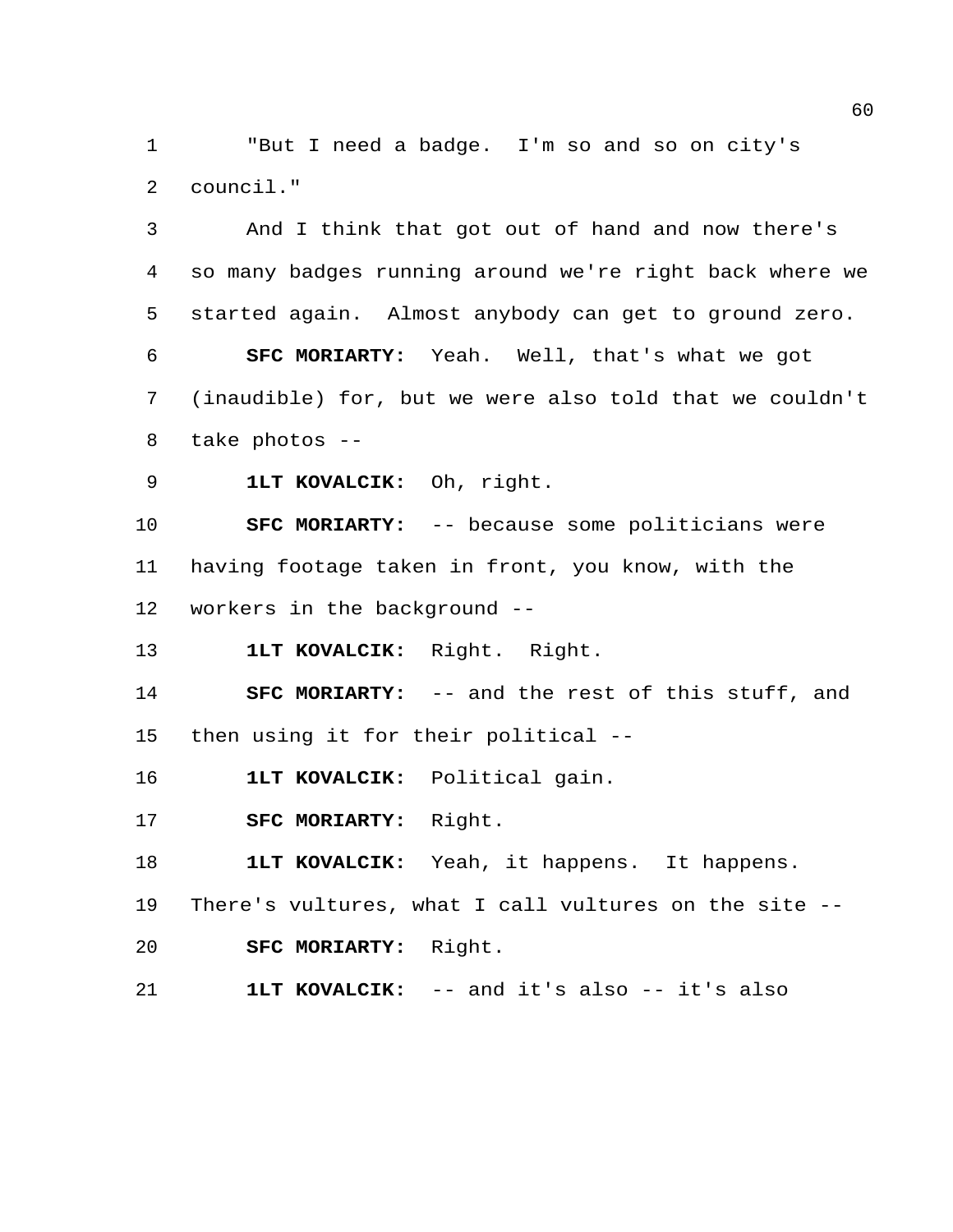unfortunately the media who has been pushed away quite a bit. And I understand they need a story, I understand they need pictures of the story.

 On the other hand there are some people that think this: This is a sacred place because so many people died. Why are you violating a grave site, okay. **SFC MORIARTY:** Right.

 **1LT KOVALCIK:** Now, I understand that. I was raised Roman Catholic. I understand that thinking. Jews also have that thinking.

 On the other hand they also have a right to be there at some point. There becomes security, there becomes reality, there becomes back to life --

**SFC MORIARTY:** Right.

 **1LT KOVALCIK:** -- and that is a hard struggle, okay. Yeah, sometimes I think they are so jealous for a picture that it's almost disgraceful. At other times I think they're just trying to do their job.

 You know -- and we're stuck in the middle. We're told, uh-uh, sorry, and all we can do at that point is be as nice as we can to the public and say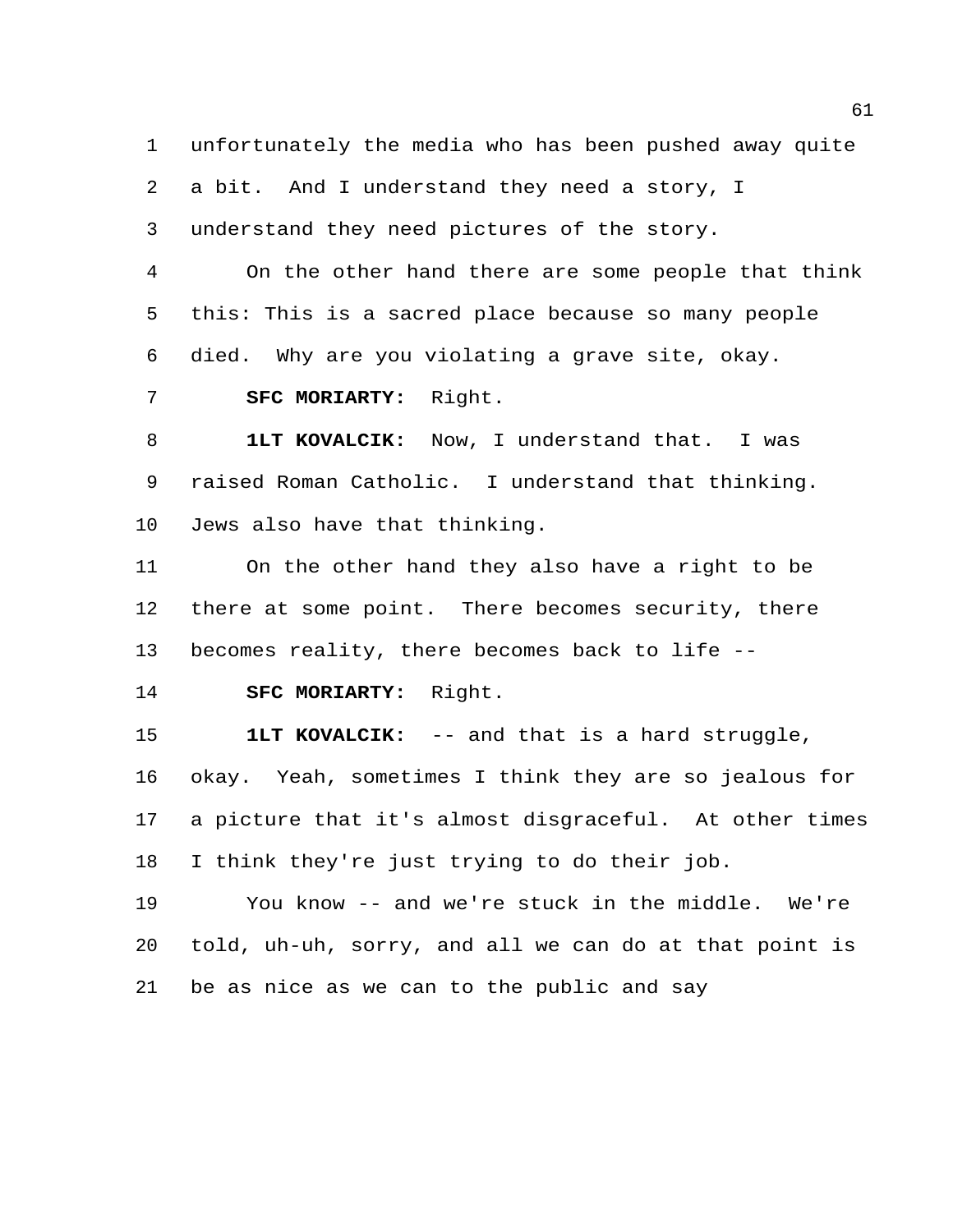unfortunately I cannot let you through. Unfortunately I can't let you do this. And for the most part I think troops have done that.

 **SFC MORIARTY:** I've got to stop this again. We've got our bucket brigade rolling through.

(A brief recess was taken.)

 **SFC MORIARTY:** Okay, the bucket brigade is gone. I just checked the tape. It's almost gone, so I'm flipping it at this point.

(End side A, tape 1.)

**SFC MORIARTY:** The Center for Military History.

**1LT KOVALCIK:** Right.

**SFC MORIARTY:** They have professional --

**1LT KOVALCIK:** People that do that.

**SFC MORIARTY:** Right, in the services.

Excuse me, I lost my track here for a second.

You're talking about, you know, being a staff

 officer and still working the line. How -- how did you balance -- because you had to come back to contribute

to the staff meetings, right?

**1LT KOVALCIK:** Right. I (inaudible) --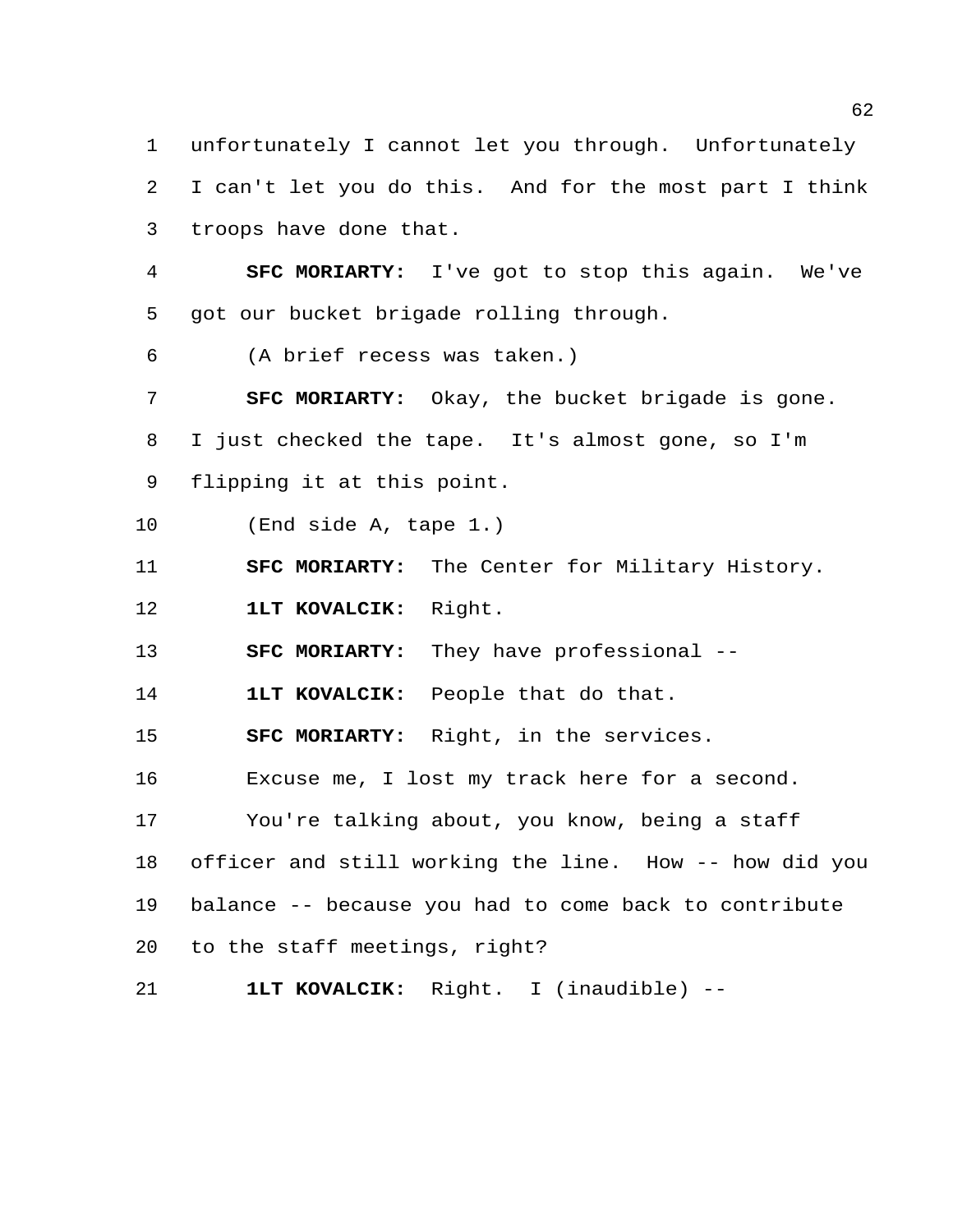**SFC MORIARTY:** (Inaudible) the condition of the troops and that kind of stuff?

 **1LT KOVALCIK:** Yeah. I knew where they were. **SFC MORIARTY:** I mean, what (inaudible) for you? **1LT KOVALCIK:** I knew when they were. I knew when they were and pretty much I made the morning one -- **SFC MORIARTY:** Right.

 **1LT KOVALCIK:** -- and I made the evening one. My commander told me I need to know where you are. Keep your radio, keep your RTO --

**SFC MORIARTY:** Right.

 **1LT KOVALCIK:** -- (inaudible) RTO (inaudible) and my chaplain assistant who is (inaudible) --

**SFC MORIARTY:** Okay.

 **1LT KOVALCIK:** -- assigned to do that job, to carry a weapon if he's allowed to protect me. I'm a non-combatant, et cetera, et cetera. We kept in good command.

 Day one we got a little gaggled because the buildings were falling. We didn't have a radio on the ground. That day did not go well.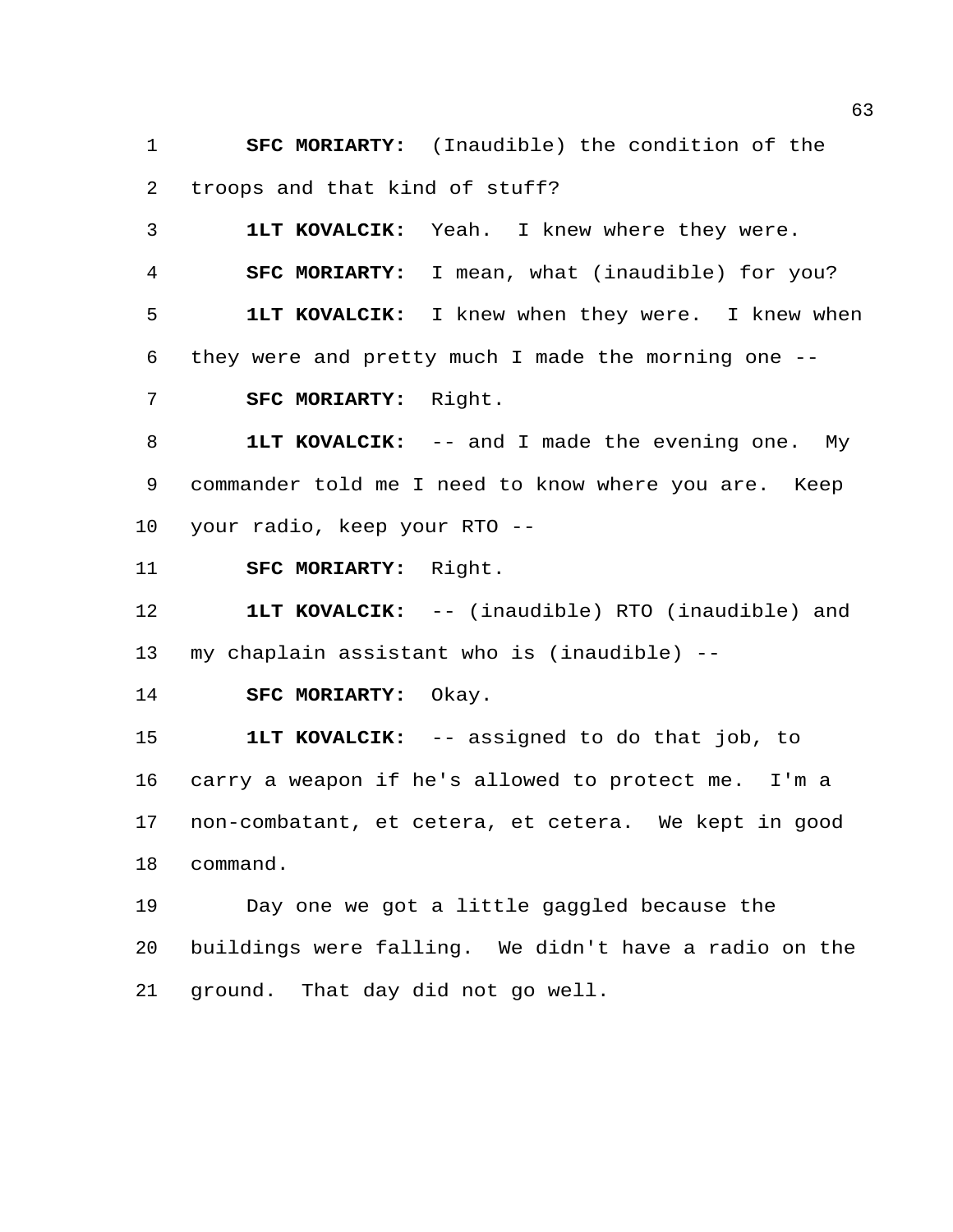After that we managed to get ourselves together and we were able to communicate with higher up. If something came down from higher up or they wanted me to change mission they would let me know. However, for the most part I was given great confidence by my XO, and my CO, and the S-3 and some other people to go out to do my job.

 And my job was to comfort, my job was to give compassion, and my job was to give morale, my job was to support, my job was to encourage, and that's the job of a chaplain.

## **SFC MORIARTY:** Sure.

 **1LT KOVALCIK:** I mean, that's pretty much that's what it is. And to -- to let them know that the command was doing all that they can to keep them ready for the next round, and they need to be good soldiers and, you know, obey those orders as they come down and do the best they can to understand, even when they don't make sense, because we would keep getting those changes, you know.

**SFC MORIARTY:** And what did your commander want at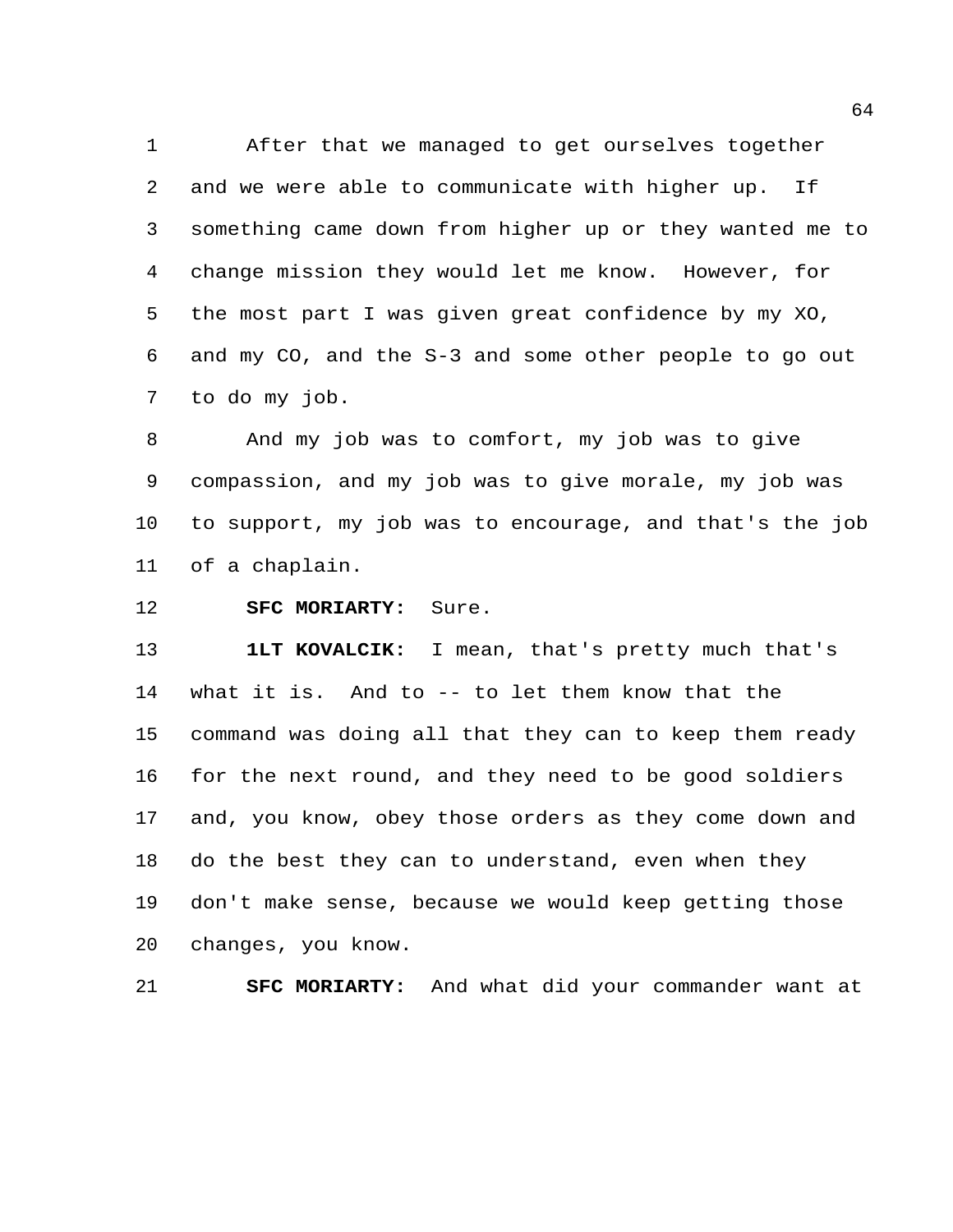the staff meetings? What did you report on?

 **1LT KOVALCIK:** He wanted to know how the troops were doing, you know. "And don't bullshit with me, you know. Tell me, because I'm not doing all that well sometimes, so tell me, chaplain, how do you see the boys? You know, what is going on with them?"

 And I guess I should have said the girls because we do have to girls in (inaudible). They're medics and I was able to talk to them. They were in the rear a lot, more traveling around a lot, and the things they faced were just seeing the bodies, you know. So I was there for them too. Great, great -- two specialists that we had. Wonderful people.

 But for the most part the men on the line, and he was like, "You know, how are we doing?" Because I see people -- I see people in the staff meeting not tracking. Their eyes are out to lunch, a thousand yard stare. You know, they're trying to process and they're not able to have enough time or enough sleep to do that. I'm having that. You're probably having that. "Don't bullshit with me. What's going on?"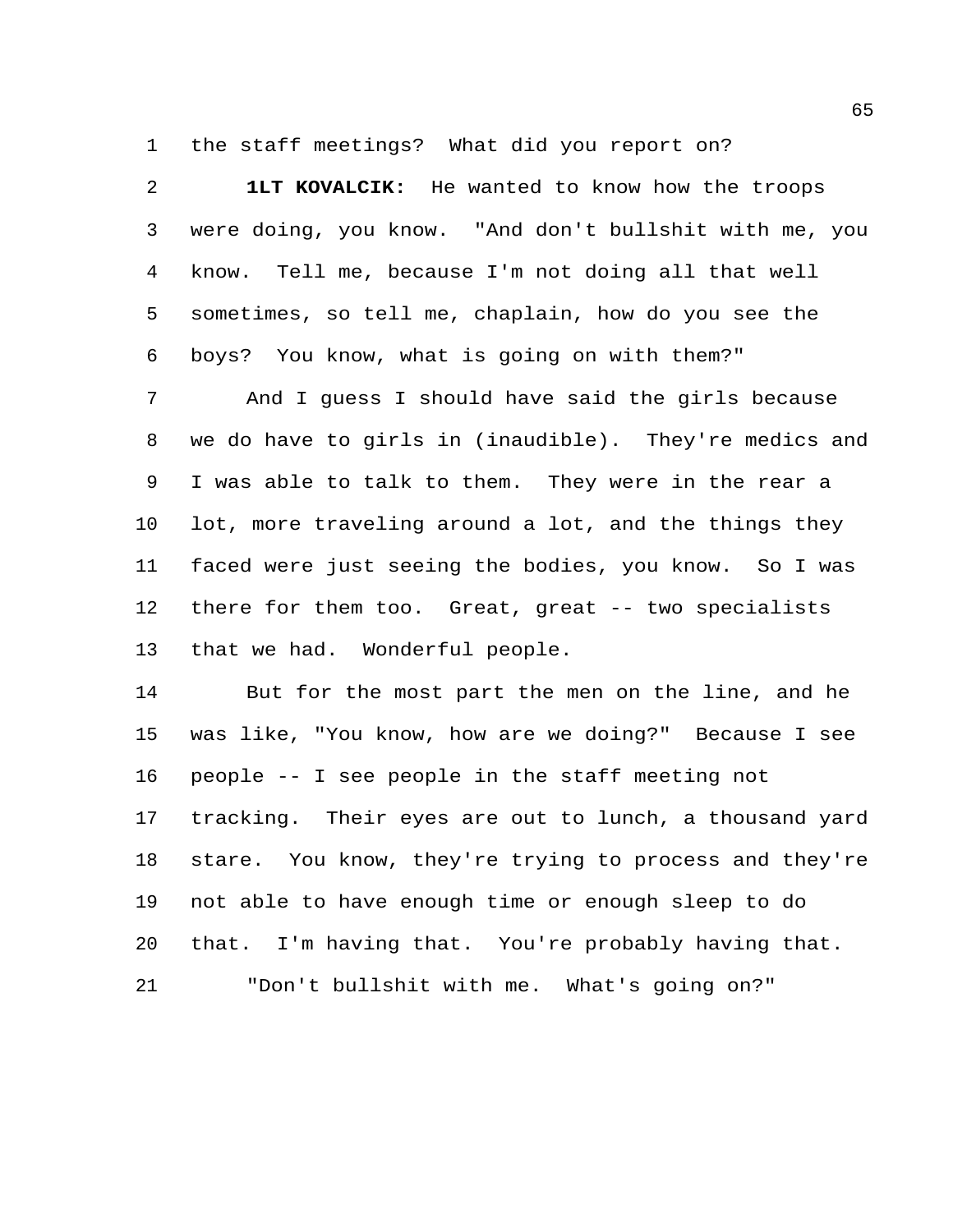And I would tell him. "The boys will keep doing what you ask them to do, sir. They're good. They're good trained, they're hard trained, and they'll keep going. However, at some point we need to figure out how we're going to pull back."

 My constant (inaudible) was, "How are we going to pull back a little bit at a time (inaudible) today. Somebody's going to have to do that sooner or later, as soon as we get any kind of relief. I know you're aware of that, I know I'm not pointing anything out to you, colonel, that isn't already going on, but that's my suggestion to you is that we think about a plan."

 **SFC MORIARTY:** And when did that finally happen, at what point?

 **1LT KOVALCIK:** Like day six. I think it was day six. It was like Tuesday -- well, it was a little -- I'm sorry, that's not true. It was Wednesday, day eight --

**SFC MORIARTY:** Okay.

 **1LT KOVALCIK:** -- that we began to finally get some type of relief and help, and then we started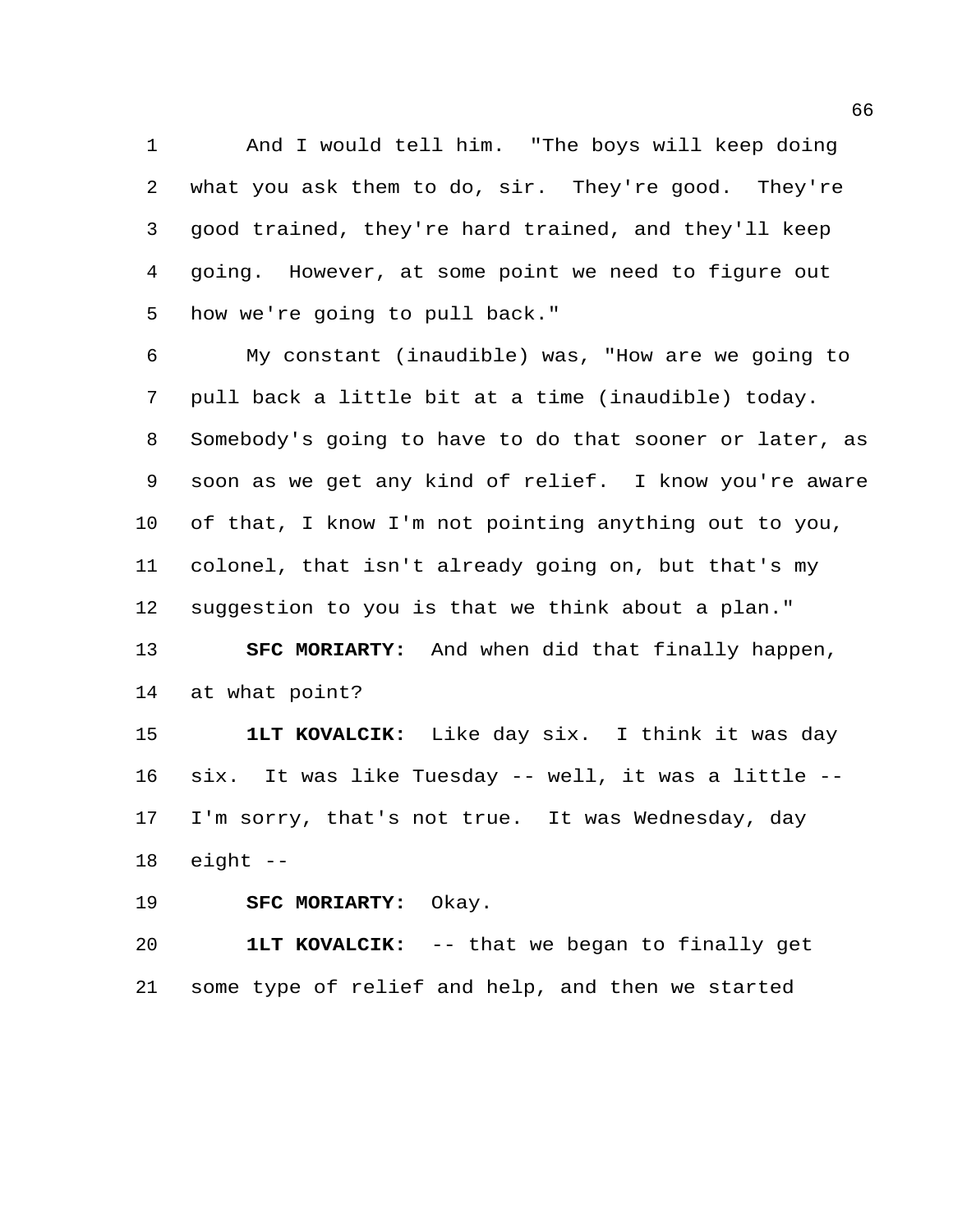formulating plans immediately for Thursday morning, (inaudible).

 And what we were doing at that point then was shifting all of our elements into slices. You know, we'd use our giant headquarters company to slice off day/night, back in the armory, back everywhere, and they sort of got hodge-podge'd in between our four (inaudible), alpha through delta.

 And our four -- our four tank company line units then would divide up and one would be (inaudible) for a day, a whole unit. Immediately at that point, working with my colonel, we had a CISM, critical intervention specialist team from the Army on the ground, some great people, social workers, psychiatrists, psychologists, Red Cross volunteers (inaudible).

 **SFC MORIARTY:** Where were they sent in from? **1LT KOVALCIK:** You know what, I don't even what to tell you. I think -- I think it was 53rd troop command. I believe it was 53rd troop command. (Inaudible.) I wasn't too worried about their credentials. I know they were real. They had real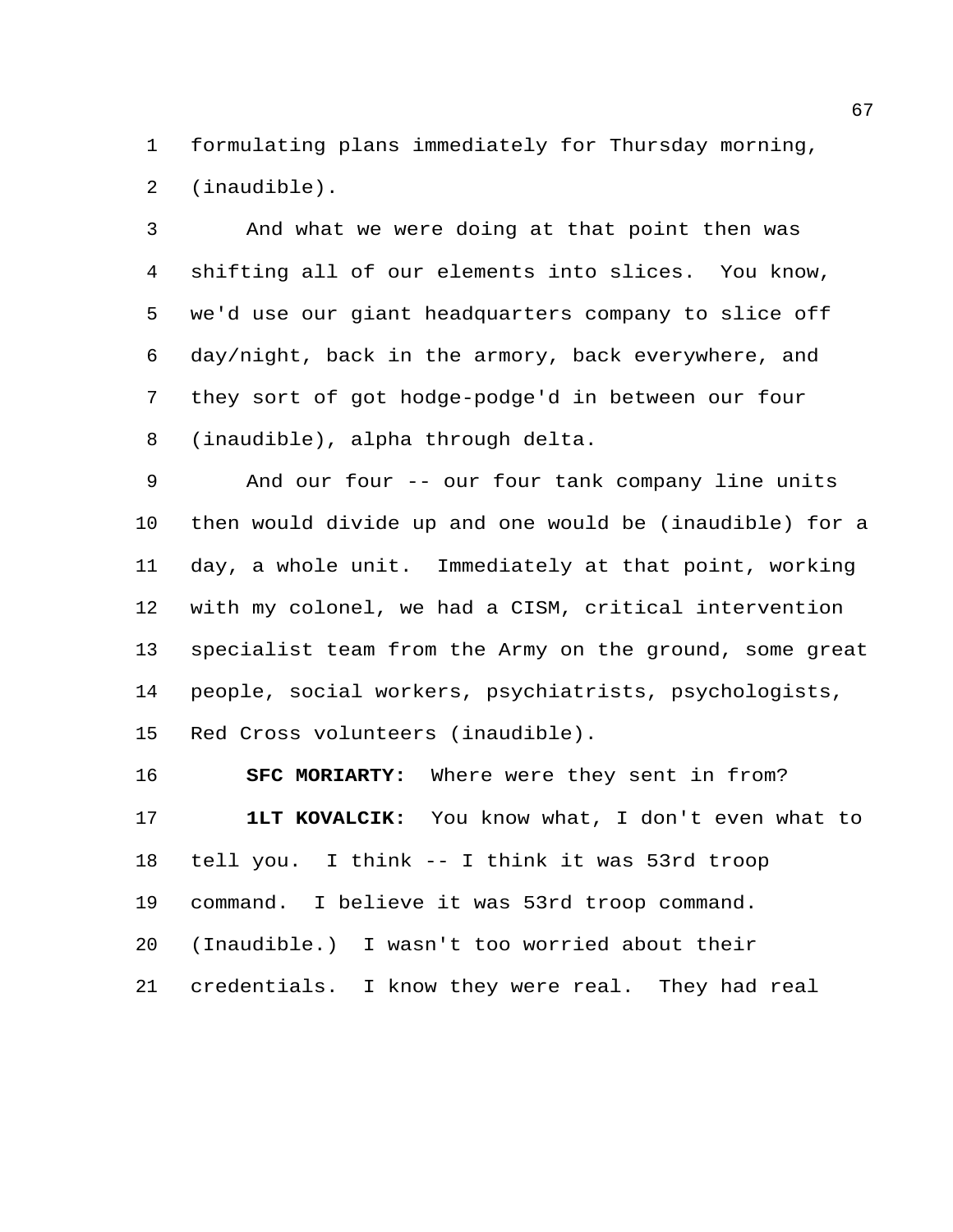badges and they were real people.

| 2  | And the one training that I have seen in the past       |
|----|---------------------------------------------------------|
| 3  | from being a chaplain in Canada, working (inaudible),   |
| 4  | is that they're valuable. Whenever you can use anybody  |
| 5  | you can, use them.                                      |
| 6  | And I told my commander, my deduction from this is      |
| 7  | that we have civilian Red Cross (inaudible), people not |
| 8  | (inaudible), and (inaudible), and other chaplains,      |
| 9  | chaplains, priests (inaudible) rabbi. If we can         |
| 10 | augment as much as we can to allow for these people to  |
| 11 | have an open-ended time when they come home             |
| 12 | $(inaudible)$ .                                         |
| 13 | So we made the briefing mandatory, which is             |
| 14 | (inaudible), okay. Thirty minutes these people sit      |
| 15 | down with me and tell you all the things that are       |
| 16 | available to see (inaudible) except, how you're going   |
| 17 | to begin to cope with this. It's the wild extremes,     |
| 18 | the intermediates, what to look out for and (inaudible) |
|    |                                                         |

phone numbers.

 I made sure they got the phone numbers and the addresses of some of these people who were willing to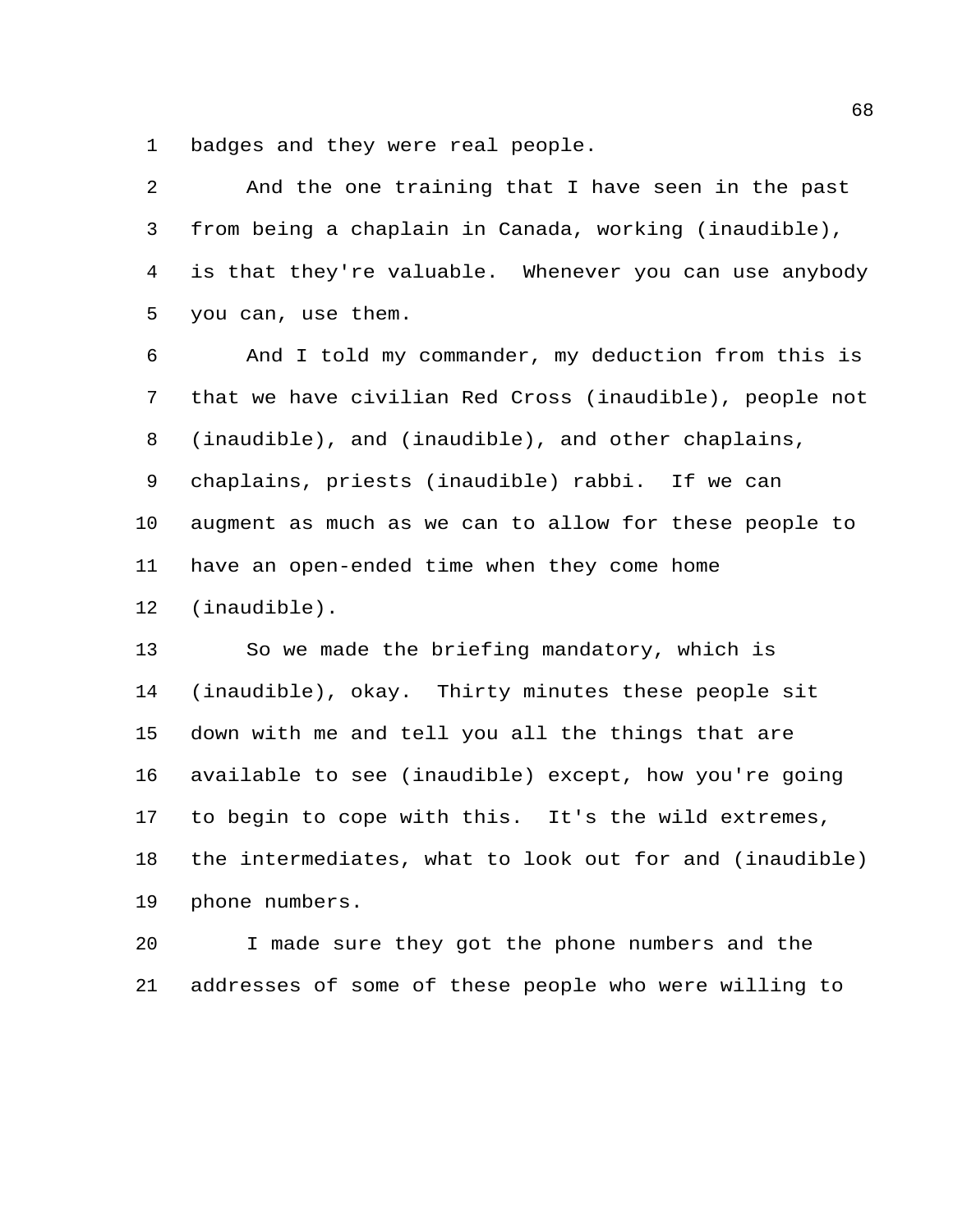give that out, and of course always myself as the battalion chaplain (inaudible). You can call me anytime. That's my job. I don't care if I'm home or what.

 And we formulated a plan, some of us. Our first sergeant (inaudible) calling people, checking on them (inaudible) every day, you know, everyday, trying to call them and say, (inaudible) information we have (inaudible).

 **SFC MORIARTY:** Are they still on alert or have they gone back to their civilian jobs?

 **1LT KOVALCIK:** We've gone back to our civilian jobs and we were told (inaudible) during the week (inaudible).

 **SFC MORIARTY:** That -- that's what I heard. **1LT KOVALCIK:** That's been going around, the rumor. I think it's pretty much true. There isn't enough to go around, but at some point the mission here (inaudible) that's going to have to happen.

 We were told stand down two (inaudible). Be ready at a moment's notice.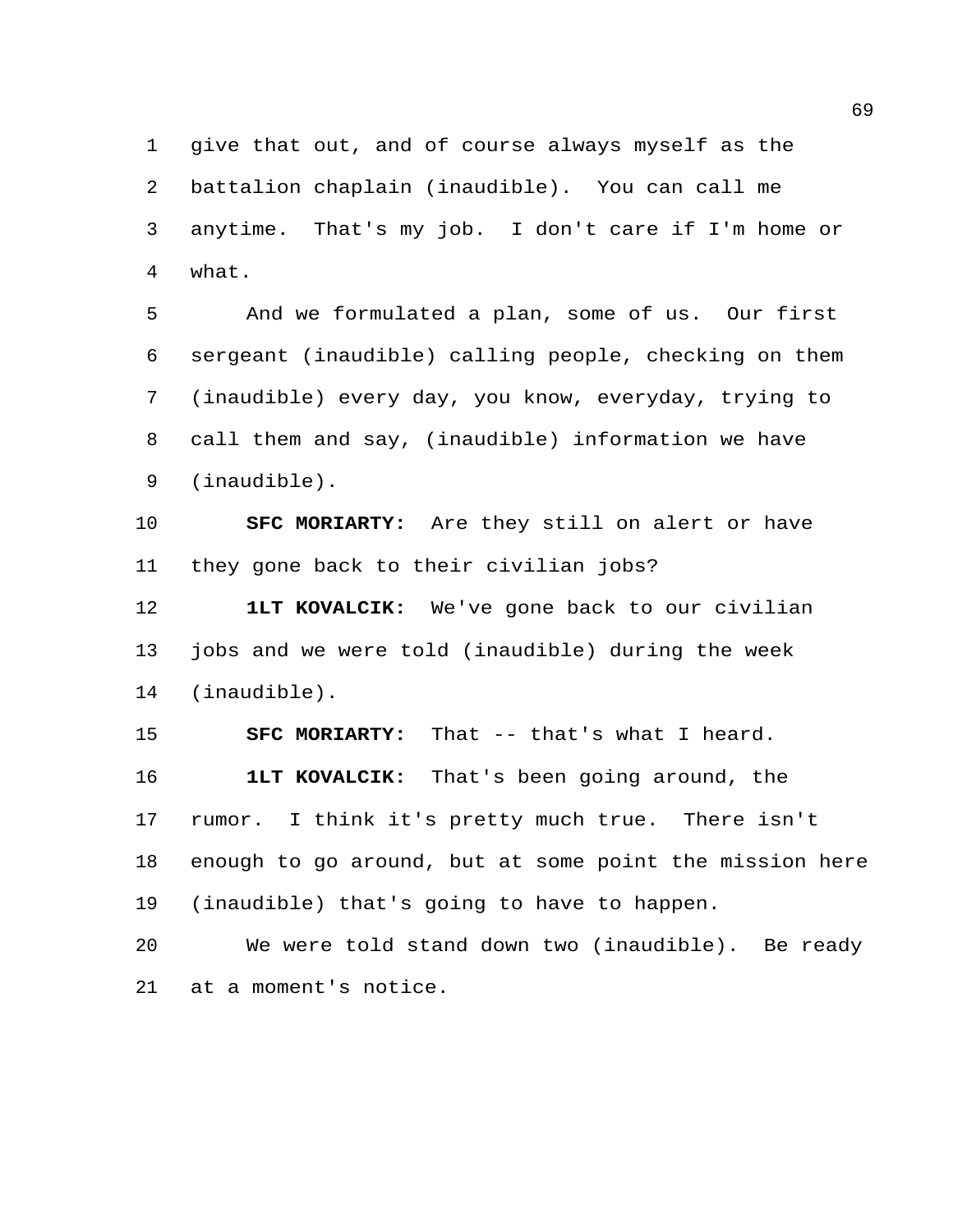**SFC MORIARTY:** Now, you didn't rotate out?

 **1LT KOVALCIK:** I did for a day and a half. My church again was without services. I went there, I provided the services that I could. I was encouraging the people, telling them what's going on, giving them the heads up, and then -- and then coming right back, being with my wife for two evenings. We were able to, you know, be in the same room together and talk with one another.

 And then I got back here. I was gone almost 46 hours I think by the time I left and the time I got back.

 I finally got my first real sleep. I never slept more than five hours at any time, and even that was only the last couple days. It was between three and four or two or three the rest of the time. Physically exhausted, spiritually drained, emotionally detached.

 **SFC MORIARTY:** Now, you're not staying here. You're staying across the river (inaudible) --

 **1LT KOVALCIK:** I'm staying at my office. I have an office at Staten Island Armory where I (inaudible)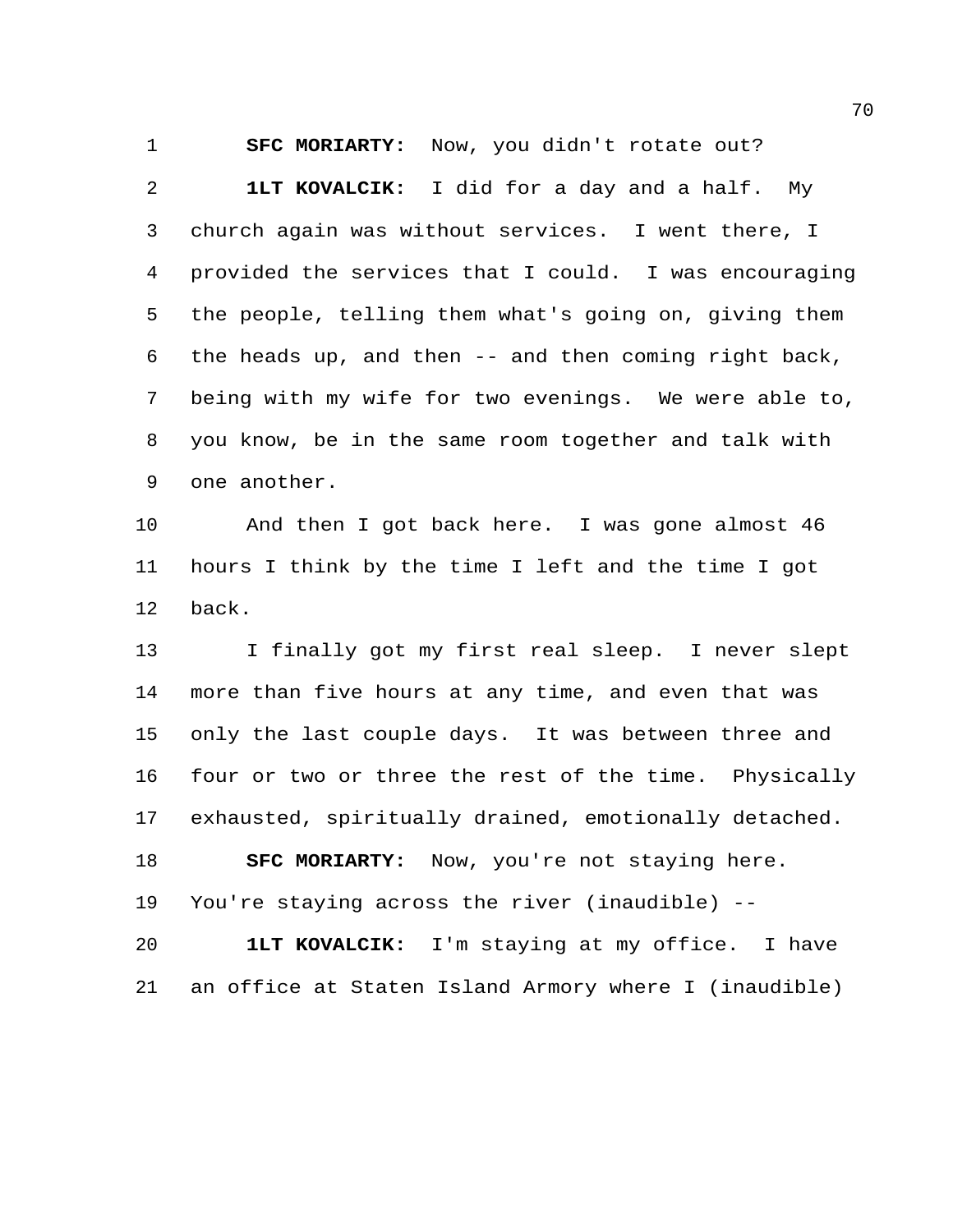$-$ 

| -2 | <b>SFC MORIARTY:</b> So you go -- |  |  |
|----|-----------------------------------|--|--|
|    |                                   |  |  |

**1LT KOVALCIK:** -- every night --

**SFC MORIARTY:** Okay.

 **1LT KOVALCIK:** -- eventually, when I know ministry is done and people are bedding down. I stay for the shift change between the Marines here and the Army.

 I'm augmenting two units right now, Navy, Marines, Sea Bees and a Marine detachment which is side by side with the 42nd Aviation Brigade. Air chaplain, Chaplain Bessick (phonetic) was here for the first two weeks and then had to return to other duties of his own, civilian nature and as a (inaudible).

 And I was asked by Chaplain Goldstein, the star chaplain, the head rabbi, colonel over all of us, "You know, you're one of our youngest, could I depend on you to do some more if I need to?"

 And I said, "Sir, you can depend on me until the job is needed. I mean, that's the way it is, but I need to also take care of my civilian duties."

So he made a deal with me that from now until the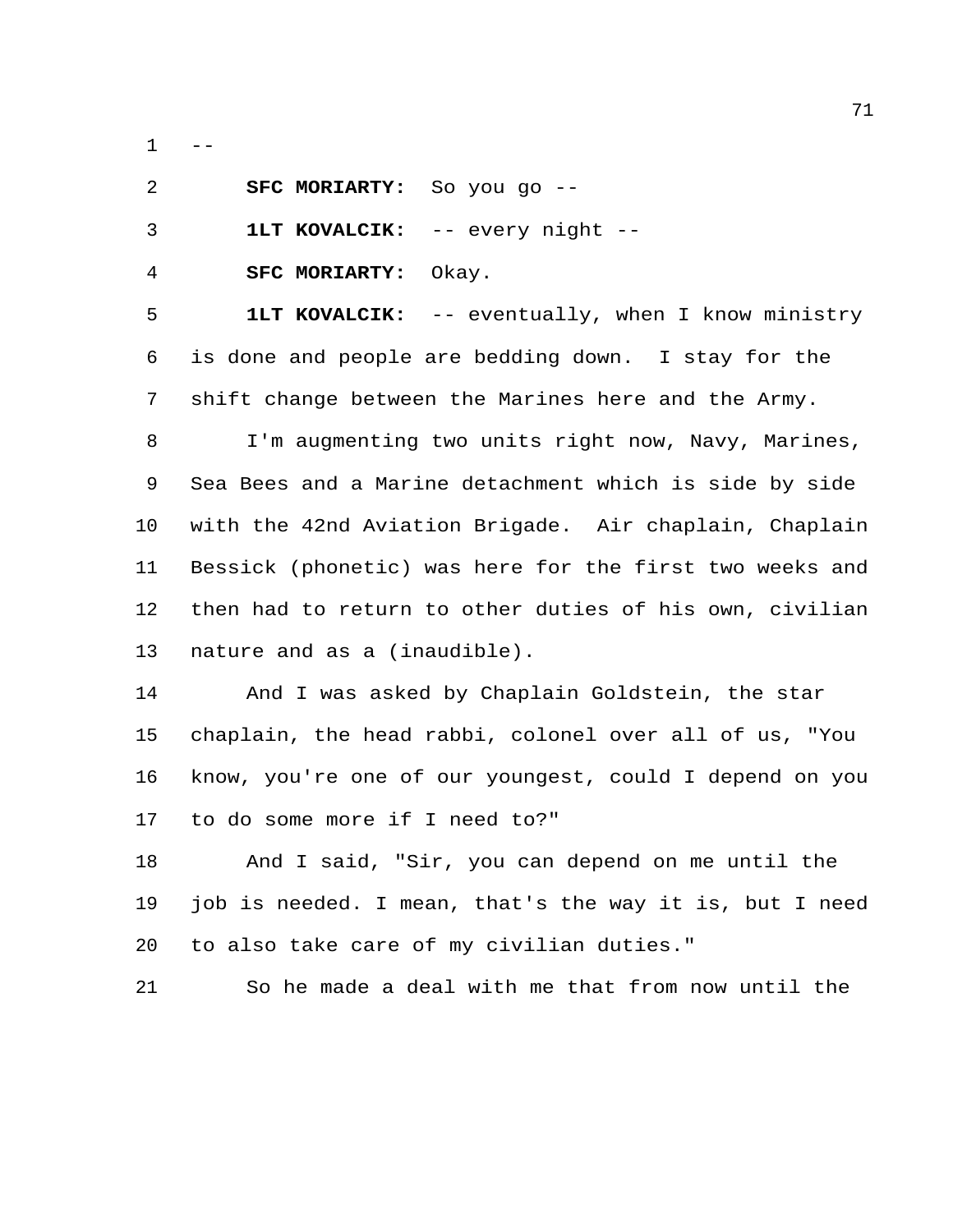end of this I would work Monday through Friday, you know, Monday morning, 4:00 a.m., Friday about 9:00 p.m., drive home, Saturday and Sunday with my wife at home, right back again until it's over. Right now I think that's going to go another week, so a total of a month when (inaudible).

 It could be longer though. My unit could get reactivated the next week and then I'm automatically the asset of the (inaudible).

 **SFC MORIARTY:** Right. Okay. Do you have anything that you want to -- that I haven't asked you that you think could be captured here during this interview?

**1LT KOVALCIK:** Just that it's more than -- it's more than duty. It's a blessing to be counted on by your superiors and by God, and I know the troops feel the same way.

 As the Bible puts it, be ready for such time as this and to know that you did all you could and all that you were allowed to do. For love of family, for love of Army, for love of God, for love of country. The chaplain's motto, Pro Deo Et Patria, for God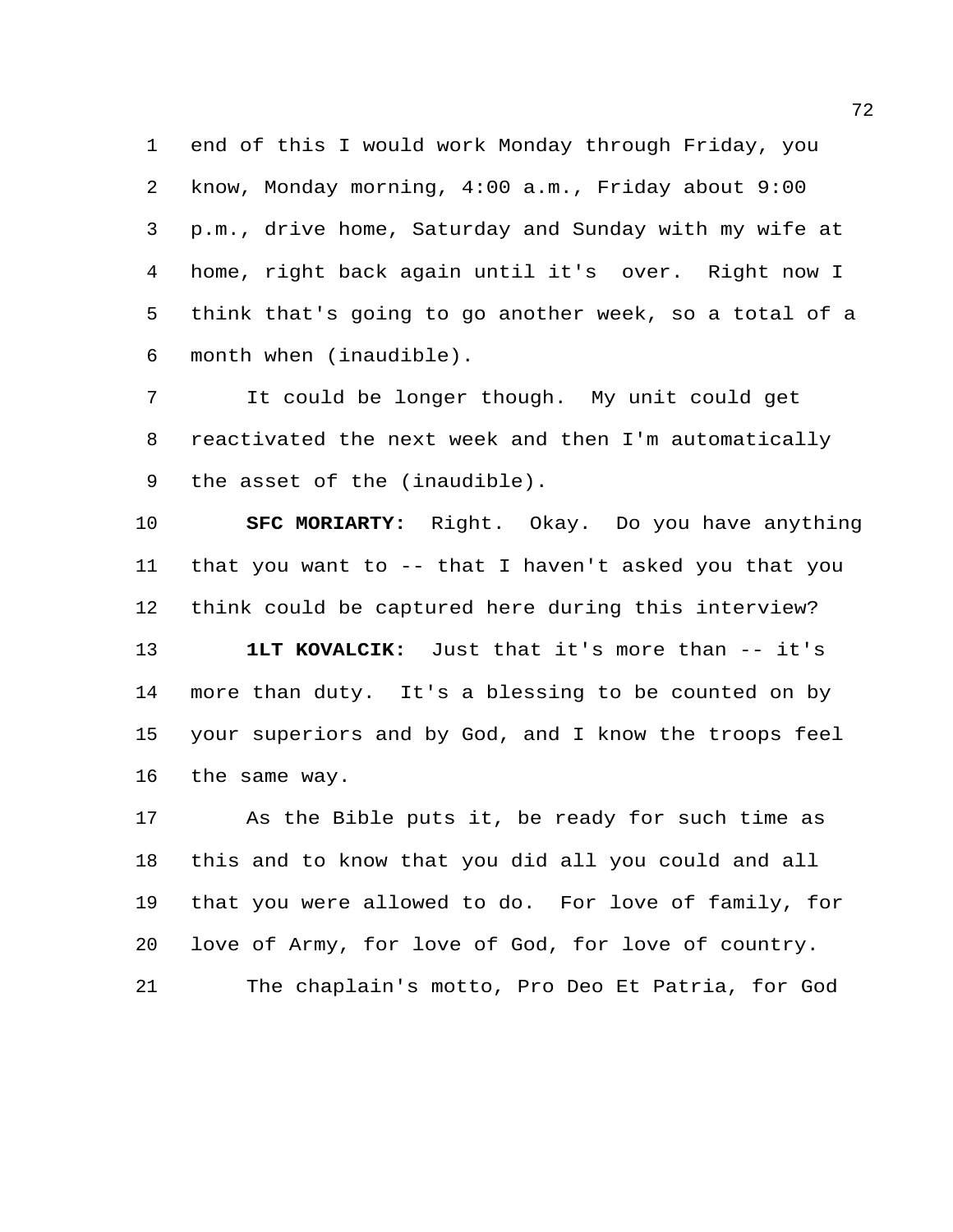and country, probably rings more true at a time like this than any other time you'll hear it or any other time you'll wear it. You'll just be able to wear it with pride, because I know even though you make mistakes because you're human, to know that you've learned, from a lieutenant becoming a captain, a brand new chaplain, to know you've learned things -- you're on a big learning curve -- but to know that you're already ahead of the game because God is just using you and your -- your commander knows it. He sees what you've learned, he's not scolding you for what you haven't, and he's praising you for what you did right, saying we know now why you're here.

 I followed in a chaplain's wake who was probably the poorest excuse I've ever heard for a man in the cloth. He would drink with the troops, smoke with the troops, take them to girlie bars, violate lawful orders, not show up for duty. He got pulled over for gun possession.

 You name it, this guy did it. Changed his religion four times before the Corps finally got rid of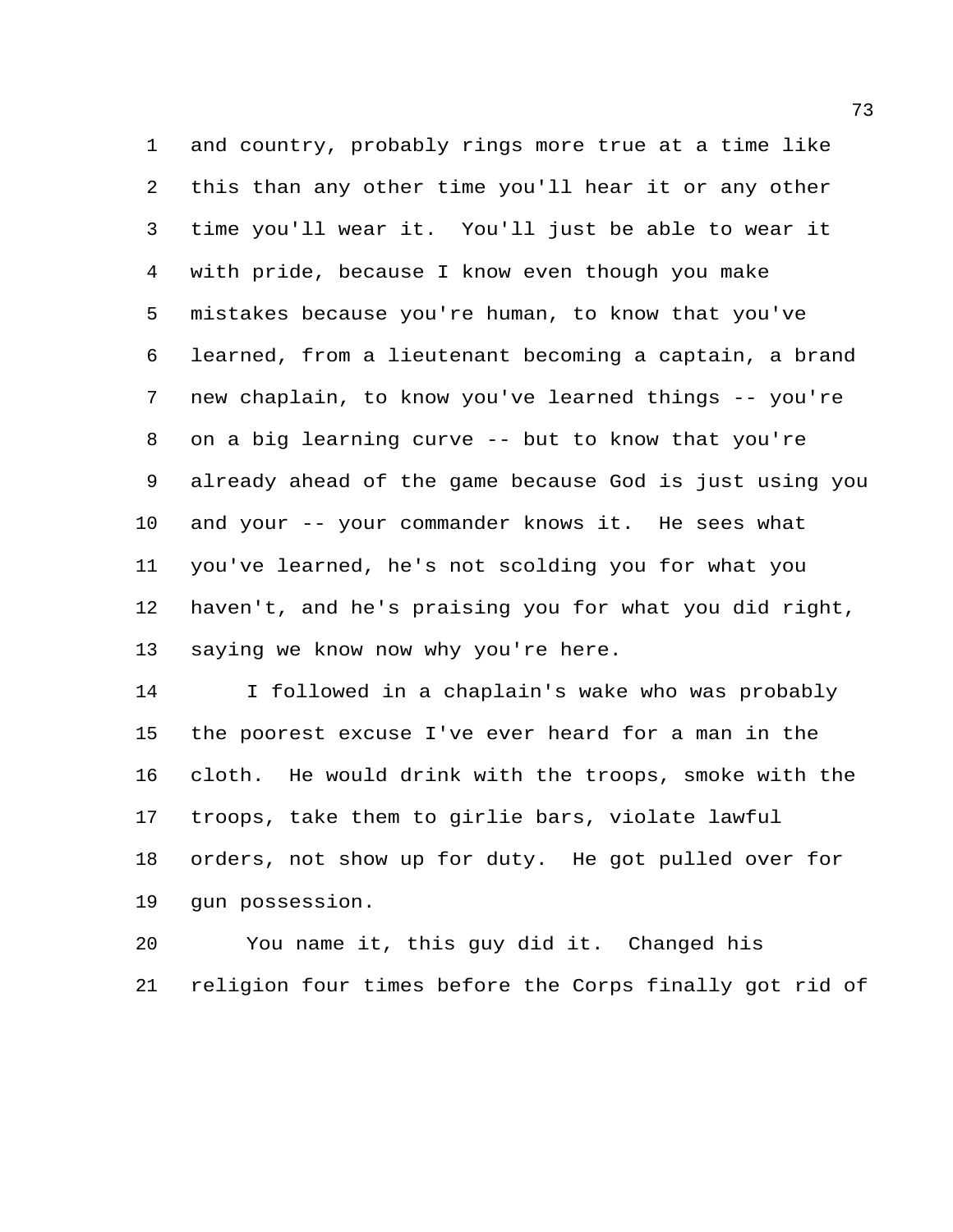him. Just a disgrace.

| $\mathcal{L}$   | And I had to follow in his wake. And I saw people       |
|-----------------|---------------------------------------------------------|
| 3 <sup>7</sup>  | so disturbed by the word chaplain, so unsure of what    |
| $4\overline{ }$ | that meant, and to try to help them to re-understand,   |
| 5               | to know it can be Godly and it can be (inaudible), and  |
|                 | 6 it can be done right. Even if you don't like that I'm |
| 7               | not going to let you get away with those things, even   |
| 8               | if you know that I'm going to be places that maybe are  |
| 9               | little unsecure for you or unhappy right now, you'll -- |
| 10              | you'll eventually thank me.                             |

11 I can see guys who are on the fringe come to church before this ever happened. To see people changing their lives a little bit -- you know, you can never expect it all, but to see them, knowing that the God (inaudible) is important to him, to know that they can look up to a chaplain and realize it's officer and friend, and to also know that it's officer, and to respect that again, and have respect for them, and give it back to them, that is the most enduring thing that I have found here while I've been in the State of New York (inaudible). To my comrades, the best.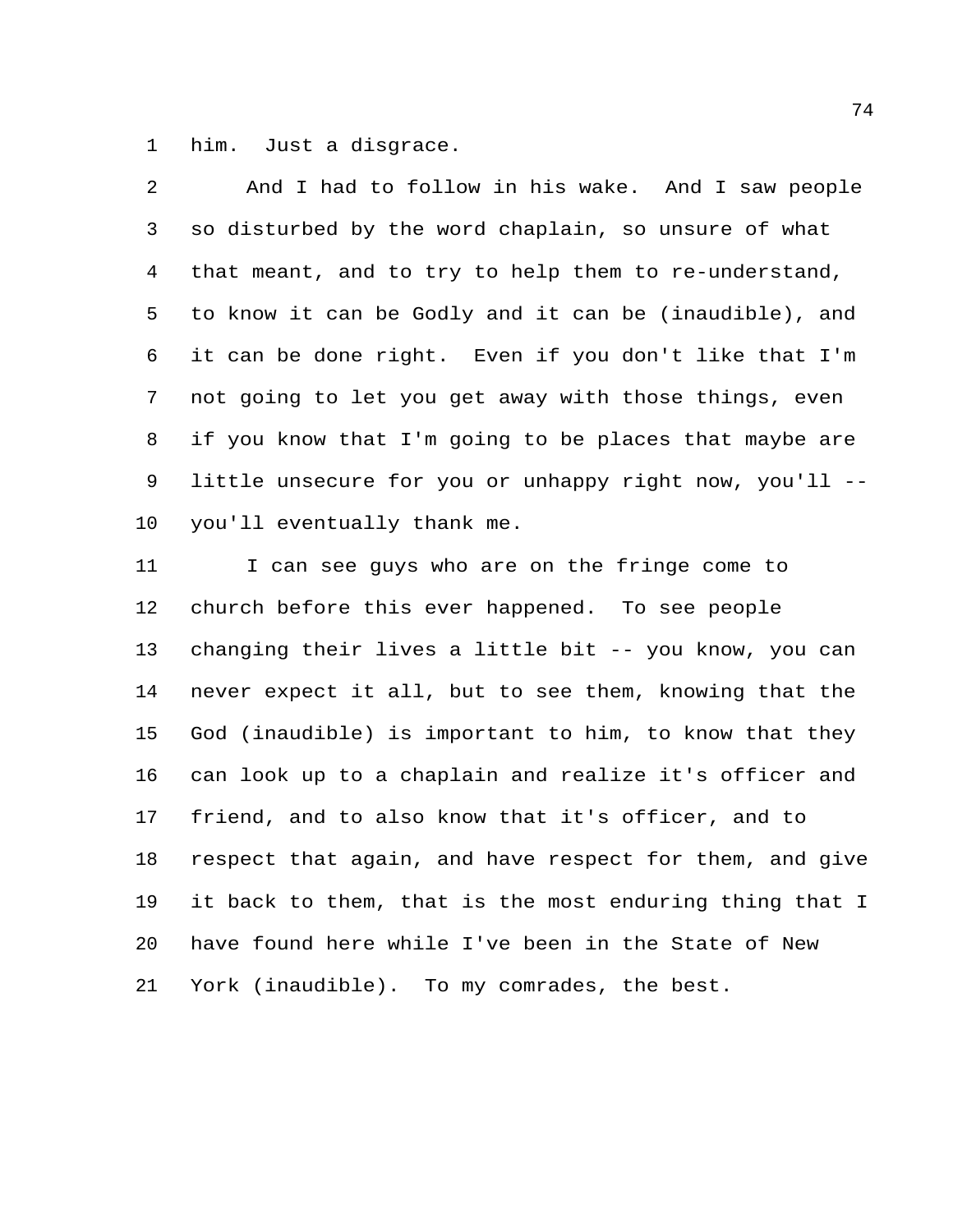(Inaudible.)

 **SFC MORIARTY:** Now, you were prior military also? **1LT KOVALCIK:** Yes. I was -- **SFC MORIARTY:** You came up as an enlisted? **1LT KOVALCIK:** Yup. I was E-5 promotable. I would have made E-6 in three months (inaudible). **SFC MORIARTY:** With whom? **1LT KOVALCIK:** With whom? I was with the 10th Mountain Detachment from West Point. **SFC MORIARTY:** Oh, okay. **1LT KOVALCIK:** I was at West Point almost the whole time. I was an instructor of cadets working in a hospital situation. I was on the medical side of the house, basically a glorified scrub nurse even though I didn't have the RN. I had a master's degree in (inaudible) and physiology -- **SFC MORIARTY:** Oh, okay. **1LT KOVALCIK:** -- and I worked in cosmetic reconstruction. We did hearing tests and hearing

 evaluations, performed the Beast, which is summer boot camp for the young recruits at the cadet structure.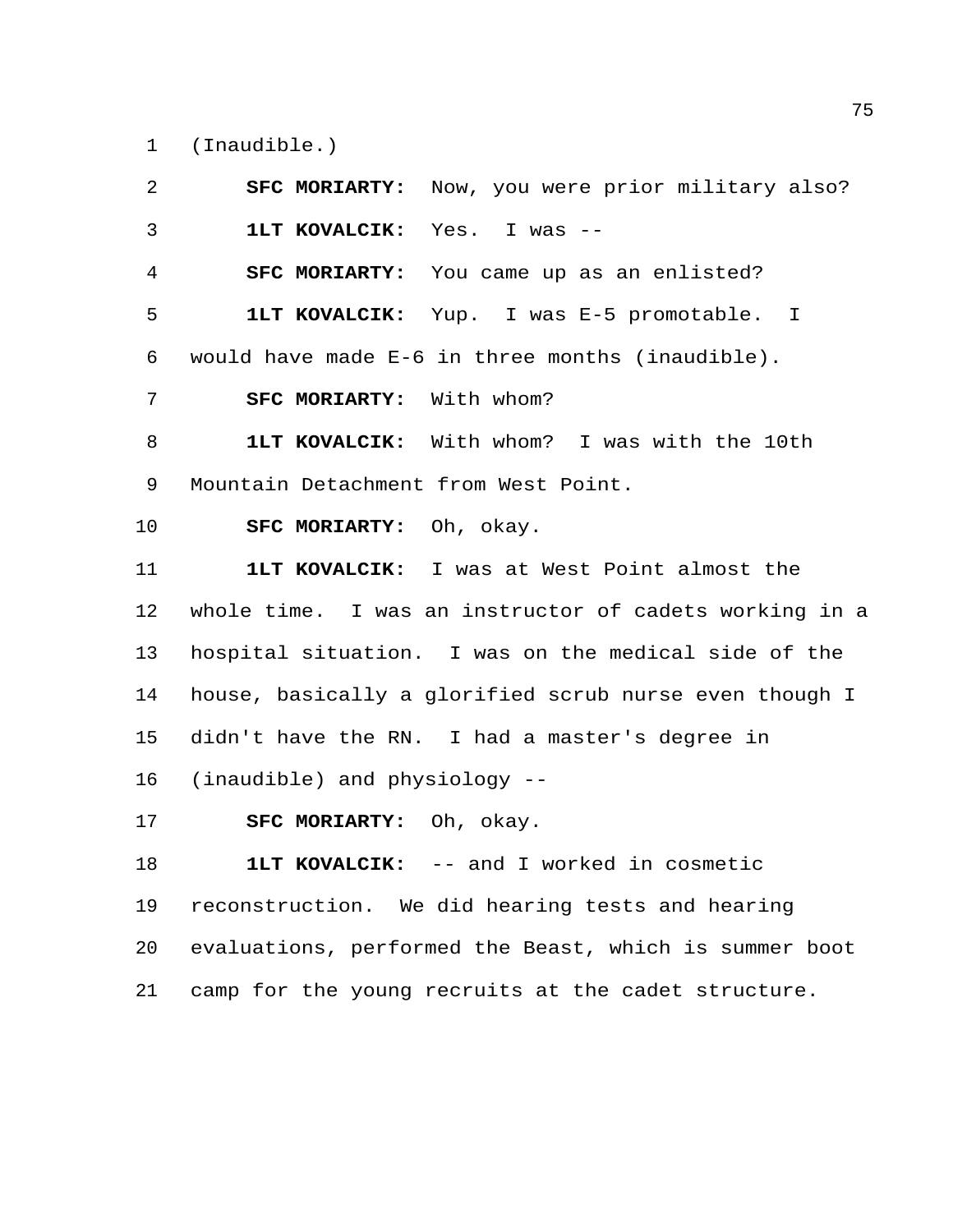**SFC MORIARTY:** Okay.

 **1LT KOVALCIK:** Went on the annual big road march with the 125 (inaudible).

**SFC MORIARTY:** Were you enlisted or commissioned?

**1LT KOVALCIK:** Enlisted.

**SFC MORIARTY:** Enlisted, okay.

**1LT KOVALCIK:** Yes, E-5 promotable to E-6.

**SFC MORIARTY:** Okay.

**1LT KOVALCIK:** I had student loans.

**SFC MORIARTY:** Oh, to (inaudible)--

 **1LT KOVALCIK:** I could have -- I could have been a second lieutenant with \$40,000 worth of -- six years at a big ten university, at Michigan State, or I could be a -- on my way out as an E-6 to become an officer when I was ready with no debt.

 And I think I took the right side. I think it's more important that I found out how the Army really works. I found out what enlisted soldiers go through. I know their concerns, I know their fears. I know what they don't like about command, I know what they like about command. I know what they think of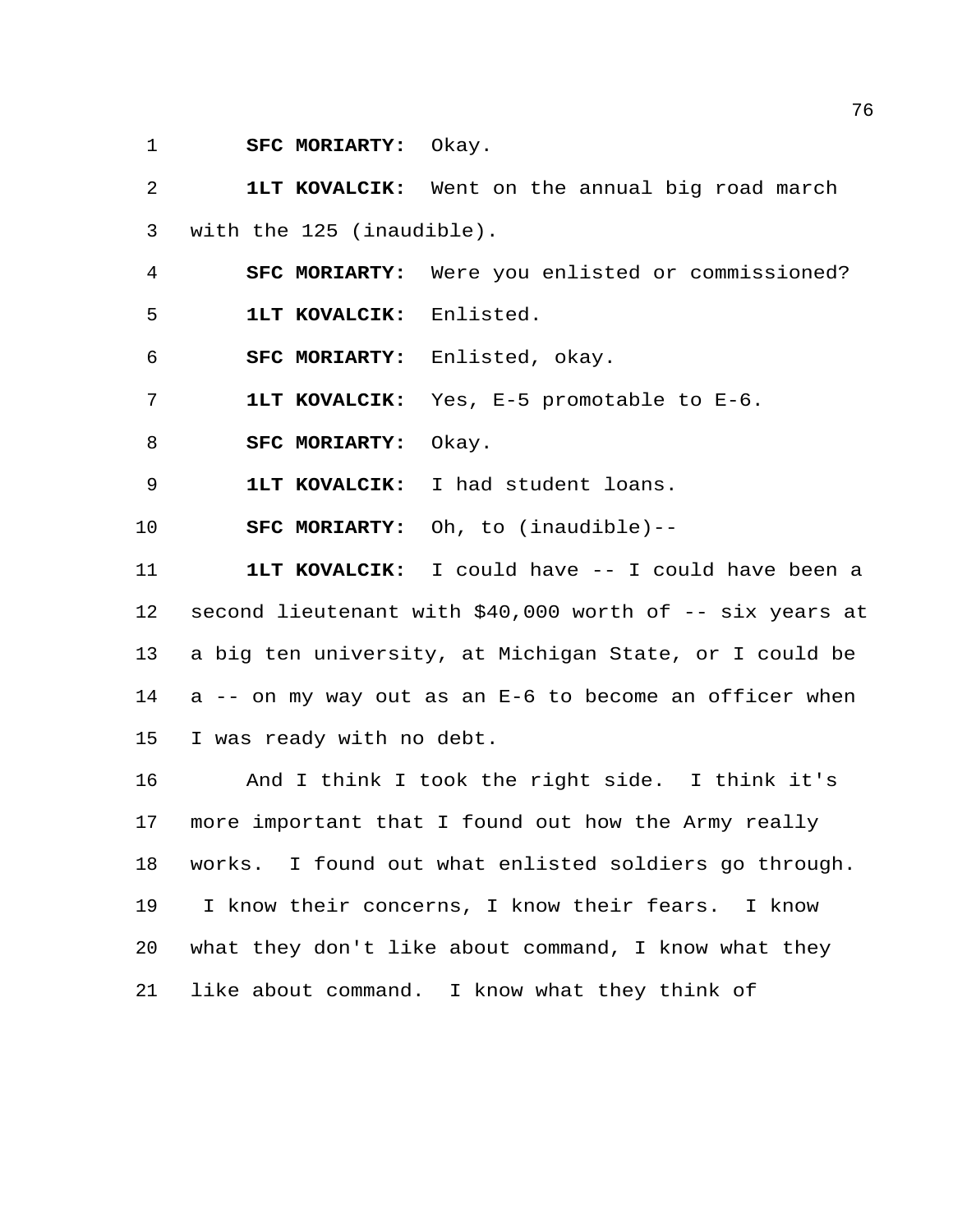officers. I know what they think of good ones and what they think of bad ones.

 I've taken the abuse from both sides. College boy, it happens when you're enlisted. Professor, some of it enduring, some it hated, because you go through the ranks so much faster.

**SFC MORIARTY:** Yeah.

 **1LT KOVALCIK:** In five years I was ready to make E-6  $-$ 

**SFC MORIARTY:** Yeah. Same here.

work in the National Guard like that.

 **1LT KOVALCIK:** -- and people just really can't handle that. Had I stayed my nose to the grindstone, probably by (inaudible) I'd have been an E-7 and probably by 12 I would have been an E-8, you know. **SFC MORIARTY:** That's -- it didn't -- it doesn't

 **1LT KOVALCIK:** No, but I would have been active duty if I'd have stayed. That would have happened. **SFC MORIARTY:** Yeah.

 **1LT KOVALCIK:** And -- and there -- instead of being helpful they become somewhat jealous, but then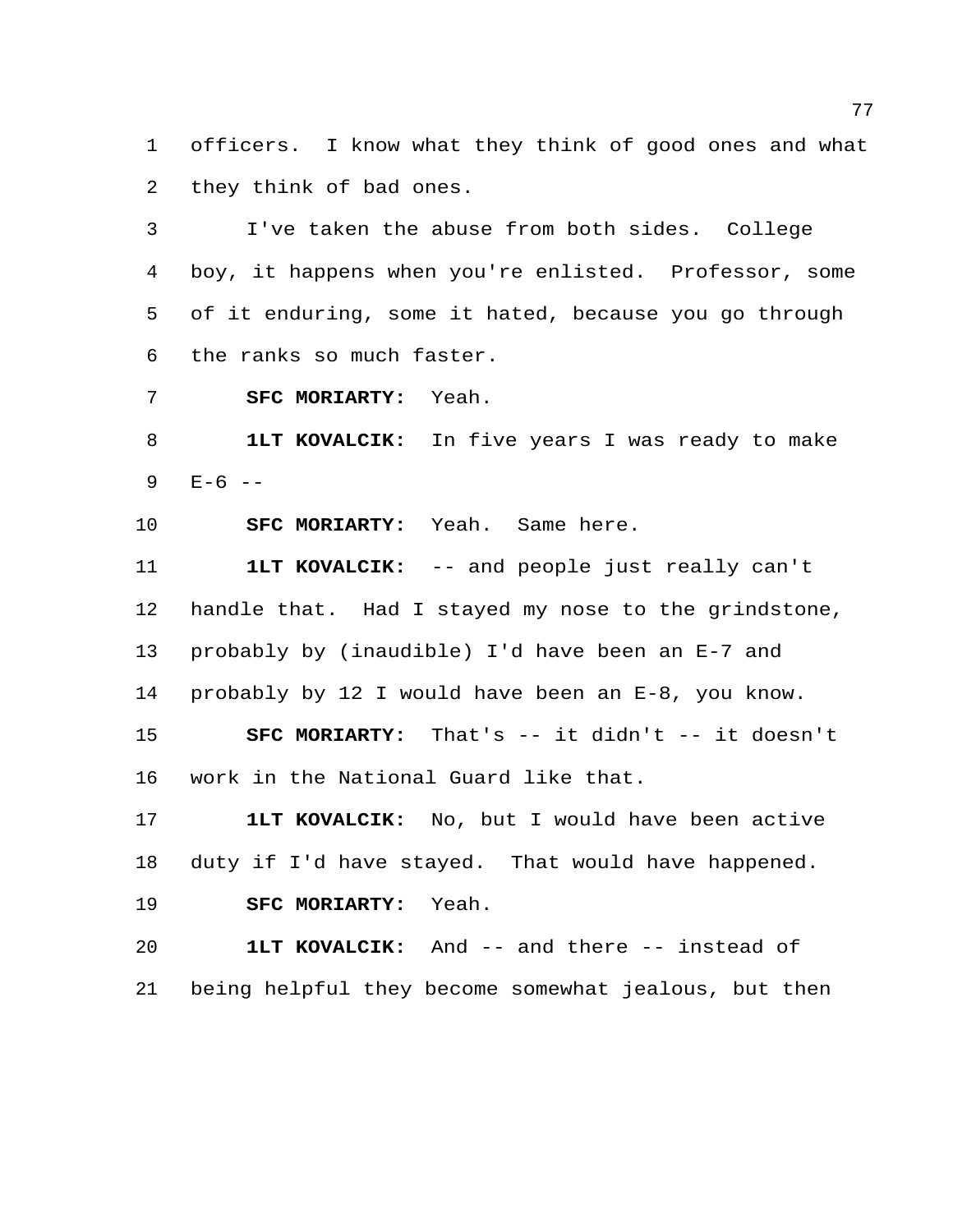you even magnified more as an officer. So you remember all that --

**SFC MORIARTY:** Yeah.

 **1LT KOVALCIK:** -- and when you become a chaplain you try to understand what their wives go through and their families go through.

 And now you learn also -- I worked for doctors so I found out what officers go through, and nurses, and administrators, and very high brass at West Point. I got to know -- I even ended up as a biology tutor, helping the two star general's daughter get through high school. I learned a lot of things about both sides.

 God given ability as a born leader, I've always known that. I'm not bragging, but it's there. Whatever I put my hand to God blesses and I'm able to succeed. And so I knew that God would use me, I just wasn't sure how. When I was a Catholic at age 14 I thought it was a priest, but I liked girls too much. **SFC MORIARTY:** (Laughter.)

**1LT KOVALCIK:** But I never forgot the fact that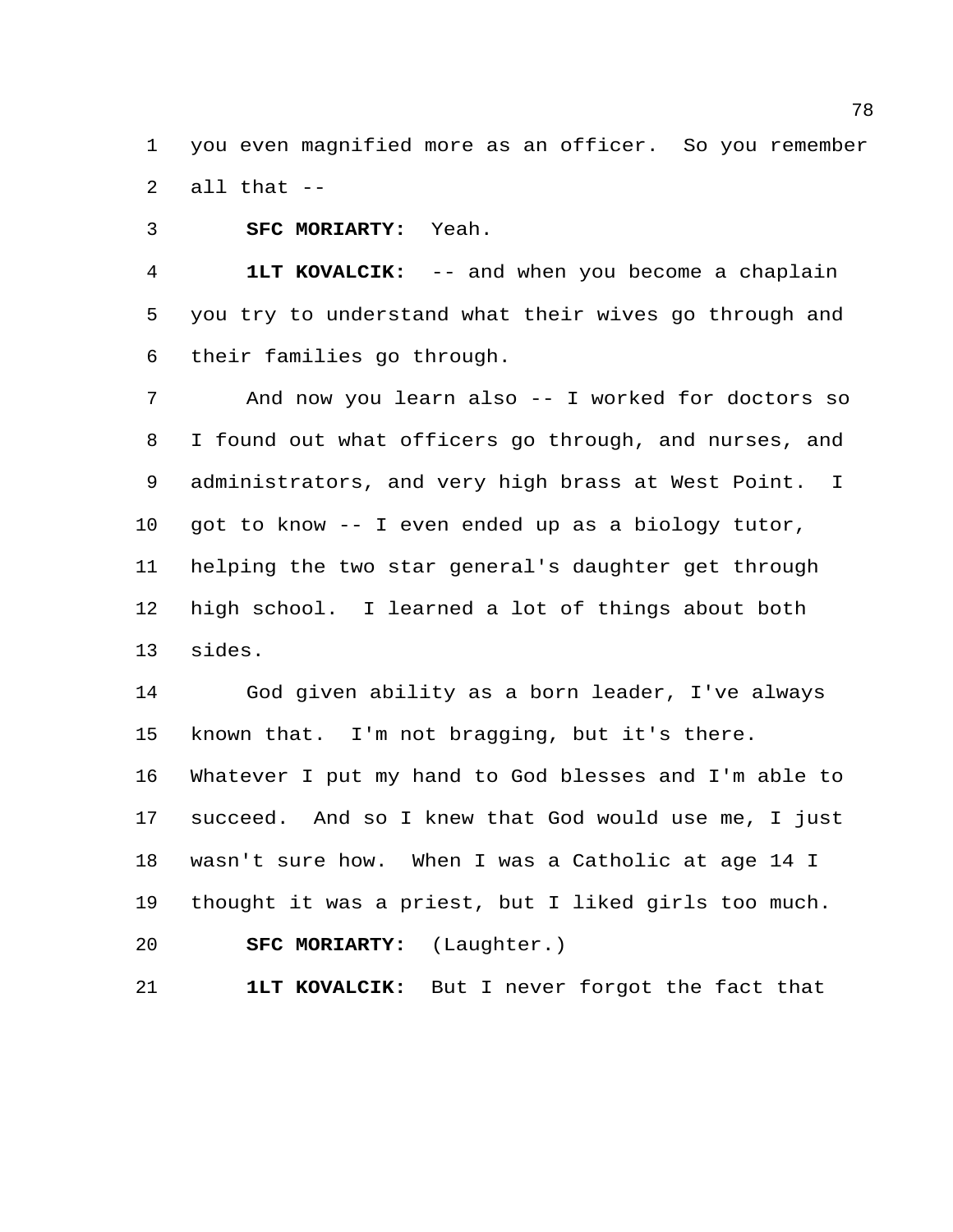God had called me to something very special and I knew ministry was in there somehow. I thought maybe it was a doctor. After six years of success, and I should have been happy, I wasn't.

 But God made it clear to me in my first couple of years in the military that I would be doing this for the rest of my life, and that I would be the Joshua of the past for the future, and that he would use me as warrior and as minister. And while the world sometimes cannot understand that, a chaplain reflects that --

**SFC MORIARTY:** Yes.

 **1LT KOVALCIK:** -- with his -- with his cross over his heart, the most dearest is God, with his rank on the left. Render unto Caesar what is Caesar's you could say. Render unto God what is God's. And to know the difference at times is the hardest thing, and sometimes we have -- make mistakes as chaplains.

 Sometimes other chaplains don't see how to do that either. They sometimes tell younger chaplains how they think it should work, and it's not always the case.

I have learned -- I'm the kind of person that if I